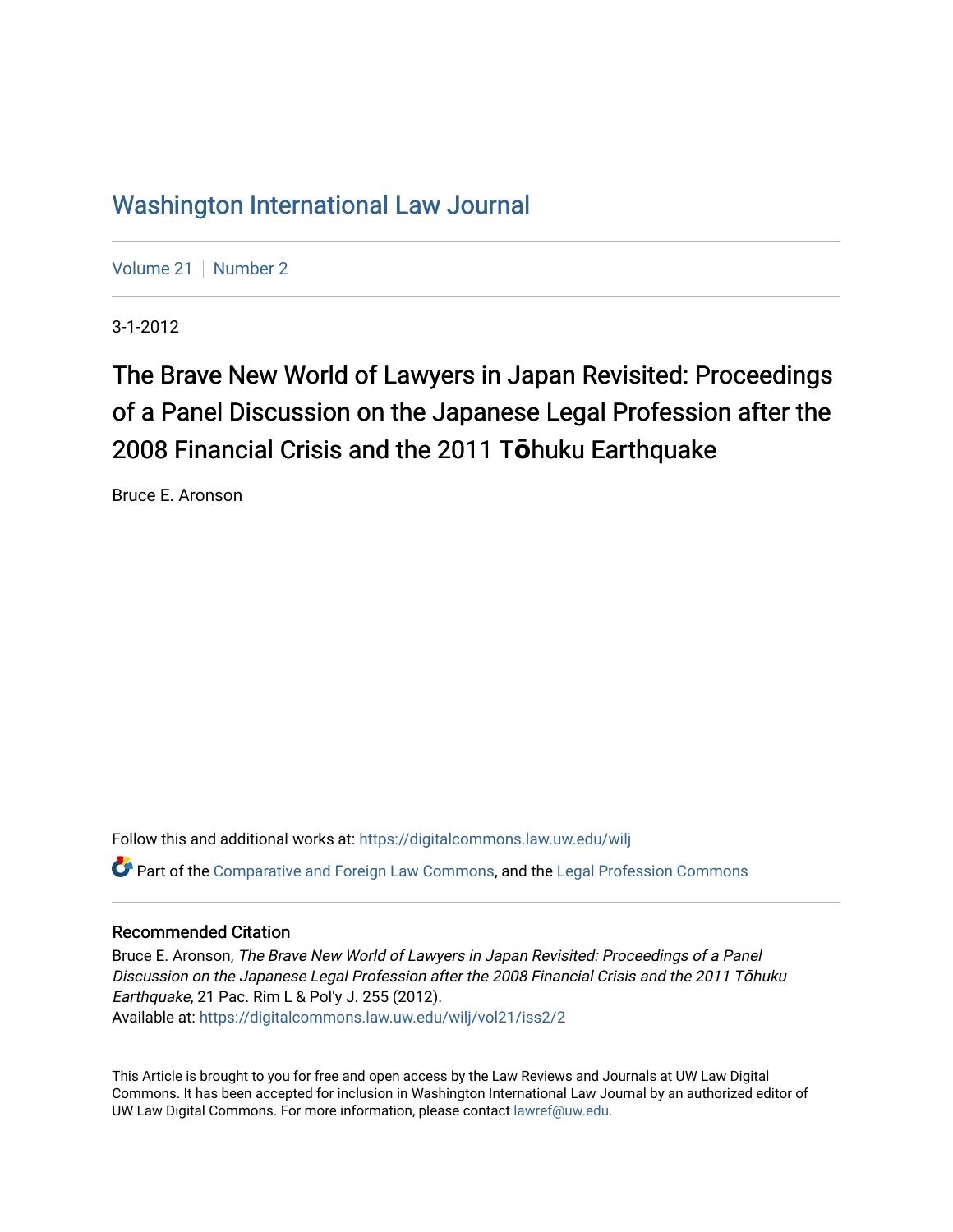## **THE BRAVE NEW WORLD OF LAWYERS IN JAPAN REVISITED: PROCEEDINGS OF A PANEL DISCUSSION ON THE JAPANESE LEGAL PROFESSION AFTER THE 2008 FINANCIAL CRISIS AND THE 2011 TŌHOKU EARTHQUAKE**

#### **Bruce E. Aronson†**

*Abstract*: In the United States, the 2008 financial crisis had a serious impact on a legal profession that had been growing strongly for three decades, highlighting fundamental issues concerning the business and educational models of both law firms and law schools. This raises the interesting question of how Japan, with its much shorter history of large law firms and professional law schools, has been affected by the 2008 financial crisis and the 2011 Tōhoku earthquake, tsunami, and nuclear reactor crisis.

At a recent conference sponsored by the University of Washington School of Law and the law firm of Perkins Coie, a distinguished group of legal practitioners from the leading Japanese and foreign law firms in Tokyo engaged in a panel discussion on the current state of Japan's legal profession. The panelists saw both the 2008 financial crisis and the Tōhoku earthquake as "one-time" events that will not have a significant longterm impact. The 2008 financial crisis, although it had a lesser economic impact in Japan, raised fundamental issues similar to those in the United States concerning the appropriate models for large law firms and law schools. Despite a number of current problems, the panelists supported the goals and direction of recent Japanese reforms, which have overhauled the system of legal education and increased the number of lawyers, and they explicitly embraced a new model for the legal profession: rather than the traditional small elite with a narrow societal role, the Japanese bar would be significantly expanded and compete to fill a wide range of law-related roles in society.

#### I. INTRODUCTION

During the period from 2000 to 2007 observers of the Japanese legal profession grew accustomed to a new world in which lawyers and law firms played an increasingly important role in Japan. The changes during this time included 1) the rise of large corporate law firms, 2) an increase in both the demand for corporate legal services and the supply of lawyers, 3) an expansion in the range of work activities of big firm lawyers and their increasing influence with Japanese businesses and government, 4) mergers

 <sup>†</sup> Senior Fulbright Researcher and Visiting Research Scholar, Waseda University; Professor of Law, Creighton University School of Law; Affiliate Professor of Law, University of Washington School of Law.

This panel discussion was held while the author was a Visiting Professor of Law, University of Washington School of Law, during the spring of 2011. The author gratefully acknowledges the support and cooperation of the University of Washington School of Law and Perkins Coie, and particularly wishes to thank the panelists for participating in a conference in Seattle less than two months following the Tōhoku earthquake of March 11, 2011, despite their important responsibilities and positions of leadership at their respective law firms. The author also gladly acknowledges the research assistance of Michael Swick. The panel proceedings have been edited for length and clarity.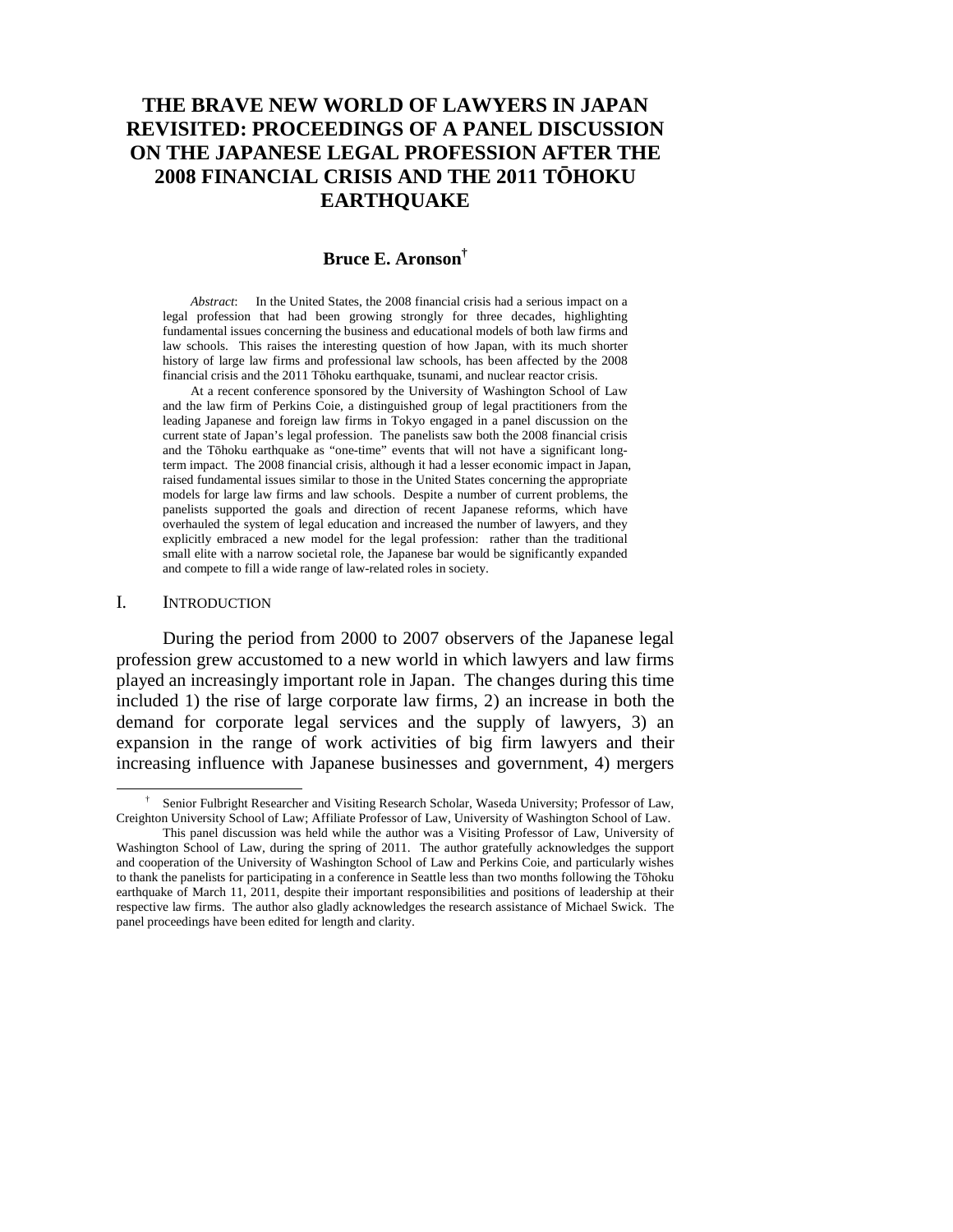among both domestic and international law firms, and 5) a greater presence by foreign law firms in Tokyo. $<sup>1</sup>$ </sup>

These changes in the legal profession contradicted a long-standing image of Japan as a place where law and lawyers were of little importance. In addition, this period saw the introduction of even more ambitious legal reform. Following a broad plan adopted in 2001 (see *infra* Appendix D),<sup>2</sup> a new graduate law school system was introduced in 2004;<sup>3</sup> plans were made for the continuing expansion of the supply of lawyers, with a corresponding expansion of their role as "doctors for the people's social lives";  $4$  a new jury (or "lay judge") system was instituted for serious criminal cases;<sup>5</sup> foreign law firms were allowed to form partnerships with Japanese firms and hire

 This is the goal quoted in the reform council's report. *See* JUSTICE SYSTEM REFORM COUNCIL, *supra* note 2, ch. III, pt. 1-1.

 $\overline{1}$  The extent and significance of these changes were explored in a prior panel discussion of Japanese lawyers held in 2007. *See* Bruce E. Aronson, *The Brave New World of Lawyers in Japan: Proceedings of a*  Panel Discussion on the Growth of Corporate Law Firms and the Role of Lawyers in Japan, 21 COLUM. J. ASIAN L. 45 (2007). That article concluded that the positive aspects of an increasingly important role and new opportunities for Japanese lawyers were achieved at the cost of new competitive pressures and tradeoffs that are familiar to American lawyers, and that the prior insular and secure "beautiful world" of Japanese lawyers cited by one panelist might be giving way to a competitive "brave new world" for lawyers in Japan. *Id.* at 82.

 $2^{\circ}$  The Japanese Cabinet created a special legal reform council in 1999, which issued its final report in 2001. For an English translation of the final report, see JUSTICE SYSTEM REFORM COUNCIL, RECOMMENDATIONS (2001), *available at* http://www.kantei.go.jp/foreign/judiciary/2001/0612report.html. Among the report's many recommendations were a series of targets for increasing both bar passage rates and increasing the overall number of lawyers. For an overview of the legal reform process, see, for example, Kahei Rokumoto, *Overhauling the Judicial System: Japan's Response to the Globalizing World*, <sup>20</sup> J.JAPAN. L. 7 (2005). 3

*See generally* Setsuo Miyazawa, *Education and Training of Lawyers in Japan – A Critical Analysis*, 43 S. TEX. L. REV. 491, 493-95 (2002); James R. Maxeiner & Keiichi Yamanaka, *The New Japanese Law Schools: Putting the Professional into Legal Education*, 13 PAC. RIM L. & POL'Y J. 303, 313 (2004). *See also* Koichiro Fujikura, *Reform of Legal Education in Japan: The The Creation of Law Schools Without a Professional Sense of Mission*, 75 TUL. L. REV. 941, 945 (2001) (emphasizing the shortcomings of Japan's new law schools); Mark D. West, *Making Lawyers (and Gangsters) in Japan*, 60 VAND. L. REV. 439 (2007). 4

<sup>&</sup>lt;sup>5</sup> Saiban'in no sanka suru keiji Saiban ni kansuru hōritsu [Act Concerning Participation of Lay Assessors in Criminal Trials], Law No. 63 of 2004, *translated in* Kent Anderson & Emma Saint, *Japan's Quasi Jury (Saiban-in) Law: An Annotated Translation of the Act Concerning Participation of Lay Assessors in Criminal Trials*, 6 ASIAN-PAC. L. & POL'Y J. 9, 9 (2005). Under the lay-judge system, mixed tribunals of professional judges and members of the public are called to render verdicts and determine sentences in serious criminal cases. There are varying conceptions of the role of the lay-judge system in Japanese society; some view it as an important step towards reforming a criminal justice system that is substantially unfair to criminal defendants, others as a means of educating the public about the legal system and of promoting civic engagement. For general discussion of the lay-judge system, see, for example*,* Matthew J. Wilson, *Japan's New Criminal Jury Trial System: In Need of More Transparency, More Access, and More Time*, 33 FORDHAM INT'L L.J. 487 (2010). For a comparison of the lay-judge system and the American jury system, see Daniel Senger, *The Japanese Quasi-Jury and the American Jury: A Comparative Assessment of Juror Questioning and Sentencing Procedures and Cultural Elements in Lay Judicial Participation*, 2011 U. ILL. L. REV. 741 (2011).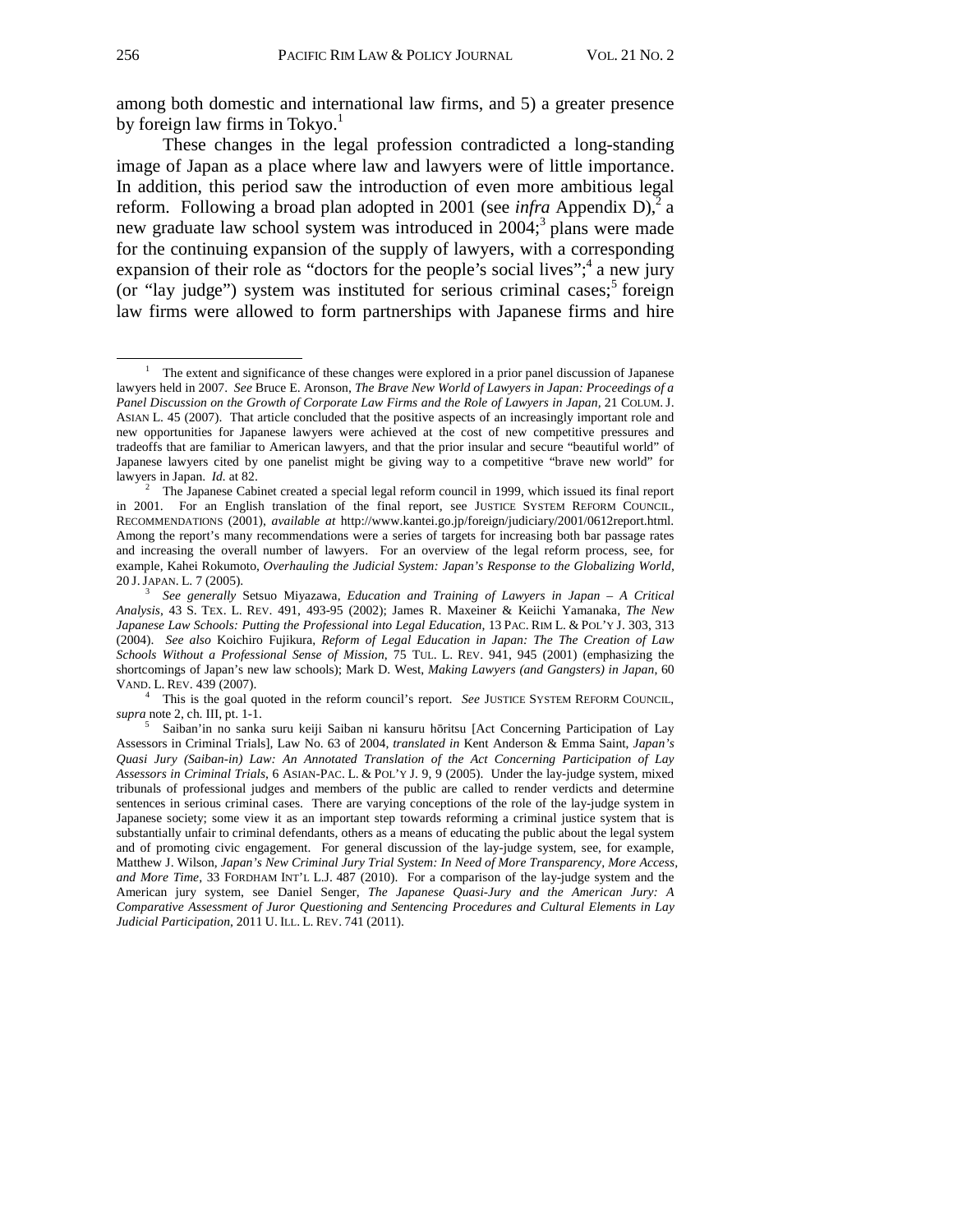Japanese attorneys; <sup>6</sup> and numerous other measures were undertaken to implement this vision (see *infra* Appendix E).

In the United States, the 2008 financial crisis had a serious impact on a legal profession that had been growing strongly for three decades. For the first time large firms laid off attorneys for clearly stated economic reasons rather than due to performance, and their long-standing business models were called into question.<sup>7</sup> American law schools, which had also enjoyed decades of continuous growth, faced their own challenge to their business and educational models. $\delta$  With increasing student loan burdens and a tough job market, the question frequently arose whether law school was now a "bad deal" for law students.<sup>9</sup>

This raised the interesting question of how Japan, with its much shorter history of large law firms and professional law schools, has been affected by the 2008 financial crisis, or "Lehman shock."<sup>10</sup> Has the demand for legal services dried up? Have Japanese law firms also had layoffs? Is the number of lawyers still expanding? Have attitudes toward the activities of foreign law firms changed? Are recent reforms in the legal profession and legal education over the past decade continuing, or is there retrenchment due to poor economic conditions? In addition, what is the effect of the 2011 Tōhoku earthquake and nuclear reactor crisis?

The theme of a recent panel discussion by prominent attorneys from Japan was that the Japanese legal profession demonstrated considerable resiliency in the face of these challenges. The panelists shared a basic optimism that Japan's legal profession still has a bright future, and will adjust to the current short-term issues as necessary. However, as in the

 $\overline{6}$  *See* Gaikoku bengoshi ni yoru hōritsu jimu no toriatsukai ni kan suru tokubetsu sochi hō [Act on Special Measures Concerning the Handling of Legal Services by Foreign Lawyers], Law No. 66 of 1986. Subsequent major amendments became effective on January 1, 1995 and April 1, 2005. The number of registered foreign law attorneys has grown dramatically from 87 in April of 1998 to 344 in April of 2010. JAPAN FEDERATION FED'N OF BAR ASS'NS, WHITE PAPER ON ATTORNEYS 11 (2010), *available at* http://www.nichibenren.or.jp/library/en/about/data/WhitePaper2010 [hereinafter 2010 WHITE PAPER]. As of April 1, 2010, 34 foreign law joint enterprises, employing a total of 627 Japanese attorneys and 55 foreign law attorneys, have submitted notifications to the Japan Federation of Bar Associations (as required by the 2005 amendment). *Id*. at 13. For additional data, see *infra* Appendix B. 7

*See* William D. Henderson & Rachel M. Zahorsky, *Paradigm Shift*, A.B.A. J., July 2011, at 40 (arguing that a "massive structural shift" of the balance of power in the provision of legal services from traditional law firms to clients and new "tech-savvy" legal service providers began prior to, and was significantly exacerbated by, the 2008 financial crisis, and that the business model of big law firms has permanently changed); *A Less Gilded Future*, ECONOMIST, May 7, 2011, at 74.

*See, e.g.*, Daniel Thies, *Rethinking Legal Education in Hard Times: The Recession, Practical Legal Education, and the New Job Market*, 59 J. LEGAL EDUC. 598 (2010).<br><sup>9</sup> *See, e.g.*, David Segal, *Is Law School a Losing Game?*, N.Y. TIMES, Jan. 8, 2011.

<sup>&</sup>lt;sup>10</sup> Outside the U.S., the 2008 financial crisis is commonly referred to by this name. *The Lehman Shock*, NEWSWEEK, Sept. 13, 2009, *available at* http://www.thedailybeast.com/newsweek/2009/09/14/thelehman-shock.html.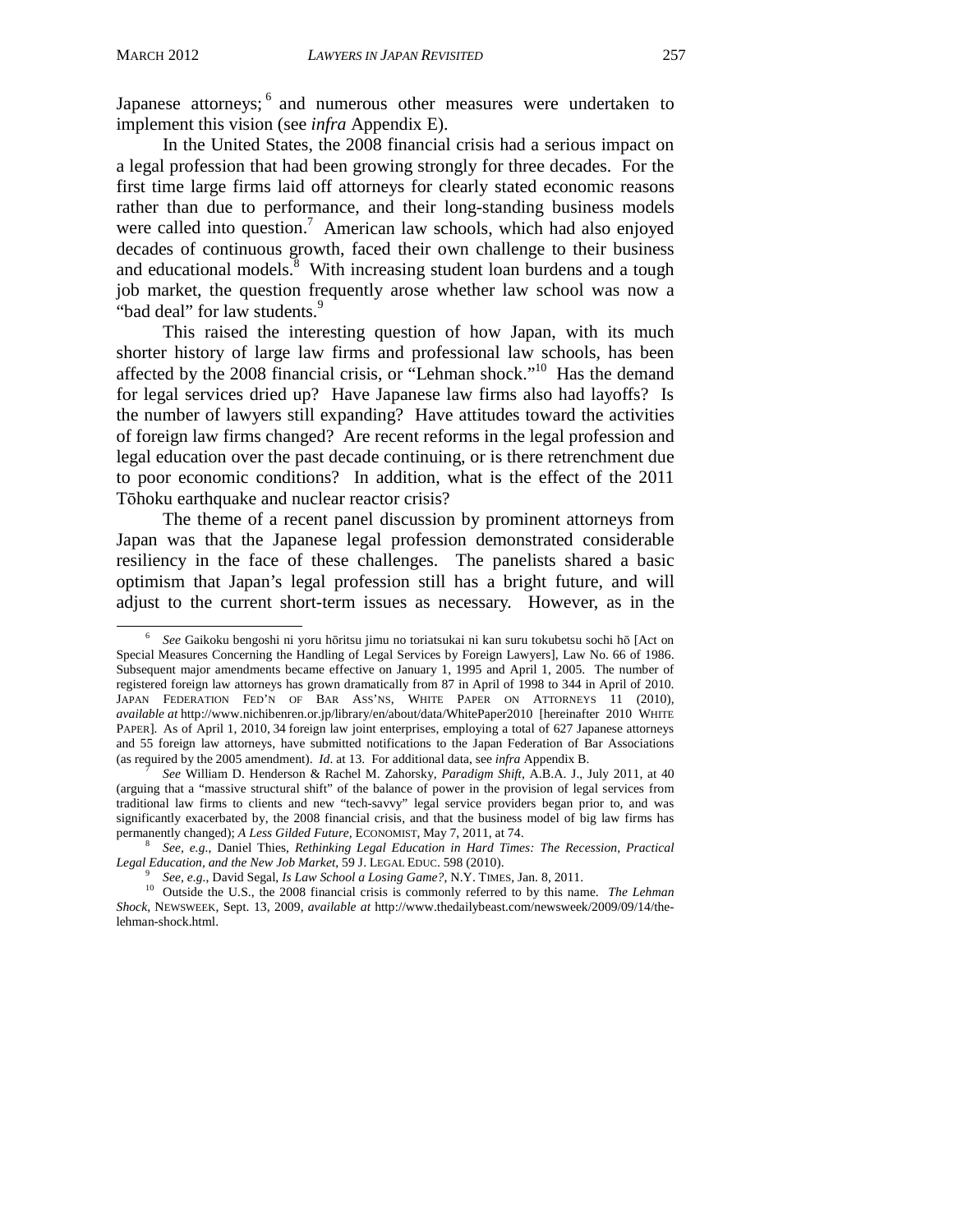United States, the 2008 financial crisis sparked widespread discussion of fundamental issues concerning the relationships among the legal profession, the legal education system, and society.

The panel discussion covered three principal areas: the fall in demand for legal services following the 2008 financial crisis and law firms' responses to it; legal education and the supply of lawyers; and the effect of the 2011 Tōhoku earthquake and its aftermath. The panelists viewed both the 2008 financial crisis and the Tōhoku earthquake as "one-time" events that would not affect the long-term health of the legal profession in Japan.

The 2008 financial crisis affected the demand for legal services in Japan, but to a lesser extent than in the United States and the United Kingdom. Large Japanese corporate law firms continued to grow (see *infra*  Appendix A). One panelist from a large firm estimated that his firm's annual rate of revenue growth slowed from twenty percent prior to the financial crisis to five percent following it, but did not turn negative as was the case for many U.S. and U.K. firms.

The suggested reasons for this difference in impact included the smaller size of Japanese law firms; the prior, ongoing restructuring efforts of Japanese corporations in the face of an extended period of low economic growth; and continuing trends related to the growing importance of lawyers in Japanese society. Within Japan, smaller law firms were even less affected than large firms due to their size and relative insulation from the downturn in cross-border transactions that occurred as foreign investors reduced their activities in Japan.

The panelists noted that even with a lesser financial impact than that suffered by U.S. and U.K. firms, large Japanese law firms nevertheless had a temporary surplus of lawyers that necessitated more active management. Unlike in the United States and the United Kingdom, there were no announced layoffs or direct firing of attorneys in Japan.<sup>11</sup> Large Japanese

<sup>&</sup>lt;sup>11</sup> There was, however, a significant reduction in hiring over time. For example, Nishimura & Asahi hired 46 new associates in January of 2010 and 32 new associates in January of 2011. *Topics: News Details: 46 new associates join Nishimura & Asahi on January 6*, NISHIMURA & ASAHI, http://www.jurists.co.jp/en/topics/others\_8248.html (last visited Feb. 15, 2012); *Topics: News Details: 32 new associates join Nishimura & Asahi on January 6*, NISHIMURA & ASAHI, http://www.jurists.co.jp/en/topics/others\_9828.html (last visited Feb. 15, 2012). This number continued to decline to 17 in 2012. *Topics: News Details: 17 new associates join Nishimura & Asahi on January 6*, NISHIMURA & ASAHI, http://www.jurists.co.jp/en/topics/others\_11564.html (last visited Feb. 15, 2012). This is counter to an earlier trend of larger incoming classes established in the years prior to the Financial Crisis of 2008 in which a typical incoming class of new attorneys at a major corporate law firm was somewhere in the twenties or thirties. *See, e.g.*, Bruce E. Aronson, *Changes in the Role of Lawyers and Corporate Governance in Japan – How Do We Measure Whether Legal Reform Leads to Real Change?*, 8 WASH. U. GLOBAL STUD. L. REV. 223, 230 (2009); *Zadankai: Daikibo hōritsu jimusho no gendai to*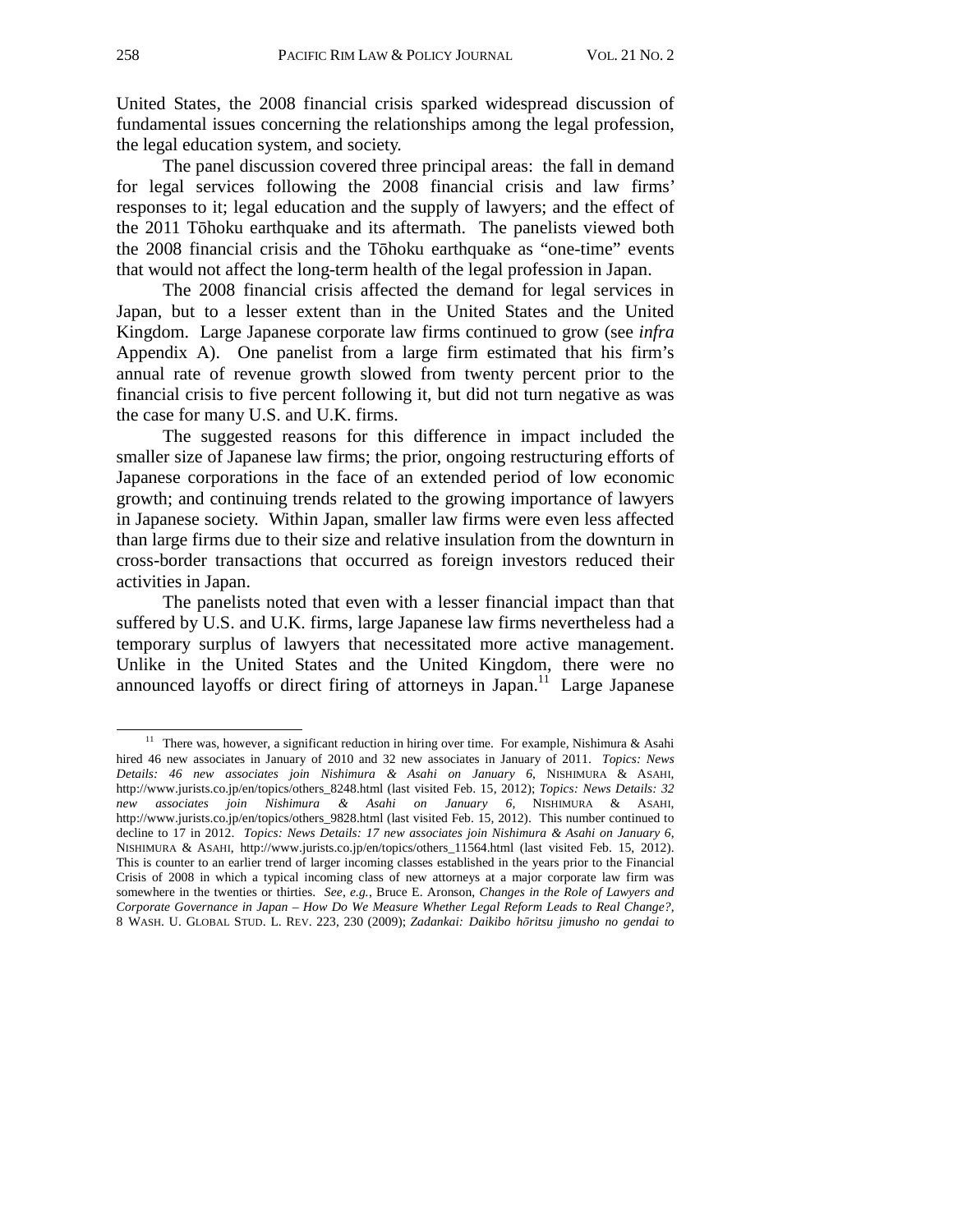law firms instead undertook closer monitoring of associates' performance and assumed a larger role in career counseling in light of the diminished opportunities for advancement within firms.

There was some disagreement among the panelists as to whether this truly represented a "kinder, gentler" approach to managing associates that was significantly different from the methods commonly used by U.S. and U.K. firms. Representatives of large Japanese firms viewed their efforts as a form of career guidance and counseling, but the Tokyo head of a prominent English firm did not see a substantial difference in result between Japanese practices and outright layoffs. He noted that the small lateral attorney market in Tokyo was flooded with young Japanese lawyers who had been pressured to leave large firms and that the end result was similar to the more direct layoffs generally associated with personnel practices at English and American firms.

Panelists' comments also raised the issue whether big firm practices that resulted from the 2008 financial crisis, such as more aggressive management of associates, could become permanent features of corporate law firms. It is argued in the United States that the financial crisis and other factors may have changed the business model of big law firms, <sup>12</sup> and Japanese firms also face new concerns about cost control and lawyer quality.

The most controversial topic in the Japanese legal profession $13$  today is the question of legal education and the supply of lawyers. The far-reaching reform program formulated in 2001 called for a significant increase in the number of newly admitted attorneys each year and a doubling of the lawyer population by  $2018$ .<sup>14</sup> The program was intended to simultaneously improve the quality of new attorneys through a new system of graduate-level professional law schools 15 (accompanied by a new bar exam) that would go far beyond the traditional undergraduate law departments in providing both a broader-based and more professional legal education.

j *shōrai* [Roundtable: The Present and Future of Large-Scale Law Firms] 57 JIYŪ TO SEIGI 12, 39 (May 2006)

<sup>(</sup>remarks of Akira Kosugi). 12 *See* Henderson & Zahorsky, *supra* note 7. 13 Although it was beyond the scope of the panel discussion, it should be noted that Korea has undertaken a similar fundamental reform of its legal educational system following legislation enacted in 2007. *See, e.g.*, Yeong-Cheol K. Jeong, *Korean Legal Education for the Age of Professionalism: Suggestions for More Concerted Curricula* (working paper, July 2009), *available at* http://works.bepress.com/cgi/viewcontent.cgi?article=1006&context=young\_cheol\_jeong&sei-redir=1#sear ch= Korea legal education reform. For background on the parallel reform processes in Japan and Korea, see Tom Ginsburg, *Transforming Legal Education in Japan and Korea*, 22 PENN. ST. INT'L L. REV. 433 (2004). 14 *See* JUSTICE SYSTEM REFORM COUNCIL, *supra* note 2. 15 *See supra* note 3.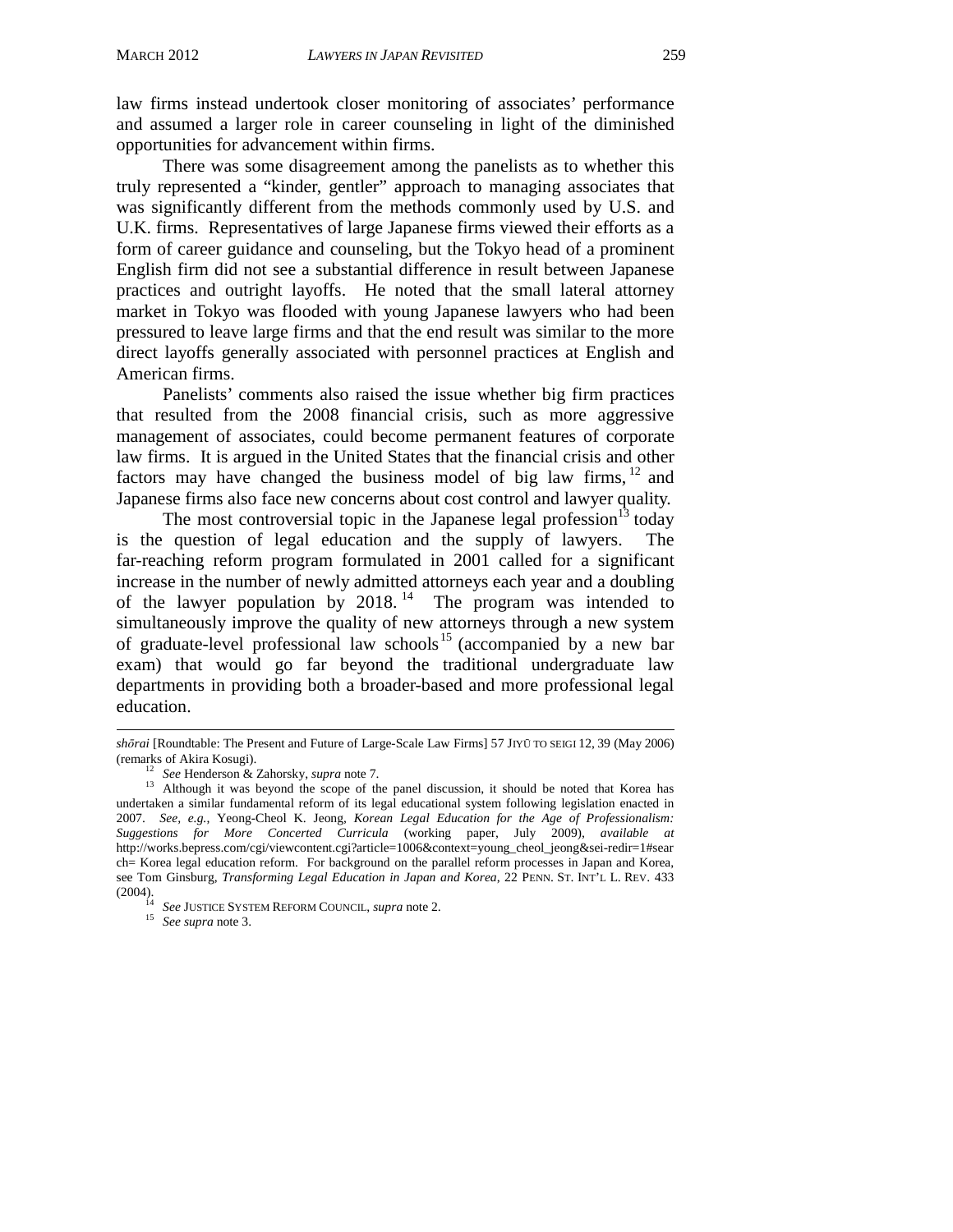Over the past decade, there have been substantial increases in the number of new lawyers per year (from roughly 1,000 to 2,100) and in the total number of lawyers (from approximately 17,000 to 29,000), although both measures remain well below the ambitious reform goals of 3,000 new lawyers per year and a total of 50,000 lawyers in 2018 (see *infra* Appendix E). There are now many stories, supported by data, about new lawyers who are unable to find jobs.

The new law schools also encountered problems. The original idea was to attract a broader range of law school students, in particular those with no previous study of law, by raising the number of new attorneys each year and achieving a significantly higher bar passage rate (originally envisioned to be in the range of 70%, in contrast to 2 to 3% under the old system). However, due to a large number of law schools and law students the bar passage rate has been much lower than anticipated (27.6% in 2009; see *infra*  Appendix C).<sup>16</sup> This has discouraged potential law students with non-legal backgrounds from applying to law school, and has encouraged law school students to focus their studies narrowly on bar exam courses and topics rather than pursuing a broad-based legal education.<sup>17</sup> The Japanese bar, as represented by the Japan Federation of Bar Associations [Nihon Bengoshi Rengōkai] ("Nichibenren" or "JFBA"), which initially supported both the increase in the supply of lawyers and the new law school system, has suffered internal turmoil over these issues<sup>18</sup> and has recently called for a

<sup>&</sup>lt;sup>16</sup> The actual bar passage rate for the first law school graduating class under the new system in 2006 was 48.3% and, as noted in the text, this percentage has fallen to 27.6% in 2009. *See infra* Appendix C. The percentage is expected to stabilize in the area of 24%. *See* Setsuo Miyazawa & Tatsuya Yonetani*, Nyūgaku teiin no ichiritsu 3 wari sakugen to 3,000 nin gōkaku no dōji katsu sassokuna jisshi wo shimurēshon ni yoru kinkyū teigen* [For the Simultaneous and Rapid Implementation of an Across-the Board 30% Reduction in the Number of Entering Students and 3,000 Bar Passers—an Emergency Recommendation According to Our Simulation], 628 HŌGAKU SEMINĀ 60 (Apr. 2007). The declining pass rate is a result primarily of law school students being divided into two groups with a two-year law school course for undergraduates with law majors and a three-year course for non-law undergraduates. *Id*. As the non-law undergraduate majors completed the three-year law school course and began taking the bar, there was an increase in the total number of bar exam takers.<br><sup>17</sup> Prior to the implementation of graduate law schools, fierce competition resulting from extremely

low bar passage rates created a phenomenon known as *daigakubanare,* "the tendency to ignore university classes and focus only on preparatory schools." JUSTICE SYSTEM REFORM COUNCIL, *supra* note 2, at ch. III, pt. 2-1. Reformers believed that because conventional legal education was "not . . . sufficient in terms of . . . specialized legal education," and because curriculum at preparatory schools was solely focused on the bar, the quality of attorneys was seriously impacted." *Id.* While graduate law schools were seen as a means of facilitating more broad-based and practical training for attorneys, falling bar passage rates have encouraged, if not forced, law schools to assume the role once filled by preparatory schools.

 $\frac{18}{18}$  In March of 2010, for the first time in the history of the Japan Federation of Bar Associations. ("JFBA"), an outside insurgent, Kenji Utsunomiya, was elected president over the incumbent Vice President, Takeji Yamamoto. The key issue that attracted support for the challenger was reportedly a pledge to work for a more drastic reduction in the annual number of new lawyers (to 1,500) than promised by the incumbent vice president. *See* Setsuko Kamiya, *Reformist Bar Head Works to Raise Way Lawyers*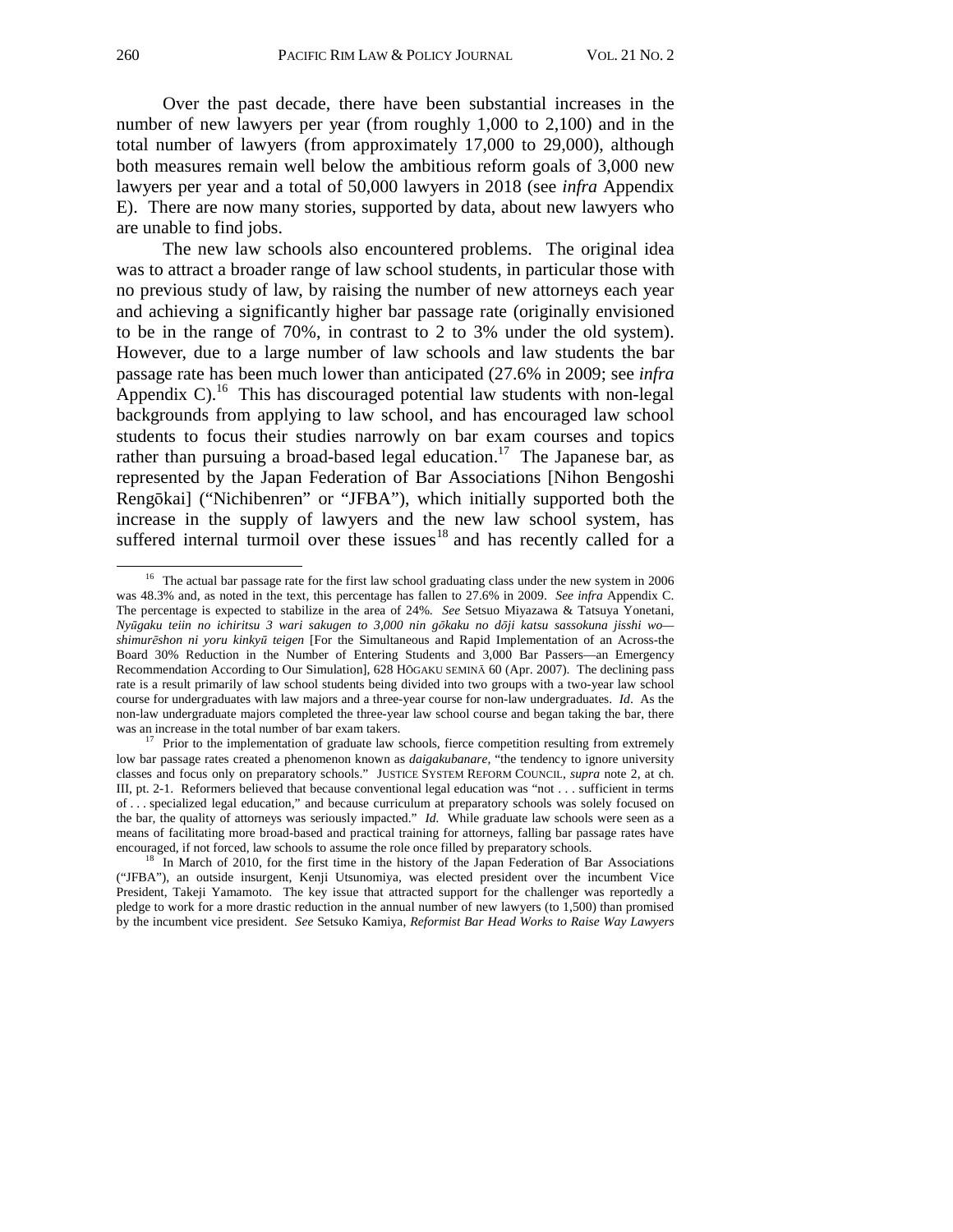$\overline{\phantom{0}}$ 

reduction in the annual number of new attorneys<sup>19</sup> and reform of the law school system.<sup>20</sup>

The panelists, while recognizing shortcomings in the recent reforms, were surprisingly uniform in their support for the goals of reform and the necessity of continuing to progress toward those goals. They largely attributed the problems of the new law schools to design flaws and political compromises in the original plan for law schools and to continuing bureaucratic infighting among the government agencies responsible for education and for the legal profession. There was also a consensus that the rate of growth in the number of lawyers should not be diminished but rather should continue to increase. $^{21}$ 

Rather than debating the appropriate number of new lawyers, the panelists regarded the real issue as one of expanding the role of lawyers to address the actual and potential demand for legal services by corporations

<sup>20</sup> The JFBA made a number of recommendations to address failings of the legal education system, including re-examining the preliminary exam so that it does not undermine the philosophical basis for the law school system; temporarily increasing the number of times a student can take the bar exam from three to five times; and reducing the number of law school students by abolishing or merging schools. JAPAN FED'N OF BAR ASS'NS, HŌSŌYŌSEI TEIDO NO KAIGEN HŌSAKU NI KANSURU KINKYŪTEIGEN [URGENT RECOMMENDATIONS ON IMPROVEMENT OF THE PROFESSIONAL LEGAL TRAINING AND EDUCATION SYSTEM] (Mar. 27, 2011), *available at* http://www.nichibenren.or.jp/library/ja/opinion/report/data/110327\_ 3.pdf (summary available in English at http://www.nichibenren.or.jp/en/document/opinionpapers/20110327 \_1.html (last visited Jan. 27, 2012)).

The impact on bar passage rates of allowing students to take the bar exam five times is not discussed, but it stands to reason that the increased pool of applicants would lead to a further decline in passage rates. If this measure were to be implemented alongside the recommendation to lower the numerical limit on candidates passing the bar, *see supra* note 19, the resulting low bar passage rate could potentially undermine the graduate law school system.<br><sup>21</sup> How to best achieve these goals remains contentious. The most recent controversy centers on

retaining a system for a limited number of law undergraduates to "bypass" graduate law schools and take the bar exam upon completion of their undergraduate legal education. A new form of bypass, the *yobi*  examination, was offered for the first time in 2011. The *yobi* examination draws attention to the many shortcomings of the graduate law school system and has provided a vehicle for renewed debate about the direction of legal education reform. *See* Takayasu Okushima, *Ri'nen ni tachimodori hōsō wo fuyase* [Return to Ideals, Increase the Number of Lawyers], ASAHI SHINBUN, May 31, 2011, at 15; Junji Annen, *Shihōshiken no juken shikaku ni suruna* [Don't Make Law School a Requirement for Sitting for the Bar Exam], ASAHI SHINBUN, May 31, 2011, at 15.

*Serve*, JAPAN TIMES, July 24, 2010. For a recent critical look at the postwar history of the JFBA, see generally MASAHIRO KOBAYASHI, KONNA NICHIBENREN NI DARE GA SHITA? [WHO MADE IT THIS KIND OF JFBA?] (2010). 19 The JFBA maintains that questions about the efficacy of the graduate law school system and

increases in the number of unemployed lawyers indicate that the growth of the population of lawyers was too drastic and sudden. To address these "institutional distortions" it urges that the "number of successful bar examination candidates [be reduced] to a significant extent from the current level." JAPAN FED'N OF BAR ASS'NS, HOUSOU JINKOU SEISAKU NI KANSURU KINKYŪTEIGEN [URGENT RECOMMENDATIONS ON POLICIES FOR THE NUMBER OF LEGAL PROFESSIONALS] (Mar. 27, 2011), *available at* http://www.nichibenren.or.jp/activity/document/opinion/year/2011/110327.html, *translated at* http://www.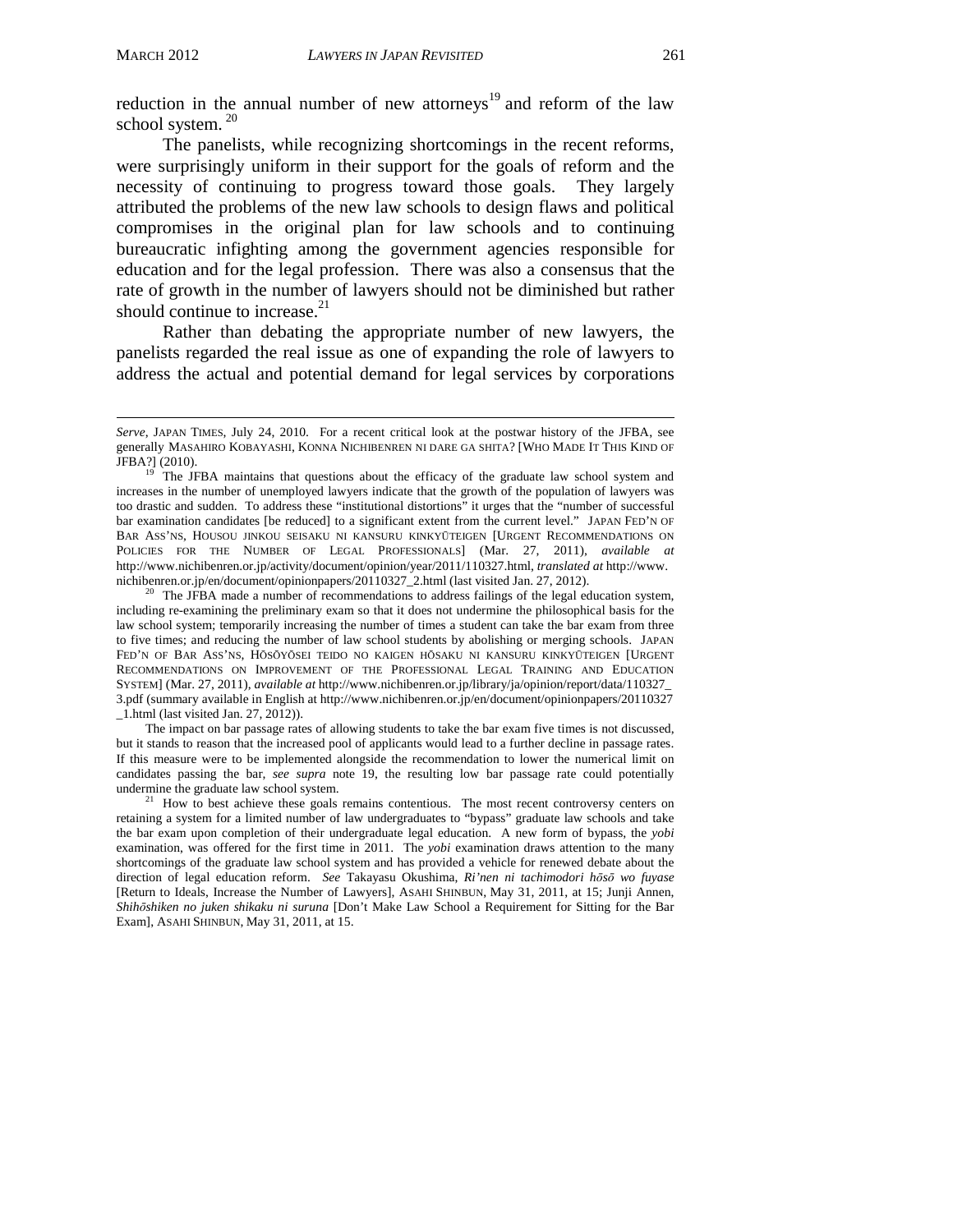and government on the one hand, and by consumers on the other. $22 \text{ In}$ particular, one panelist noted that it was important to remove sources of competition faced by lawyers: 1) the large numbers of undergraduate law majors who go to work for business and government directly upon graduation, and 2) a variety of quasi-lawyers who undertake examinations and receive separate licenses in areas such as tax law and intellectual property law that would be serviced by lawyers in the United States. $^{23}$  In addition, a panelist noted that demand for legal services remained weak among Japanese consumers.<sup>24</sup>

This led to a discussion of perhaps the most fundamental issue underlying legal reform—the philosophy behind legal education and the bar exam. The contrast between the American system and the traditional view of the bar in Japan is striking. In the United States, the premise of the bar exam is to confirm that lawyers have the minimum knowledge necessary to be competent attorneys and to compete broadly, allowing them to fulfill a wide range of social roles without regulating their numbers; the former system in Japan was intended to pick a small, elite group of highly capable lawyers for a narrow range of jobs through very difficult testing and direct regulation of their numbers. The question arose as to which model, if either,

 $22$  By one measure, the total number of in-house lawyers increased from 64 in 2001 to 242 in 2007. Aronson, *Changes*, *supra* note 11, at 231. This number continued to grow to 412 in 2009. NIHON SOSHIKINAI BENGOSHI KYŌKAI [JAPAN IN-HOUSE LAWYERS ASSOCIATION], KIGYŌNAI BENGOSHI NO NINZŪ TO SHOZOKU KIGYŌ NI KAN SURU CHŌSA 2009 NEN SHIMOHANKI [SECOND HALF 2009 REPORT ON THE NUMBER AND CORPORATE AFFILIATION OF IN-HOUSE LAWYERS] (2009). For the central government, the number of in-house government lawyers increased from 40 in 2004 to 69 in 2006. Aronson, *supra* note 11, at 231. 23 The number of lawyers in Japan, as of March of 2010 was 28,789. *See* 2010 WHITE PAPER, *supra* 

note 6, at 1. The number of licensed legal specialists (that is, not including undergraduate law majors) is far larger than the number of licensed lawyers. *Id.* at 22 (showing that the total number of licensed "other legal professionals" was 241,171 in 2010, of which 28,789 were attorneys). For a comparative discussion of the various categories of legal professionals in Japan, see, for example, Masanobu Kato, *The Role of Law and Lawyers in Japan and the United States*, 1987 BYU L. REV. 627. For a recent analysis of how legal reforms in Japan have affected the various groups of legal service providers, see KYOKO ISHIDA, ETHICS AND REGULATIONS OF LEGAL SERVICE PROVIDERS IN JAPAN: DEREGULATION OR RE-REGULATION? REMAINING PROBLEMS AFTER THE JUSTICE SYSTEM REFORM 25-46 (2011).<br><sup>24</sup> The broad plan adopted in 2001 envisioned greater consumer access to legal services due to

increases in both supply and demand, with the first pillar of reform containing planks for improving legal aid for civil cases and public defenders for criminal cases. *See* sources cited *supra* note 2; *infra* Appendix D. However, a panelist noted that the bulk of reform efforts have focused on increasing the supply of legal services. The Japanese Diet did pass a Comprehensive Legal Support Law. *See* Sōgō hōritsu shienhō [Comprehensive Legal Support Law], Law No. 74 of 2004. This law created a new Japan Legal Support Center, which engages in five areas of activities in order to support access to legal services. *See* Rokumoto, *supra* note 2, at 33-35; *Implementation of Comprehensive Legal Support by the Japan Legal Support Center*, MINISTRY OF JUSTICE, http://www.moj.go.jp/ENGLISH/issues/issues02.html (last visited Aug. 1, 2011). However, legal aid efforts trail those of other industrialized countries and consumers' use of lawyers in Japan remains quite limited.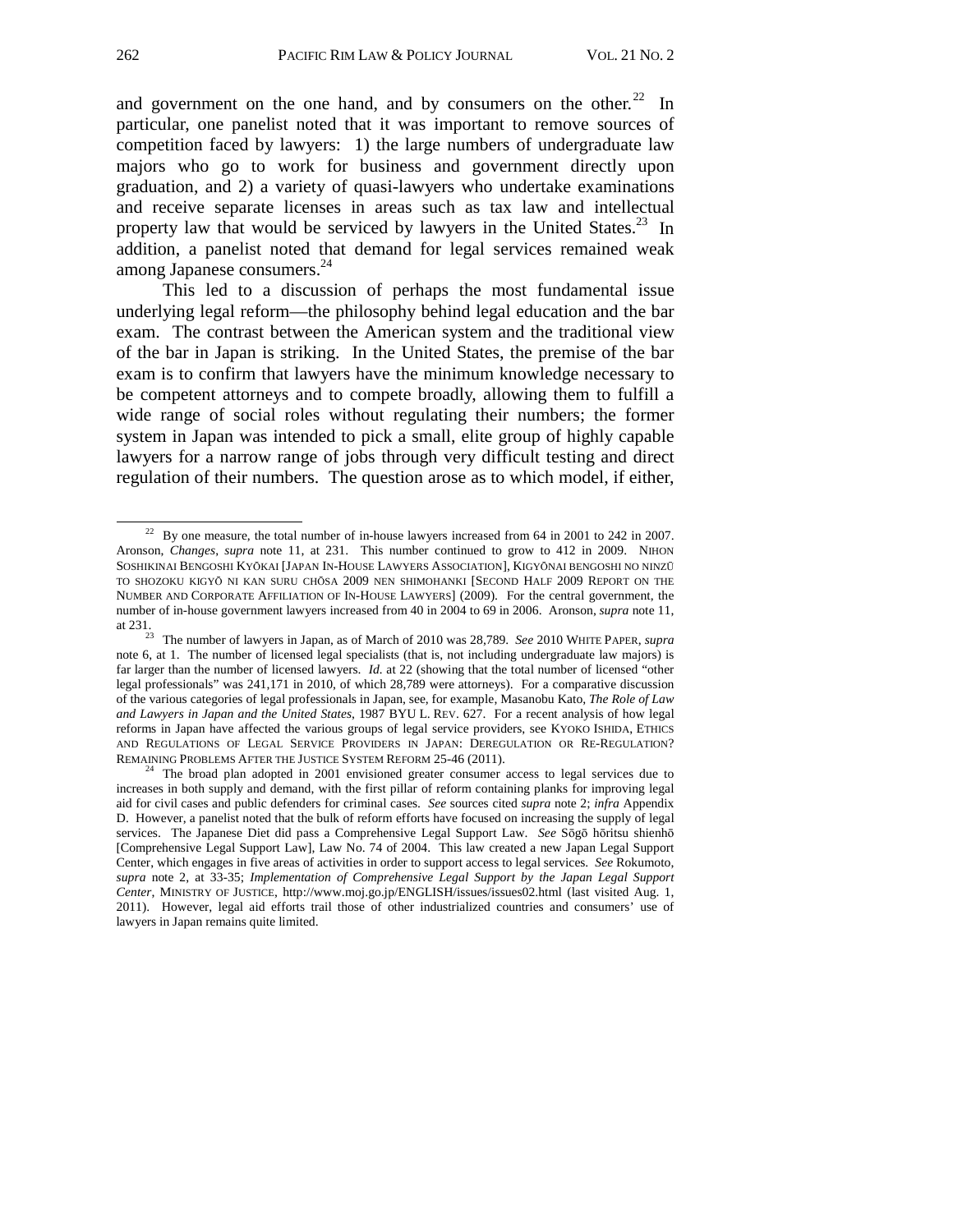accurately describes Japan's newly emerging system, and which model is preferable for the legal profession.

One panelist noted that the planners of the new law school system favored a new philosophy that is broadly similar to that prevailing in the United States. However, this approach represents a significant departure from past practice and was neither broadly discussed nor universally accepted when the reform program was formulated.

The panelists, all of whom are highly successful lawyers, embraced the new broader, competitive approach that underlies the law school system. Several panelists expressly accepted the notion that a law license should be like a "driver's license," that is, it should result in competition among qualified license-holders to fill a wide variety of society's law-related needs rather than creating a small elite with a narrow focus. However, a panelist also expressed the concern that the low bar passage rate under the current law school system, combined with uncertain job prospects, might reduce the attractiveness of the legal profession and thereby lower the overall quality of lawyers.

Reflecting this viewpoint, another panelist characterized the law schools' recent struggles as a new system experiencing birth pains and growing pains. All the panelists accepted the notion that, despite the current difficulties there could be no return to the former "elite" system, even if the result was that legal jobs could no longer be "guaranteed" for newly minted attorneys.

The final topic was the effect of the 2011 Tōhoku earthquake and its aftermath on the Japanese legal profession.<sup>25</sup> A panelist from an American law firm described the considerations behind his firm's decision to announce the temporary closing of its Tokyo office shortly after the earthquake. Although this decision was questioned by some in Japan, public announcements and actions of the U.S. embassy in Tokyo and other institutions encouraged voluntary evacuation from Japan.<sup>26</sup> The actual

 <sup>25</sup> Japan was hit by a magnitude 9.0 earthquake on March 11, 2011. *USGS Updates Magnitude of Japan's 2011 Tohoku Earthquake to 9.*0, U.S. GEOLOGICAL SURVEY (Mar. 14, 2011) http://www.usgs.gov/newsroom/article.asp?ID=2727&from=rss\_home (last visited Feb. 6, 2012). The earthquake, and the enormous tidal waves it triggered, devastated northern Japan, killing hundreds and doing untold amounts of property damage. Martin Fackler, *Powerful Quake and Tsunami Devastate Northern Japan*, N.Y. TIMES, Mar. 12, 2011, at A1. Recovery in the Tōhoku region, most severely affected by the quake, has been faster than expected, and some feel that the act of rebuilding has given Japan a new sense of direction. *Japan's Post-Quake Economy: Casting About for a Future*, ECONOMIST, May 19, 2011,

*available at* http://www.economist.com/node/18713566.<br><sup>26</sup> Beginning on March 13, 2011, the United States embassy in Tokyo began issuing a series of travel alerts. On March 16, the embassy announced authorization for the voluntary evacuation of family members of U.S. government personnel and stated that such persons should "consider departing" from Japan. *See*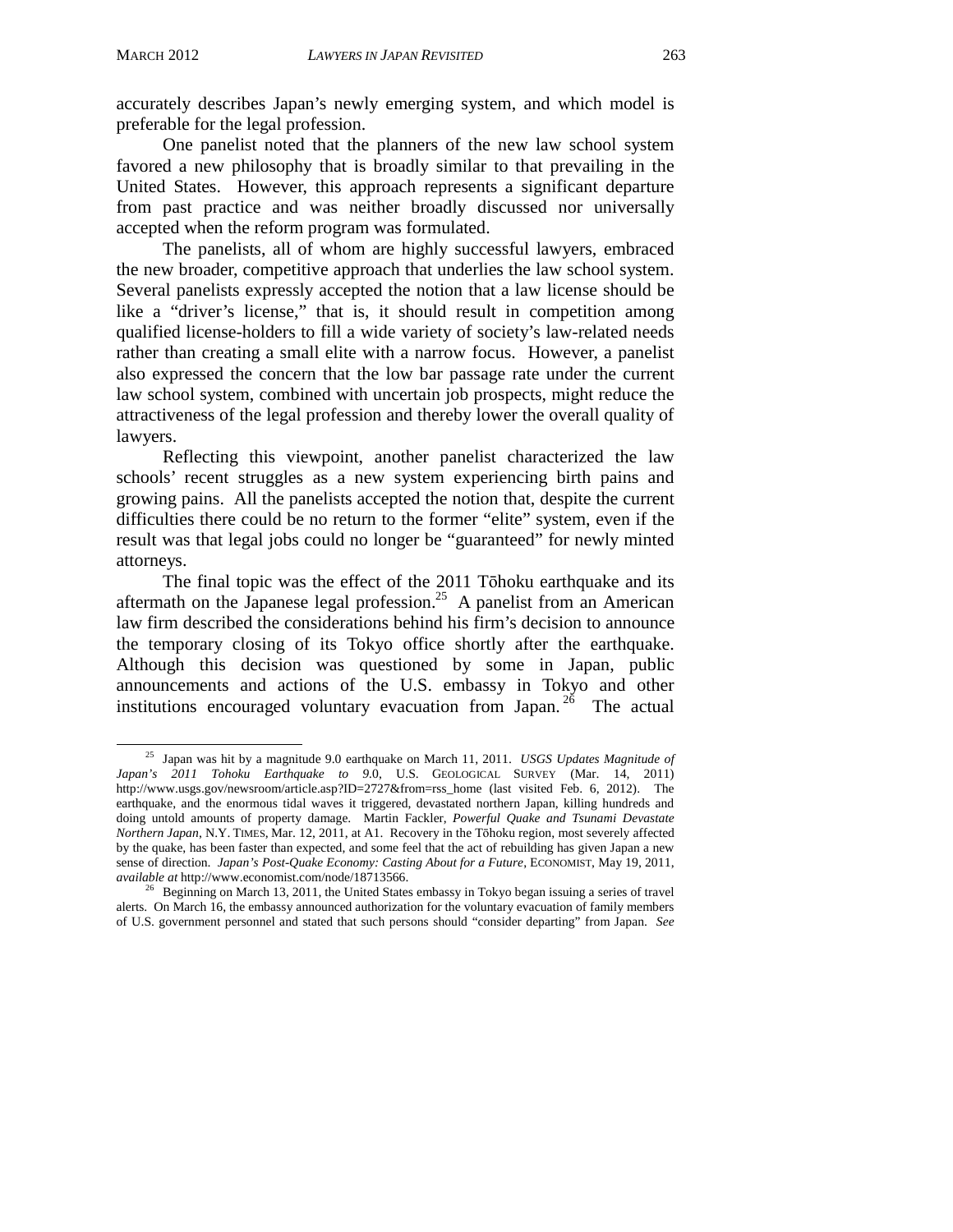decision on evacuation was left to individual attorneys, however, many of whom remained and continued to work in Tokyo. The impact of the earthquake on the activities of foreign law firms in Tokyo was expected to be temporary. $27$ 

Another panelist noted that the biggest uncertainty was the continuing concerns over nuclear reactors in Fukushima.<sup>28</sup> This had an impact on law firm activities, but was not expected to have a long-term effect. The same panelist expressed the belief that reconstruction efforts in the Tōhoku region could help stimulate the Japanese economy and the hope that recent events might also create a more "can-do," positive mindset both domestically and with respect to trade and investment throughout Asia.

Finally, panelists noted the criticism within Japan of the government's regulation of the nuclear power industry and the vulnerable position of the Tokyo Electric Power Company ("Tepco"), the operator of the affected nuclear reactors. Questions remain about lawsuits and potential liability, criteria for the operations of other nuclear plants and of any new plants, and, more generally, about public information and discussion concerning the safety and operations of nuclear plants.<sup>29</sup>

All of these topics—both short-term impacts and long-term fundamental issues—were covered as the panelists discussed the Japanese

j

EMBASSY OF THE UNITED STATES, TOKYO, JAPAN, TRAVEL WARNING - JAPAN (Mar. 19, 2012), available at http://japan.usembassy.gov/e/acs/tacs-20110319-travel-warning.html. 27 For a survey of a number of large law firms in Tokyo by Japan's leading business daily, see *Hōmu* 

*juyō, gaishikei jimusho ni ankeeto—"shinsai de genshō" wa ichijiteki—chūchōki de wa kakudai kitai no koe* [*Demand for Legal Services, A Survey of Foreign Law Firms—"Reduction Due to Earthquake" Is Temporary—A Voice for Anticipation of Expansion for the Medium-Long Term*], NIHON KEIZAI SHINBUN, June 20, 2011.

 $28$  The 2011 Tōhoku earthquake and related tidal waves badly damaged a number of nuclear reactors in Fukushima. In order to protect public health, the areas around the reactors were evacuated, and produce from the region was banned. Efforts to bring the reactors under control and to mitigate the effects of the radiation released by the damaged reactors have been ongoing. *See generally*, *Japan's Catastrophes: Nature Strikes Back*, ECONOMIST, Mar. 17, 2011, *available at* http://www.economist.com/node/18398748?s tory\_id=18398748; Hiroko Tabuchi, *Japan Sees Signs of 2 More Meltdowns*, N.Y. TIMES, May 25, 2011, at A10. <sup>29</sup> As a result of the Fukushima nuclear disaster, there has been a move for stricter oversight of

nuclear power. Within a few months, representatives from around thirty countries met in Paris to discuss the future of nuclear power. Matthew Saltmarsh, *Wide Support for Stricter Nuclear Oversight*, N.Y. TIMES, June 8, 2011, at B3. As a result of what are sure to be enormous damages (some estimates place the number at approximately five to ten trillion yen), Tepco's future is uncertain, though nationalization is seen as one possibility. Taiga Uranaka, *TSE head recommends court-led Tepco restructuring, stock dives*, REUTERS (June 6, 2011), http://www.reuters.com/article/2011/06/07/us-tecpo-idUSTRE75509I20110607; Hiroko Tabuchi, *After Nuclear Crisis, Japan's Biggest Utility Faces Insolvency Risk*, N.Y. TIMES, June 10, 2011, at B3. However, the Diet is currently considering a bill that would shift some of the burden of compensation to the Japanese government in an attempt to prevent the company from collapsing. Hideyuki Ioka & Chiaki Toyoda, *Compensation Bill Aims to Help TEPCO Pay Victims*, DAILY YOMIURI ONLINE (June 16, 2011), http://www.yomiuri.co.jp/dy/national/T110615005625.htm (last visited Feb. 6, 2012).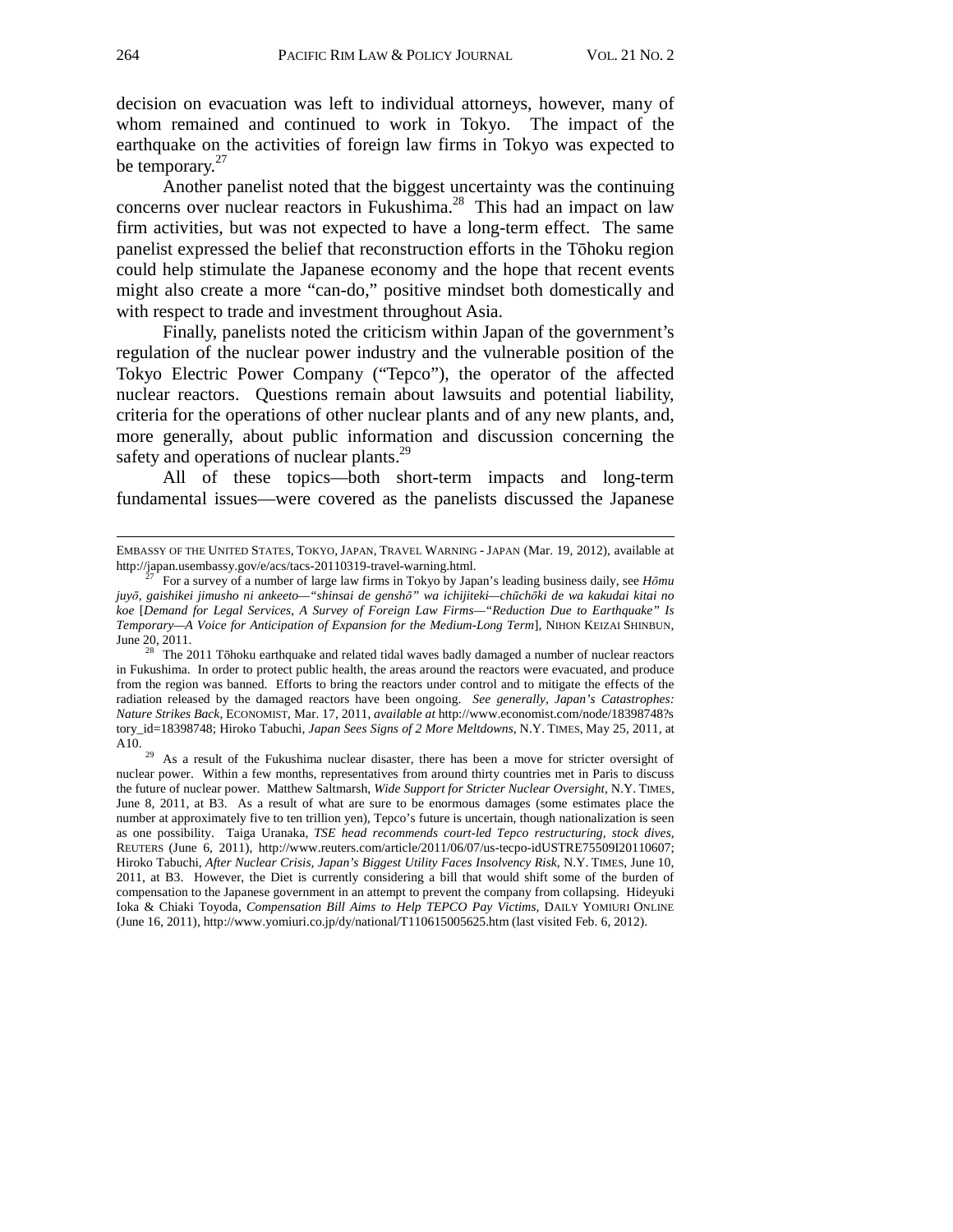legal profession following the 2008 financial crisis and the Tōhoku earthquake.

II. PROCEEDINGS OF THE PANEL, MAY 9, 2011

#### MODERATOR:

Bruce Aronson

#### PANELISTS:

Hisashi Hara, Chairman, Nagashima Ohno & Tsunematsu Toru Ishiguro, Partner, Mori Hamada Matsumoto Akira Kosugi, Partner, Nishimura & Asahi John Roebuck, Partner, Tokyo Office, Jones Day Shinichi Sugiyama, Harago & Partners Toshiro Ueyanagi, Tokyo Surugadai Law Offices Akihiro Wani, Managing Partner, Tokyo Office, Linklaters

- *A. Fall in Demand for Legal Services and Law Firms' Responses*
- *1. Fall in Demand for Legal Services*

PROFESSOR ARONSON: Following the 2008 financial crisis, external shocks and the poor economy must have affected the demand for legal services. How would you generally describe the effect?

MR. HARA: As a general matter, before 1995 the role of Japanese lawyers was largely limited to cross-border transactions and litigation. Japanese companies did not use lawyers for domestic transactions. Starting around 1995, Japanese companies started using lawyers for their domestic transactions, and that changed the demand for lawyers very drastically. From 1995 until the Lehman shock, the major Japanese law firms probably recorded more than a twenty percent increase in their revenue every year. As a result of the Lehman shock, U.S. and U.K. law firms suffered a decrease in revenues and they initiated very substantial cost reductions, including layoffs of lawyers and staff members, to maintain their profit per partner. The affected lawyers sometimes included partners. But that was not the situation in Japan.

We were also strongly affected by the Lehman shock; however, we could still maintain an increase in revenue at a lower level. At my firm, in 2009, we only had around a five percent increase in revenue compared to the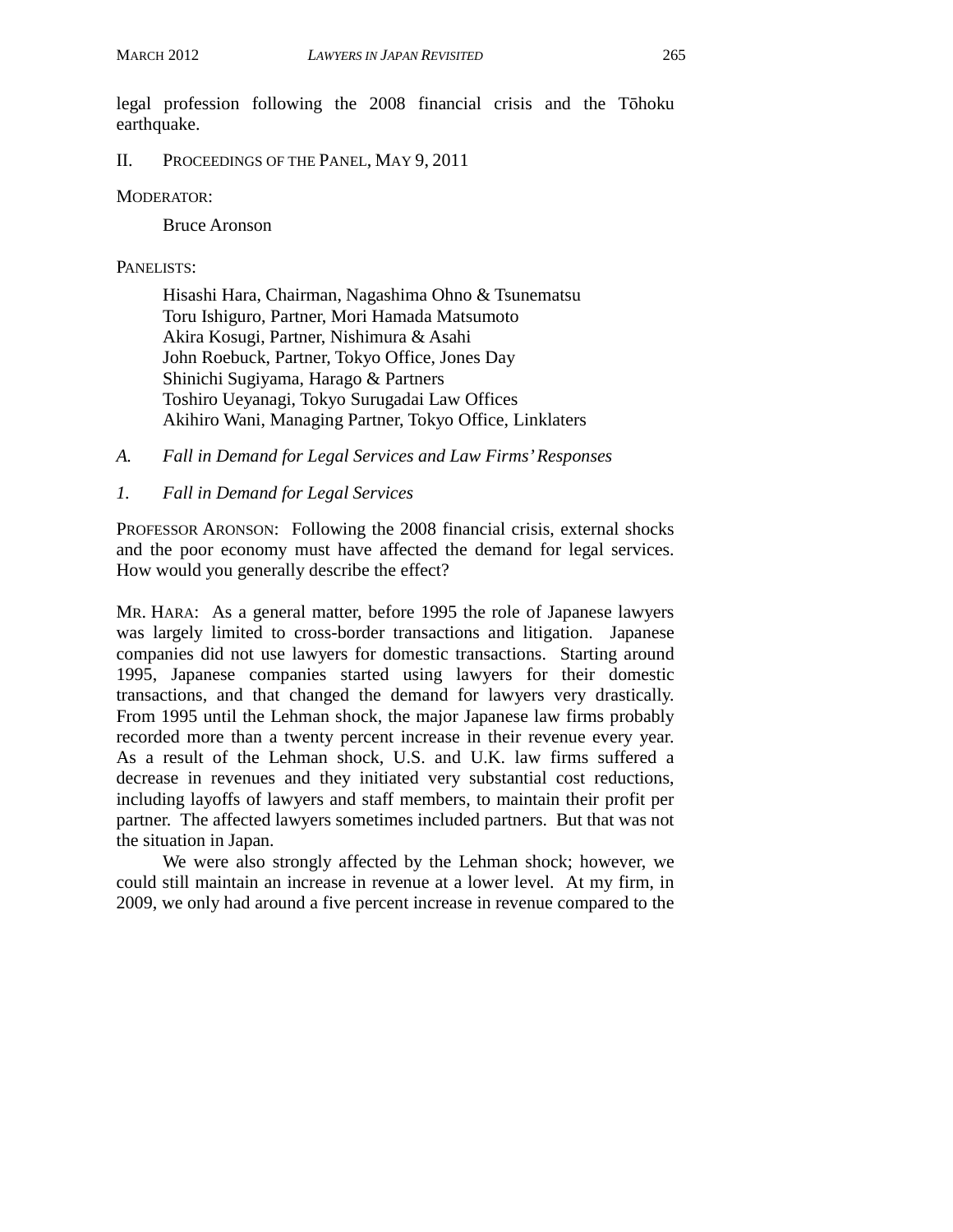twenty percent increase before the Lehman shock. So the situation was not terribly bad compared to U.S. or U.K. law firms, partially because we do not have as many lawyers. So we still enjoy a good balance from the viewpoint of lawyers' supply and demand. Another factor is that the Japanese economy suffered badly in the early 1990s after the economic bubble burst. Japanese companies had adjusted and were relatively prepared to overcome the situation at the time of the Lehman shock. As a result, demand in the Japanese legal market decreased, but not to the same extent as in the U.S. and UK.

PROFESSOR ARONSON: What areas of your practice have been affected the most, and what areas have been affected the least? Is there any difference between manufacturing and financial services? Has there been an increase in countercyclical work such as litigation and bankruptcy since the financial crisis?

MR. HARA: There are many differences among practice areas. For example, the capital markets practice was almost dead after the Lehman shock. Among transactions, the U.S. and U.K. markets suffered in the [mergers and acquisitions ("M&A")] area, and Japan did as well. Inbound cross-border M&A transactions, mainly from major U.S. funds coming to Japan to acquire Japanese companies, was very slow or dead. But on the other hand, Japanese companies engaged in strategic M&A transactions so that volume was maintained. Also, the insolvency practice performed better.

MR. ISHIGURO: The areas which were adversely affected at our law firm include structured finance, or the securitization field, and also private equity and other fund-related activities. M&A remained relatively healthy due to the strategic M&A activities of domestic companies, although financial M&A activities were very slow.

Litigation remained largely unaffected by the financial crisis. The general situation in the capital markets was not good, but due to the crisis many large Japanese financial institutions and corporations felt the need to strengthen their balance sheets and entered into large fund-raising transactions including global offerings of equities. The overall number of transactions in the capital markets field decreased drastically, but the total size of the offerings increased dramatically. The field of insolvency was better off. This is a general overview of our firm after the financial crisis in 2008.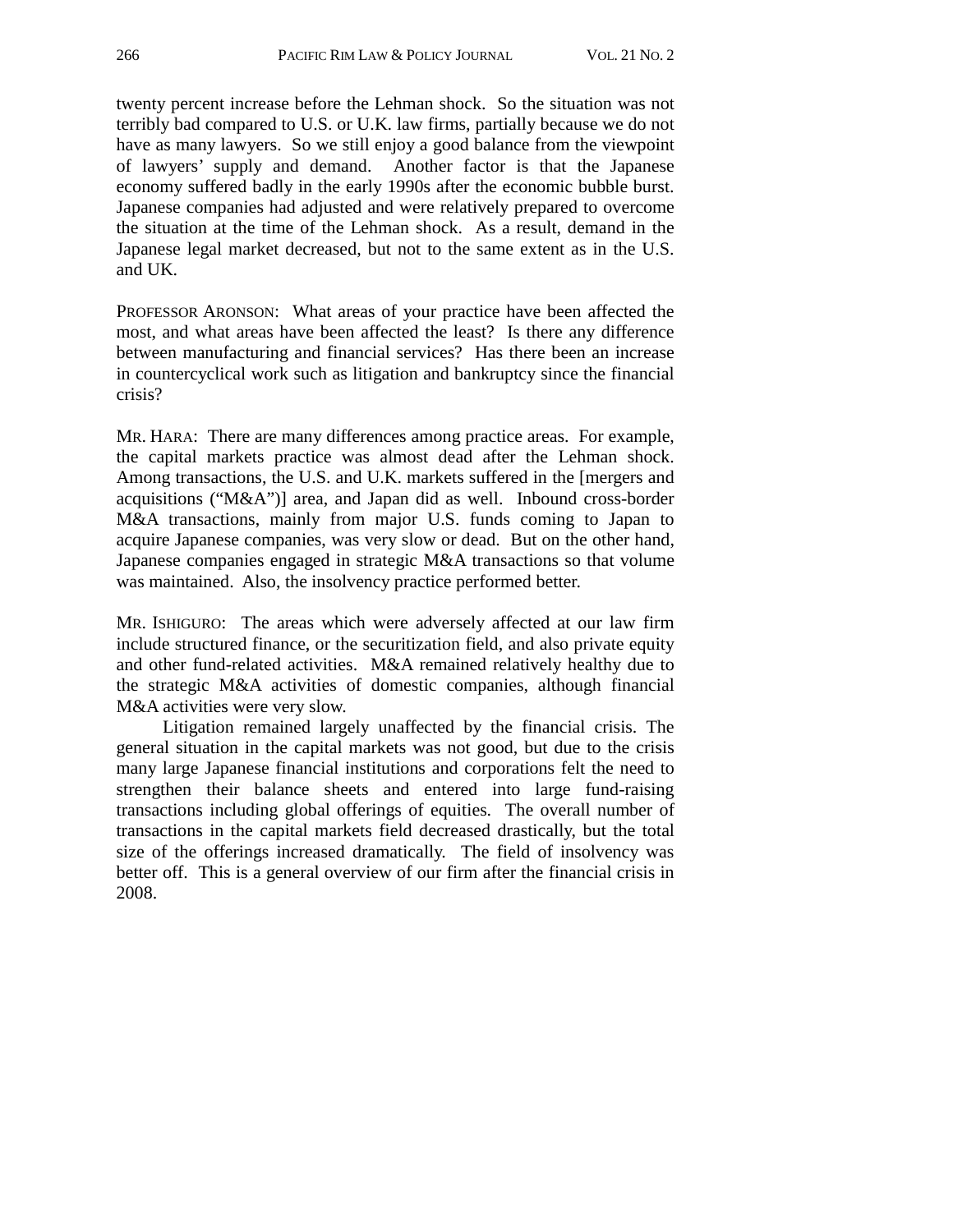PROFESSOR ARONSON: What about the effect of the 2008 financial crisis on foreign law firms in Japan?

MR. WANI: The Lehman shock seriously affected international firms which have global operations, and our firm is mainly focused on cross-border work. As Mr. Hara mentioned, domestic M&A was stable, but the motivation for non-Japanese companies to make investments in Japan was severely affected and that market was almost dead. On the other hand, the motivation of Japanese corporations to engage in overseas M&A activities strengthened. Outbound M&A transactions sound like good deals for lawyers in Tokyo, but in reality such lawyers just play the role of intermediaries and send the cases to law firms overseas. So the situation in Japan continues to be difficult with regard to international transactions. Japanese still have a great amount of money to invest, but people favor simple products. Because of that tendency, transactions continue but they require less advice from lawyers. Japan has special problems with the recent earthquake and nuclear reactor crisis, but even after taking such facts into consideration, Japan is still a bit behind in the demand for legal services compared to other economies. However, I think that we may catch up sometime in the latter half of this year.

PROFESSOR ARONSON: Is there any difference in impact between the large corporate firms and smaller law firms?

MR. UEYANAGI: The impact was less because our firm is smaller than those of other panelists. However, I think smaller firms also suffered from a decrease in the number of matters, especially those related to real estate transactions, since the value of real estate is decreasing. I am trying to think of new practice areas. For example, some Japanese consumers and small enterprises are suffering losses in transactions involving derivative financial products with major banks. Another potential field is employment law. Due to M&A transactions and the restructuring of Japanese small and mediumsized enterprises, more people are losing their jobs and so the number of employment cases is also increasing. However, these cases are somewhat time-consuming and less profitable.

PROFESSOR ARONSON: Have clients become more concerned with the costs of using lawyers? Is there any greater competition among law firms for clients?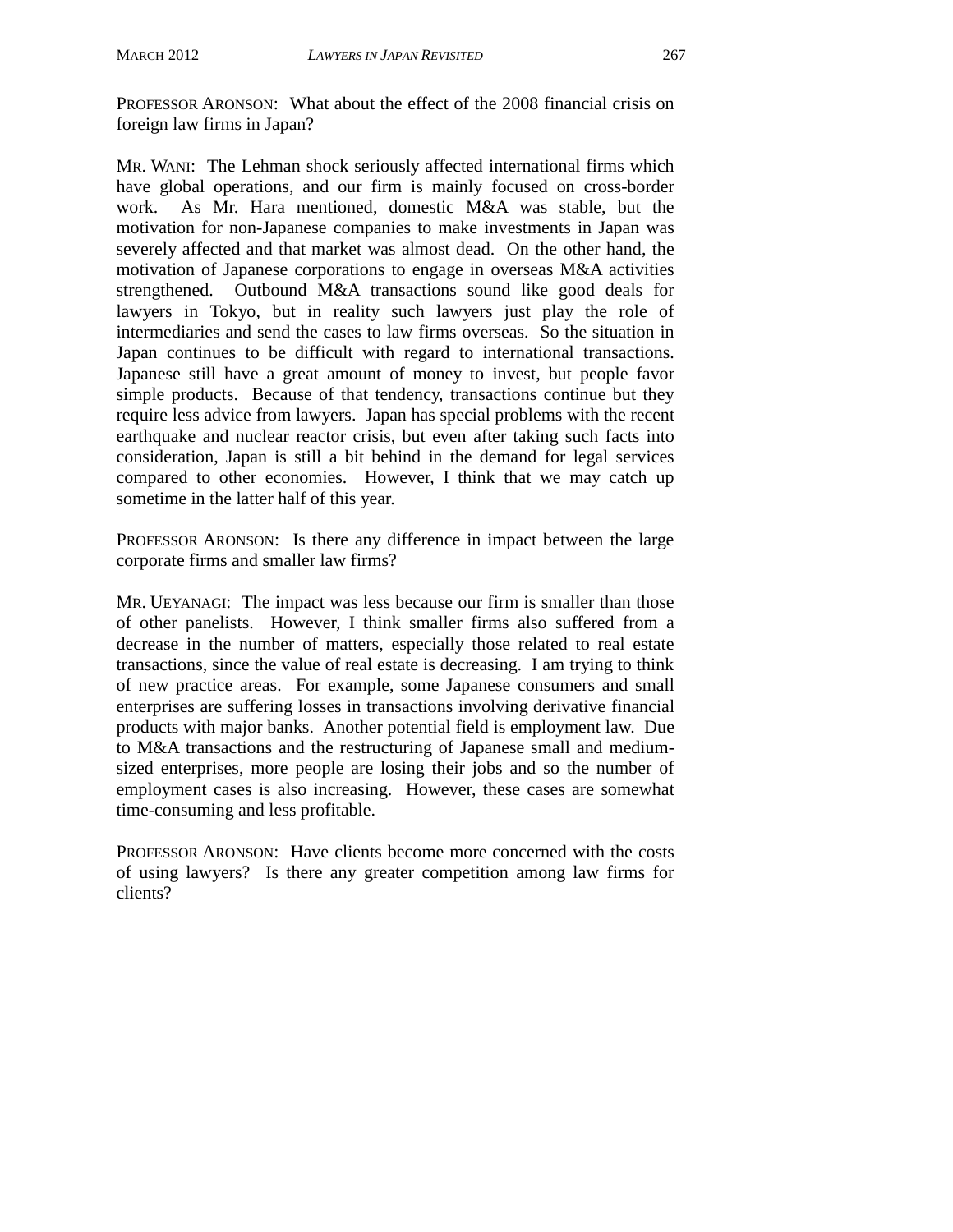MR. KOSUGI: The expansion of Japanese corporate law firms was caused by social changes in Japan over the past two decades. The Western-style legal system permeates Japanese society, and Western-style lawyering was adopted by Japanese law firms starting in the late 1990s. At that time, foreign investors were interested in bargain deals in Japan because of the economic crisis. Such complex deals require more corporate lawyers to conduct legal due diligence and to handle those transactions.

These trends contributed to our firm growing very fast. When I became managing partner fifteen years ago, the number of lawyers at our firm was around forty. Now we have almost five hundred lawyers. As a result, events in 2008 outside of Japan in the United States or Europe, such as the Lehman shock, affected us as well.

Returning to your question on cost consciousness, it is an issue because many of our clients are foreign financial institutions and also some are top-tier Japanese business institutions that are competing globally. Therefore, if something happens to lawyers in the United States or Europe, it will also likely have some effect on us. Now even the top-tier U.S. firms or [the five top-earning U.K.] "Magic Circle" firms are not immune from pressure from their clients to discount rates. That would have been inconceivable ten years ago. It is not unusual that many foreign investors are more cost conscious and that as a result, Japanese financial institutions also learned how to deal with lawyers. Some clients are now quite cost conscious, although it is not as direct for Japanese law firms as for foreign law firms. We are no longer neglecting the demand for cost control from clients. We must demonstrate that our services are of a quality that warrants our fees. In that sense, I think that the cost element has changed and it will never return to the old days.

PROFESSOR ARONSON: So you have lost your immunity from cost considerations. Have smaller firms been able to steal some of these sophisticated clients away from larger firms?

MR. SUGIYAMA: I am a partner in a smaller firm with twenty lawyers. From the late 1990s, there were many cases of securitized loans and invested assets in which the investors were mostly foreign investors from the U.S.A., U.K., or other countries. And this trend still continued even after the Lehman shock, but it is slowing down. Some investor deals went away, but other investors came into the market and the total number of matters is almost the same after the crisis. Cost consciousness is also almost the same. We always had a modest fee since we have a smaller number of lawyers and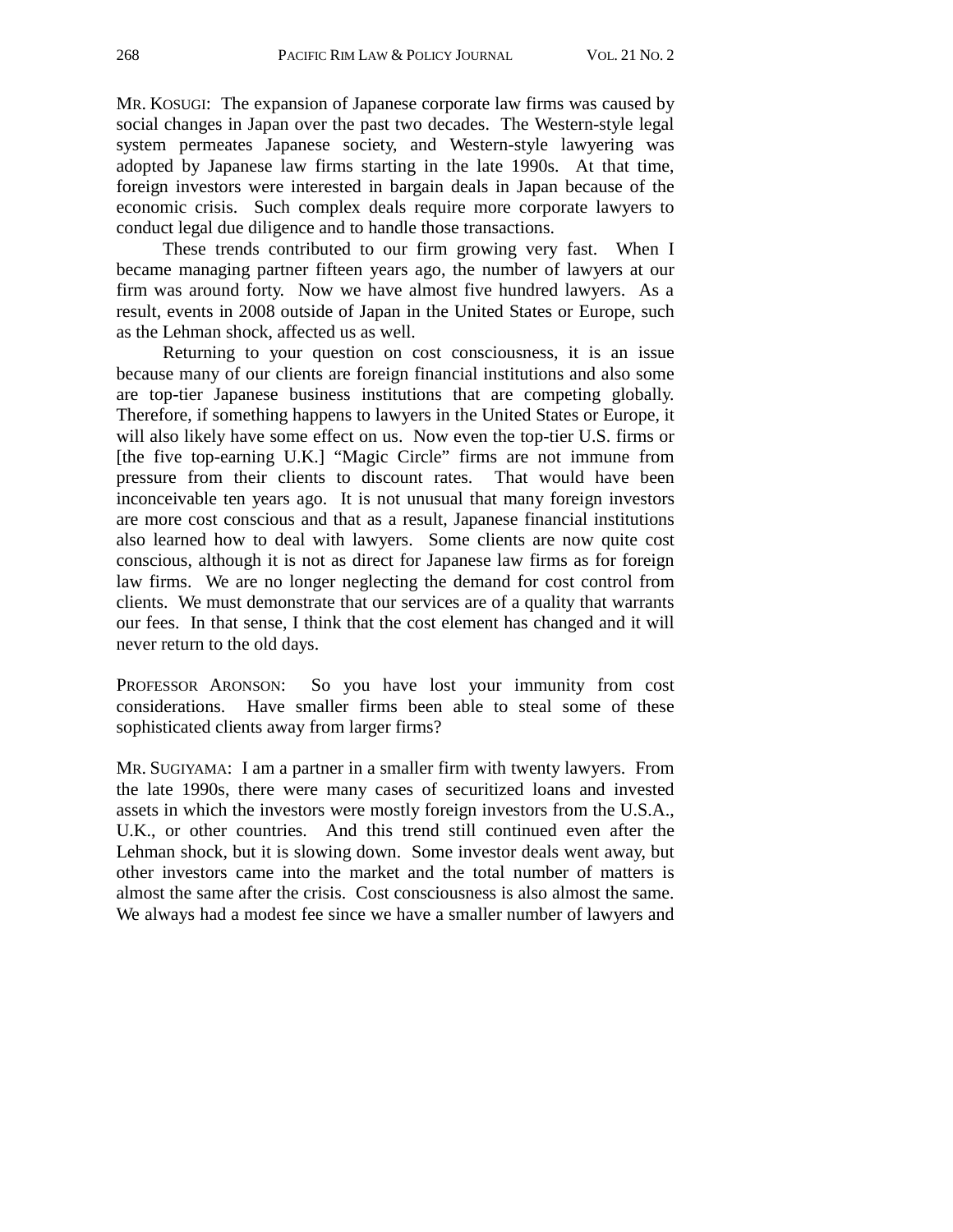staff and a smaller office than other firms, and our practice is not as expensive to maintain. Dealing with assets in Japan does not require a large number of lawyers and staff, so cost performance is very important for clients. After the Lehman, shock I heard that some larger firms tried to get involved in litigation over assets in Japan, but it seems not to have worked because they do not have our breadth of experience in this area and the cost is higher than for smaller law firms.

PROFESSOR ARONSON: Do you view the fall in demand as something that is cyclical and will recover over time, or is there a danger of a permanent loss of demand for legal services?

MR. ROEBUCK: It is a big question so I will give a big answer. I view this decrease in demand, if any, as what might be called transitory rather than permanent. It is not cyclical because I thought Lehman was a one-off event and certainly one hopes that the events of March [the Tōhoku earthquake and its aftermath] were also a one-off event. I take a rather bullish view of the prospects for continued demand for corporate work in Japan for a number of reasons. I think the drivers of legal demand are fundamentally economic growth, corporate investment and profitability, complexity of the legal environment, and, of course, how corporations use lawyers. And I think all of those trends are still pointing in a largely positive direction. Although there are some caveats, as we have already heard, such as a greater cost consciousness, I do expect that what we will see will not be a collapse in demand or net reduction in demand, but rather a change in the composition of demand.

My speculation is that because of a heightened perception of risk in Japan there may be less inbound acquisitions and foreign direct investment [("FDI")], perhaps counterbalanced by more alliances and joint ventures as foreign investors continue to seek greater access into Japan. There may also be more strategic outbound FDI and acquisitions, principally by smaller Japanese corporations that have not already successfully moved offshore, as they realize and respond to a heightened perception of Japan risk by Japanese corporations. I think there may be some knock-on increase in demand from the reactions of various corporate players to a heightened perception of Tokyo risk due to over-concentration in Tokyo. So I think this process will be more a change in demand rather than a gross deflation of it.

We have been through this before, after Lehman. We have already heard from other panelists that there was less real estate, less securitizations, and less capital market activities, balanced by more bankruptcy and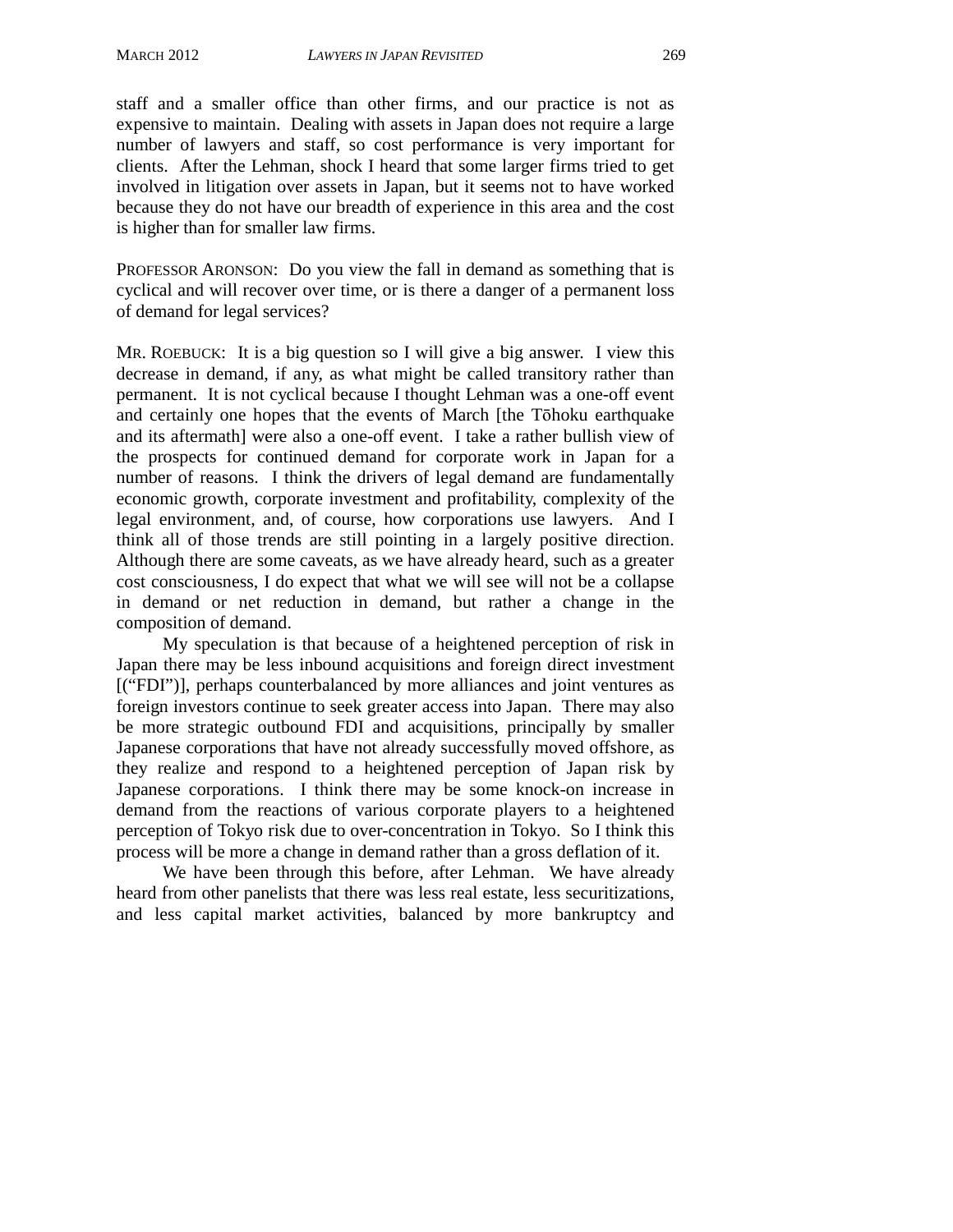insolvency disputes, investigations, anti-trust, and some M&A. We heard that at least through 2010, the law firms continued to grow, and that was true in our case as well. We grew from forty to about sixty lawyers from 2007 to 2010. And I should also add that even though we are a foreign firm, we are largely Japanese in our makeup. When I joined sixteen years ago, we had two lawyers in Tokyo, and we now have sixty. So I am, in conclusion, an optimist concerning a continuing robust increase in demand, at least in the short to medium term. In the long run, one has to wonder how the various structural issues that are present in Japan may play out, but I will leave that to later generations.

#### *2. Law Firms' Response to the Financial Crisis*

PROFESSOR ARONSON: In the United States many large law firms fired attorneys for economic reasons following the financial crisis of 2008. Despite the continuing overall growth of the largest Japanese law firms [see *infra* Appendix A], there presumably were also more attorneys than needed at large firms in Japan. However, our image of Japan suggests that there would be reluctance to fire attorneys. Were there any firings? How did you deal with that situation?

MR. ISHIGURO: Since the effect of the 2008 financial crisis was not as great in Japan as in the United States, the U.K., or Europe, management of the number of lawyers in large law firms such as ours was also not as affected by the crisis as in other areas. Nevertheless, we felt the need to manage the size of the firm and the number of associates because, as Professor Aronson noted, of the rapid growth in the size of the firm throughout the last decade. There was no direct firing of associates or partners in our firm. But we felt it was necessary to monitor and evaluate associates all through the year to gauge their motivation, performance, and ability. And we are engaged in continuing discussions with them about prospects for the future, and that will naturally result in encouraging those who do not have good future prospects that can be shared with our firm to think about alternative professional careers. Fortunately, in Japan, these alternative careers are developing gradually, if slowly. I think it is an interesting situation in our firm, since although there is no direct firing there is managing of the number of associates as a whole.

PROFESSOR ARONSON: How have foreign firms been affected? Despite the continuing overall growth of foreign law firms in Tokyo [see *infra* Appendix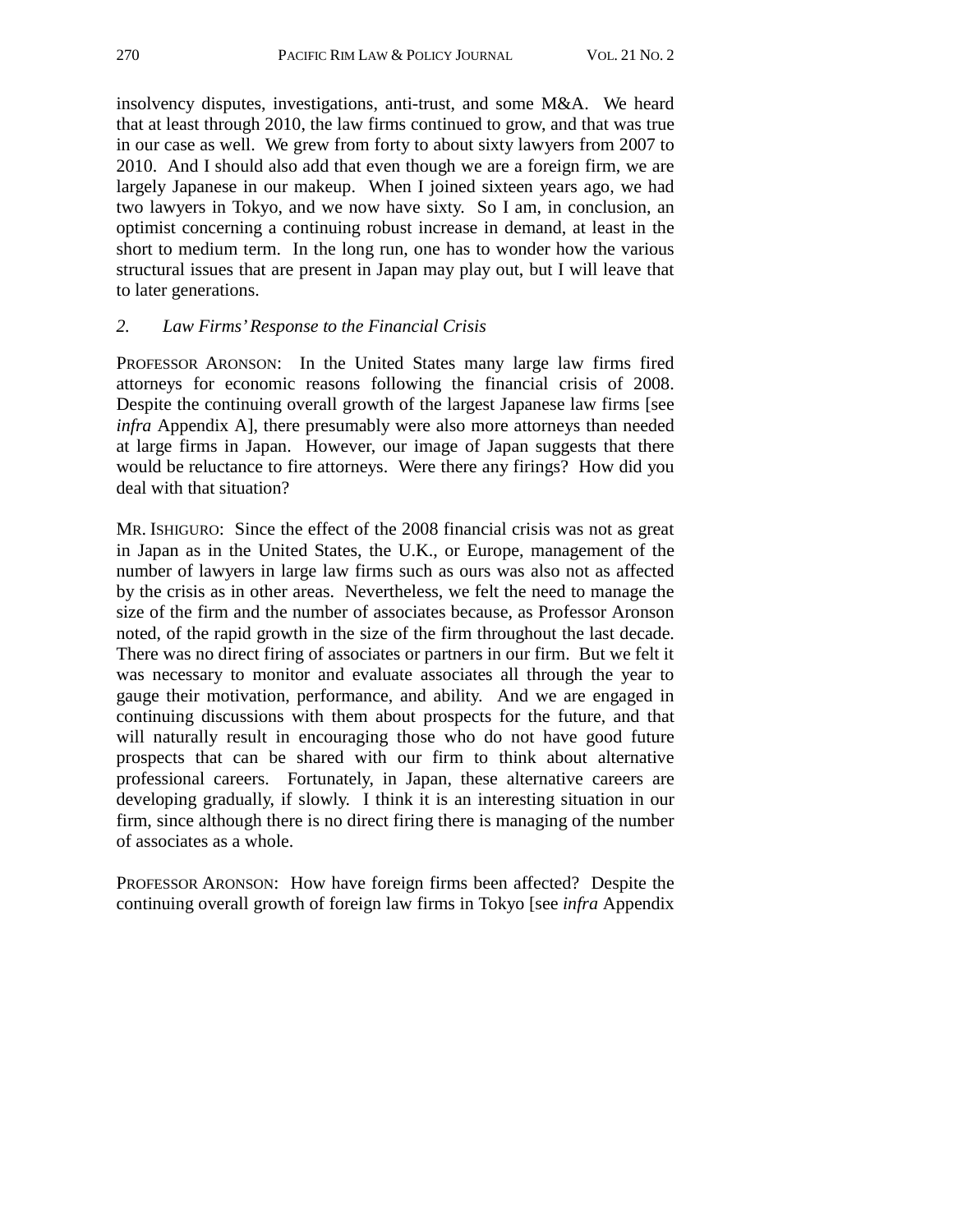B], foreign firms also presumably had a surplus of attorneys and staff. Did you follow more of a "Japanese-style" response or an "American-" or "English-style" response in dealing with your attorney and staff population following the financial crisis?

MR. WANI: We had a redundancy plan. But the problem with the international firms in Tokyo is that we are just part of global organizations. Once our global management decides to reduce the number of lawyers we must also reduce from the viewpoint of fair treatment, even if it results in a loss of substantial prior investment. In Tokyo at that time, we had three kinds of lawyers: English solicitors, U.S. lawyers, and *bengoshi* [Japanese lawyers]. Based on discussions with my friends at New York law firms, British firms seem to be quite transparent and strict on such matters, and some of my English, American, and Japanese colleagues had to leave. With regard to Japanese lawyers in our Tokyo office, we were told that we should reduce the number of *bengoshi*, too, and we entered into discussions of socalled voluntary retirement, which means that we need to provide greater severance pay than usual.

We had to talk with our weaker performance people and finally they agreed to step down. It is great news that although we expected many of them to have difficulty in finding new positions, they all found new positions within two months after their departure, despite the fact that all law firms were retrenching and there was a very weak lateral market at that time. Mr. Ishiguro noted that the Japanese firms did not do any direct firing. But in fact, there are many people in the lateral market who are looking for new positions because of insecurity with their current firm and some of them say they were encouraged to leave by their current employer. So the situation seems to be quite similar to what took place in the U.S. or in the U.K.

PROFESSOR ARONSON: Have views changed on the long-term strategy, positioning, or ideal size for law firms in Japan as a result of the financial crisis?

I note that at a prior panel discussion four years ago, Nishimura & Asahi was in the midst of a big merger. There was a statement by a panelist from Nishimura & Asahi at that time that this represented the first merger in Japan that was not undertaken to acquire a specialty practice like capital markets, but rather to grow bigger and to add more breadth and depth to handle large matters for clients. Has this strategy been affected at all due to recent events?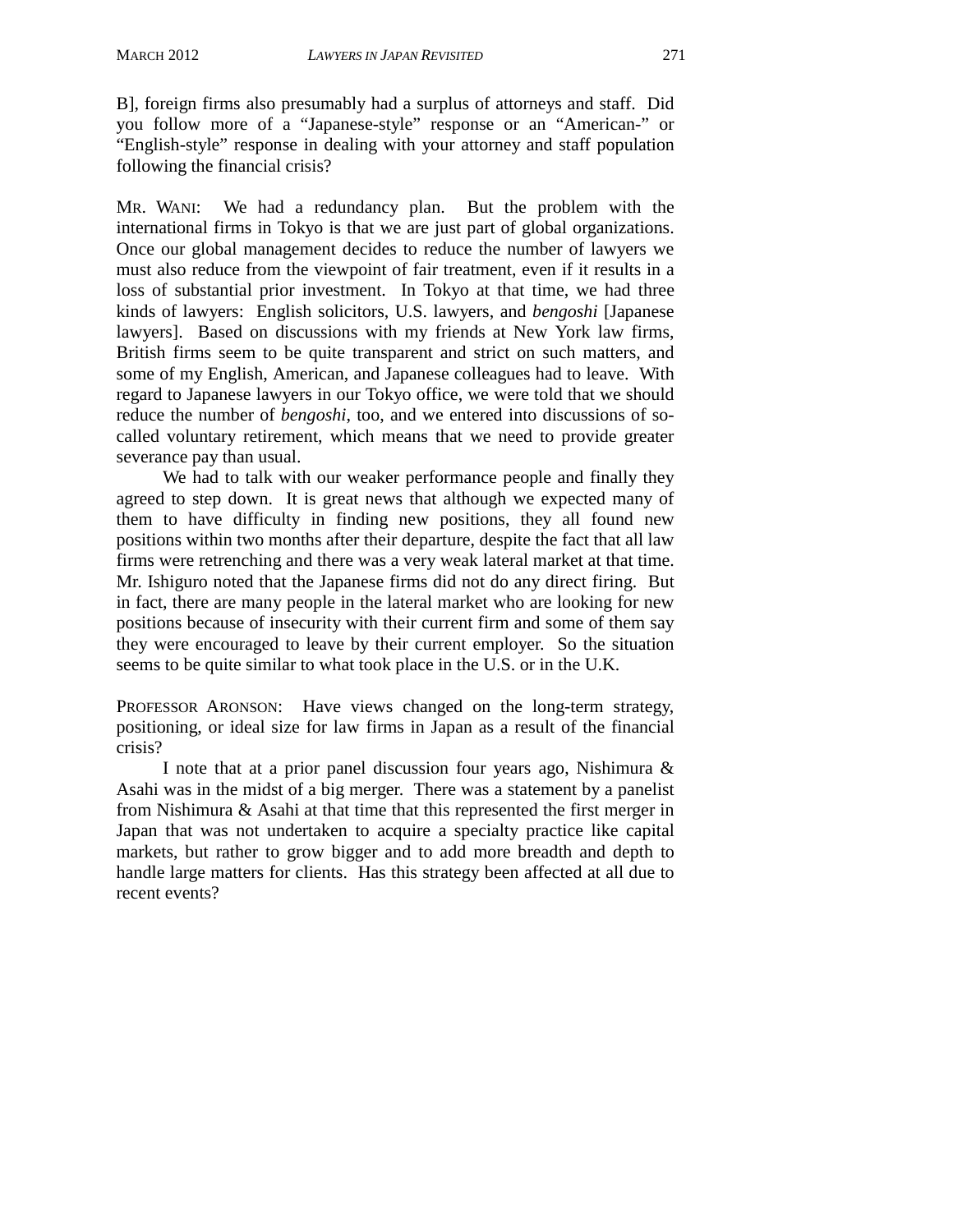MR. KOSUGI: I note that I just resigned as managing partner this January and so my successor will have a free hand to take measures for coping with the new situation, including human resource issues. I think the basic issue is how we deliver value to our clients, and that would be the main driving factor of our strategy.

At the time of the merger in 2007, we retained our so-called Nishimura system, but this style may need to be adjusted in the near future depending upon the circumstances surrounding us. At that time there was surplus demand for our work and we needed human resources, not only from new graduates but also from lawyers who already had enough experience to create value for our clients. That was a major reason that our merger sought primarily to enlarge our pool of talent. And specialty practice areas are being enhanced by that as well. It is not only a matter of quantity, but it also relates to the quality of our legal services.

But the current situation is that we have an increasing number of new law school graduates, some four times more than twenty years ago. So we have changed the style of our recruiting by making decisions on the hiring of new graduates two years before they enter the market. In 2008 to 2009, we recruited more than fifty new graduates each year. But the quality of those new graduates is still a big question. Many say that under the old difficult bar examination, with a passage rate of something like two percent, we were somewhat guaranteed to get good lawyers. Under the new bar examination system, there was supposed to be a passage rate of more than seventy percent in the original plan. But even at the current passage rate of around thirty percent, we have a division of opinion amongst our partners whether our new hires are the same quality as those we had ten years ago. If you have partners or senior associates who are well trained, you can deliver enough value to clients. You can persuade clients that our services are the best services that can be obtained in Japan. But it may now sometimes be difficult to say that about the services of junior associates, and this relates to how you form a team to handle cases. It would be more effective to simply take an energetic partner and some talented senior associates who can handle big matters quickly and efficiently, and create value for our clients. But to continue as an institution, we need to educate and train young associates on the ground. To do that, we must involve young associates in teams with partners and senior associates.

But under the current circumstances, there are some cases where we have difficulty in forming such teams since clients demand more efficient services from us. That means there might be some redundancy of those junior associates and we must deal with this. One way is to reduce the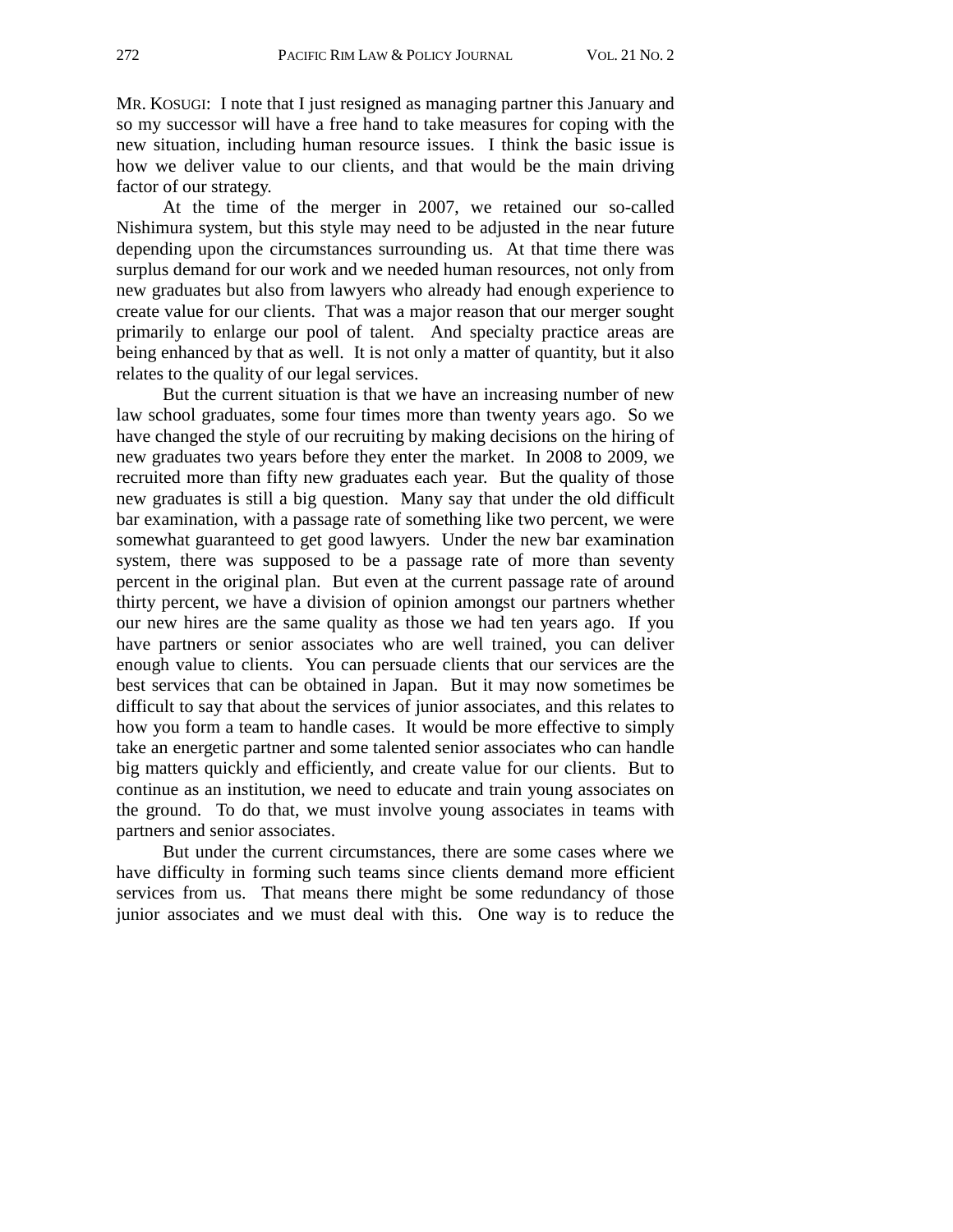number of new recruits, but we are not sure of their quality until we work together with them. That may take several years, so we have been trying to develop some kind of career exit system for our associates. If we are not satisfied with an associate, in Japan we cannot say "you are fired." But keeping young attorneys who do not fit well in our firm it is not good for the associate or for us. So I think that we need to show such associates that there may be a better way for them to pursue their career. We also are reducing the number of new recruits to some extent. Through this combination we must keep a balance among the entire composition of attorneys within the firm. This is not particularly related to the global financial crisis, but rather related to the increasing number of lawyers coming into the market and also to the needs of our clients and how we deliver value to our clients.

#### *B. Legal Education and the Supply of Lawyers*

PROFESSOR ARONSON: That presents a perfect lead-in for the next topic, which is legal education and the supply of lawyers. Appendix D shows how Japan has been engaged in a very broad and far-reaching set of legal reforms over the past decade. Our focus today, which is also the area of greatest emphasis in Japan, is Pillar Two—and in particular, the expansion of the supply or population of lawyers and the introduction of a new legal educational system. Appendix E shows some of the ambitious goals set in 2001: an increase in the number of new bar passers every year from around 1,000 in 2001 to 3,000 by 2010, and an increase in the total number of lawyers from roughly 17,000 in 2001 to 50,000 by 2018. There have been significant increases in the number of lawyers over the past decade, but the numbers still fall far short of the announced goals. At the same time, we hear stories about new lawyers who cannot find work. Was the plan to increase the number of new lawyers too ambitious and mistaken, or is this just a temporary problem due to the financial crisis?

MR. UEYANAGI: I should point out that last year we had 1,800 new lawyers. As of December 2010, 214 of them did not register with the Japan Federation of Bar Associations [("JFBA")]. In other words, these 200-plus people could not find a legal job as of last December. One might therefore say there are too many lawyers, or at least too many new lawyers. However, yesterday the JFBA announced that as of April 25, [2011,] sixty-four people had not registered. In other words, 150 people have registered with the bar in the past four or five months. They presumably found law firm jobs or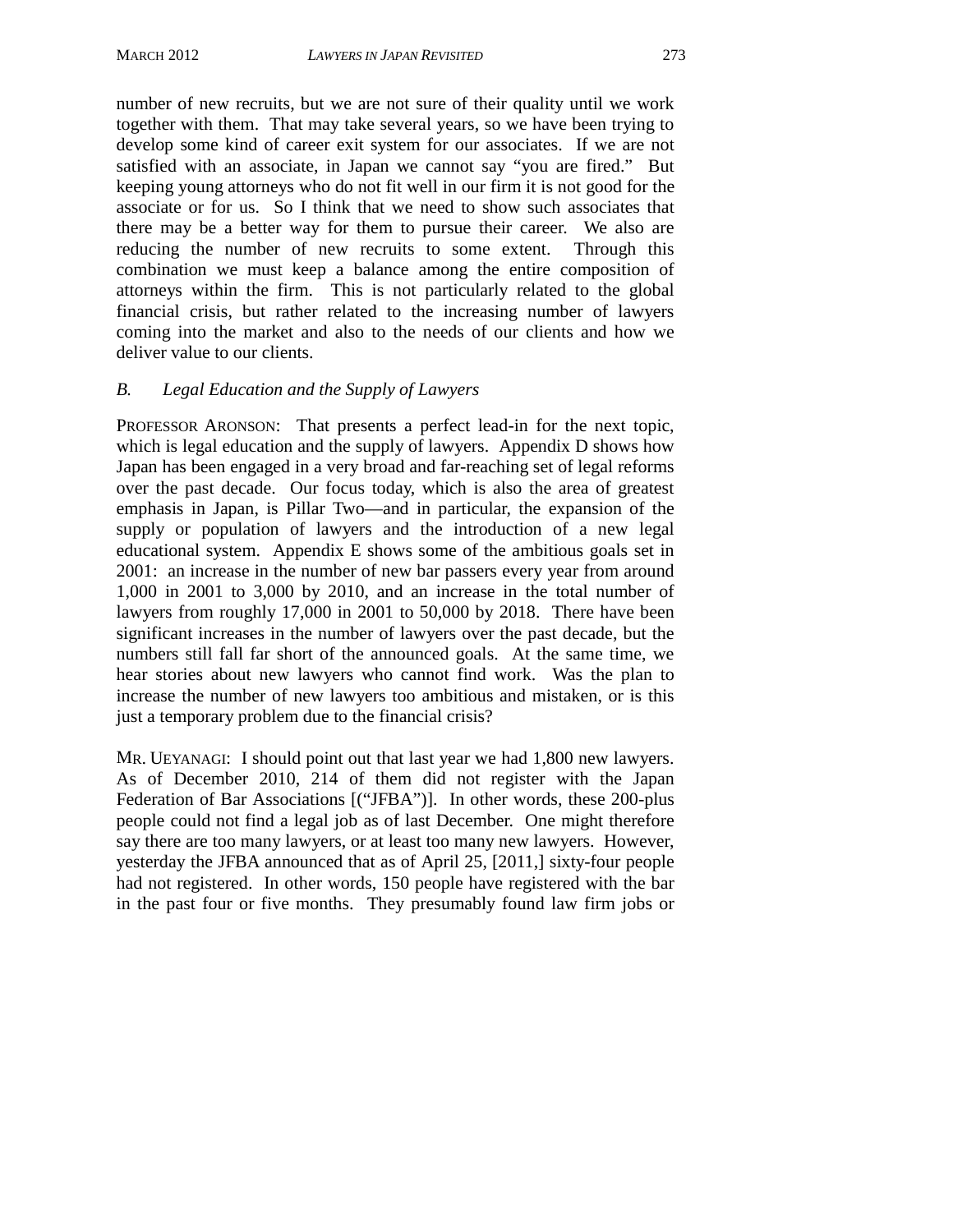chose to establish their own solo practices. On the other hand, in the Sendai area, where they were greatly affected by the earthquake and tsunami, there are almost 300 lawyers in the Sendai City Bar Association. All of the Sendai bar members are offering free legal consultation to the affected victims. To provide free legal consultation once a week, they drive one or two hours to the seashore. Even in Iwate, they have eighty lawyers and all of the lawyers are volunteering to drive three or four hours to provide legal consultation. So it is my observation that Japan needs more lawyers, at least in such rural areas.

PROFESSOR ARONSON: New graduate-level professional law schools were created in Japan in 2004. The original idea was to attract a broad range of students with different backgrounds and to introduce both U.S.-style professional legal education with small classes using the Socratic method and a broad-based legal education, not focused on the bar exam, that would include new areas such as intellectual property. Many people seem to feel that the law schools have not achieved their goal. What happened?

MR. HARA: It is a very difficult question. The Japanese law school system was introduced without careful consideration. It moved very quickly, and one of the basic issues was that the government announced that under the new law school system, the bar examination passage rate would be seventy percent. And also under the law school system, law students with an undergraduate law background have a two-year program, while those without a law background must attend a three-year program. Many people who work at companies might think that if the passage rate is seventy percent, it may be worth the challenge. In the first and second year of the new law schools' operation, many "salarymen" [corporate managers] without a legal background entered law school. But in fact, the first-year passing rate was not that high and the actual result was discouraging [see *infra* Appendix C]. As a result, people who work at companies lost interest in going to law school and the quality level of students went down. The plan for the law schools was created by the Ministry of Justice and the Supreme Court, but actual law school administration is conducted by the Ministry of Education[, Culture, Sports, Science and Technology]. The Ministry of Education permitted the opening of many law schools, and even at the initial stage there were a large total number of enrolled students, with only a fixed number who could pass the bar. As a result, the bar passage rate was not near seventy percent. So it was poor administration or a lack of coordination that led to a bad result.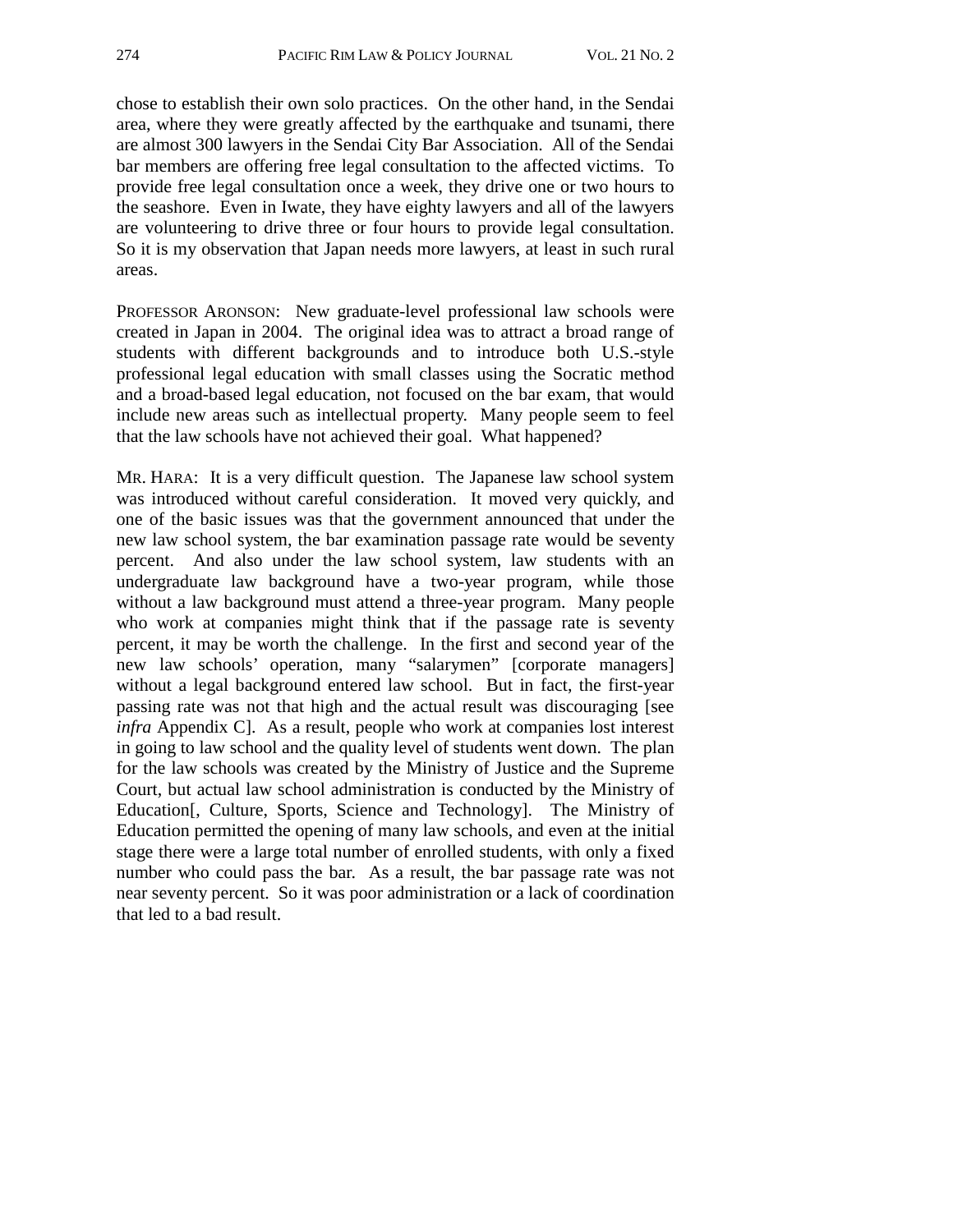This created many problems. Some law schools have only one or two students who pass the bar examination. And those law schools cannot recruit good students and may not survive. Two years ago the government realized that the total number of law school students was too large. And in my view, good law schools like the University of Tokyo should have maintained their current number of students and the worst performing law schools should disappear. However, the Ministry of Education announced that throughout Japan all law schools should decrease the number of law students by ten percent or twenty percent. The problem is that the Ministry of Education is not an expert about the legal profession but it nevertheless controls law school administration, and it sometimes makes serious mistakes. So except for the few excellent law schools, almost all law schools are very focused on how many of their students can pass the bar. However, they have a low bar passage rate and have trouble attracting excellent new students, which creates a vicious circle. It is also difficult now to create creative and challenging classes that are unrelated to the bar examination. So at regional universities it is not easy for a young college student to enter law school.

PROFESSOR ARONSON: What should be done to fix the law school system?

MR. SUGIYAMA: As Mr. Hara described, the law schools in Japan are controlled or operated by the Ministry of Education, not by the Supreme Court or by the Ministry of Justice. On the other hand, the bar examination is controlled by an independent committee for the bar examination which is actually controlled by the Ministry of Justice. So there are conflicts between the government agencies. We left too many matters undecided when we actually launched the law school system in Japan.

The basic issue that we first need to revisit is whether we need to change the image or the conception of lawyers in Japan. The traditional image of the *bengoshi* is that they are the elite with the most difficult examination among a number of law-related qualifications in Japan. Should we change this or not? If the answer is yes, we must do many things, including not only the establishment of law schools, but also seriously giving consideration to abolishing universities' undergraduate law departments. Since we continue to have undergraduate law departments in addition to law schools, it is a double system. Many smart students choose to seek employment at a Japanese corporation after they complete their undergraduate education. So demand from companies is mostly satisfied by the graduates from the undergraduate law departments, not by graduates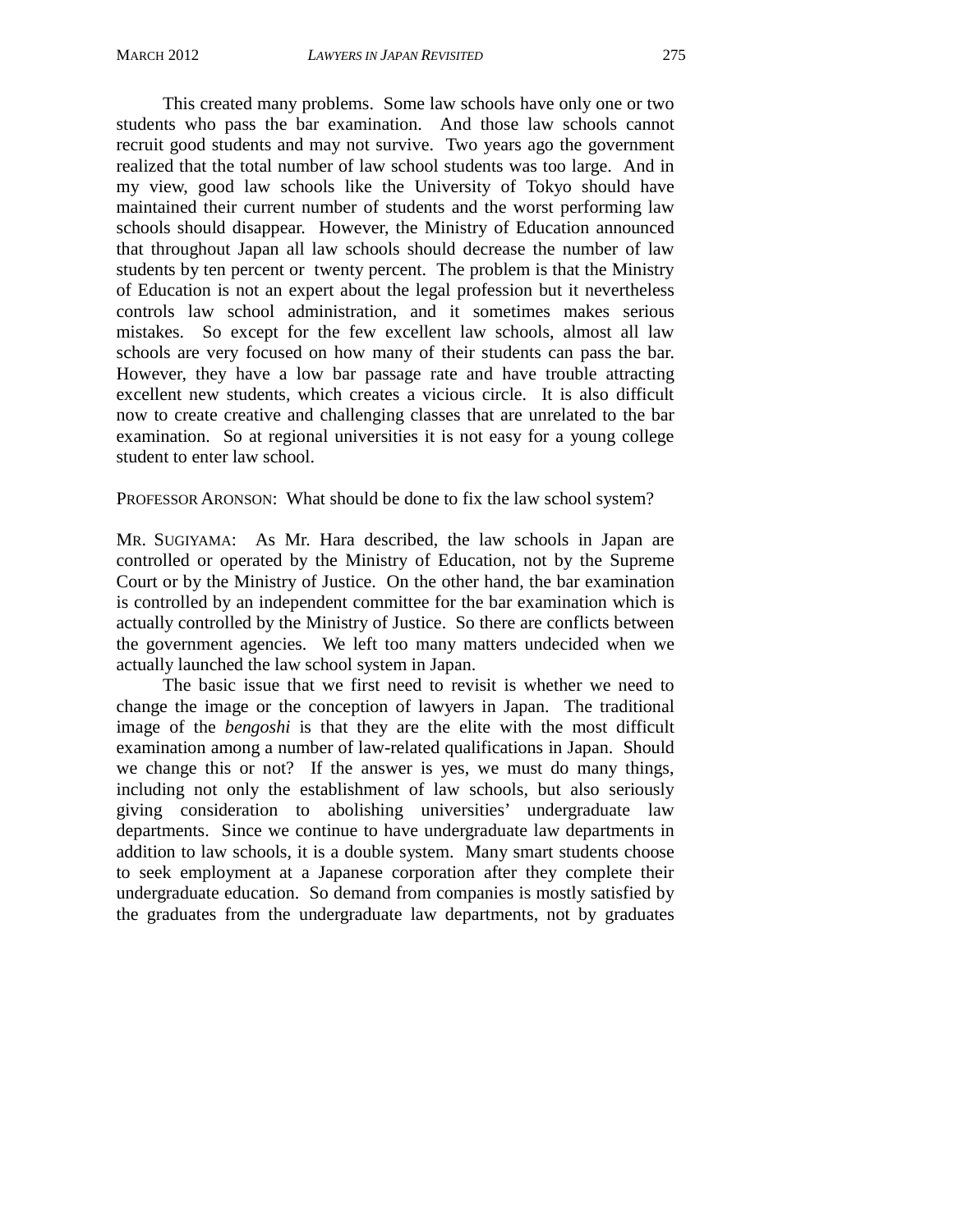from law schools. That is a problem. And secondly, we must seriously discuss whether to have unified qualifications for all law-related professions. For example, in Japan we have *benrishi* [intellectual property law professionals], *zeirishi* [tax law professionals] and other categories that would all be lawyers in the United States. But in Japan each category has its own different qualifications and is controlled by a different administrative agency. So we need to seriously discuss abolishing or combining these categories. Unless we can achieve that, the law school system will not work.

PROFESSOR ARONSON: So we need to attack the issue more broadly. In the United States, law schools have faced serious issues over the past few years, as the number of students has increased and they have assumed student loans and higher debt levels to attend law school, but the job prospects are substantially diminished. This has caused some people to argue that "going to law school doesn't pay" and bright young people should pursue other goals. What is the situation in Japan? Have law schools been losing popularity over the past few years?

MR. KOSUGI: The general motivation for those who would like to enter law school has been weakened by events over the past several years. The passage rate is not what was promised by the government. If this happened in the United States, there would be a large class action suit against the government. That is not the case in Japan. The design of the law schools may be too idealistic to some extent, but I do not think that we can go back to the old system, so we need to live with the current situation. And the problem is the level of demand for legal services that exists today. I think that the quickest fix might be to create more plaintiffs' lawyers so that there is more litigation in Japan. But judges are not lenient or generous in granting large damage awards, and that is a hurdle to the plaintiffs' lawyers in Japan. As Mr. Sugiyama said, once attorneys in Japan were an elite profession, but I do not think that will be the case any longer. So as an increasing number of lawyers enter the market, the easiest thing is to grant a permit to anyone who can pass the minimum qualifications—like a driver's license.

The other problem is that the clientele in Japan who were underserved were low-income individuals and corporations. Corporate clients need sophisticated legal services and low-income individuals need day-today care, but for the latter legal aid is not well-established in Japan. That is a problem since more than ninety percent of Japanese lawyers are either solo practitioners or in very small firms of less than ten lawyers. In fact, the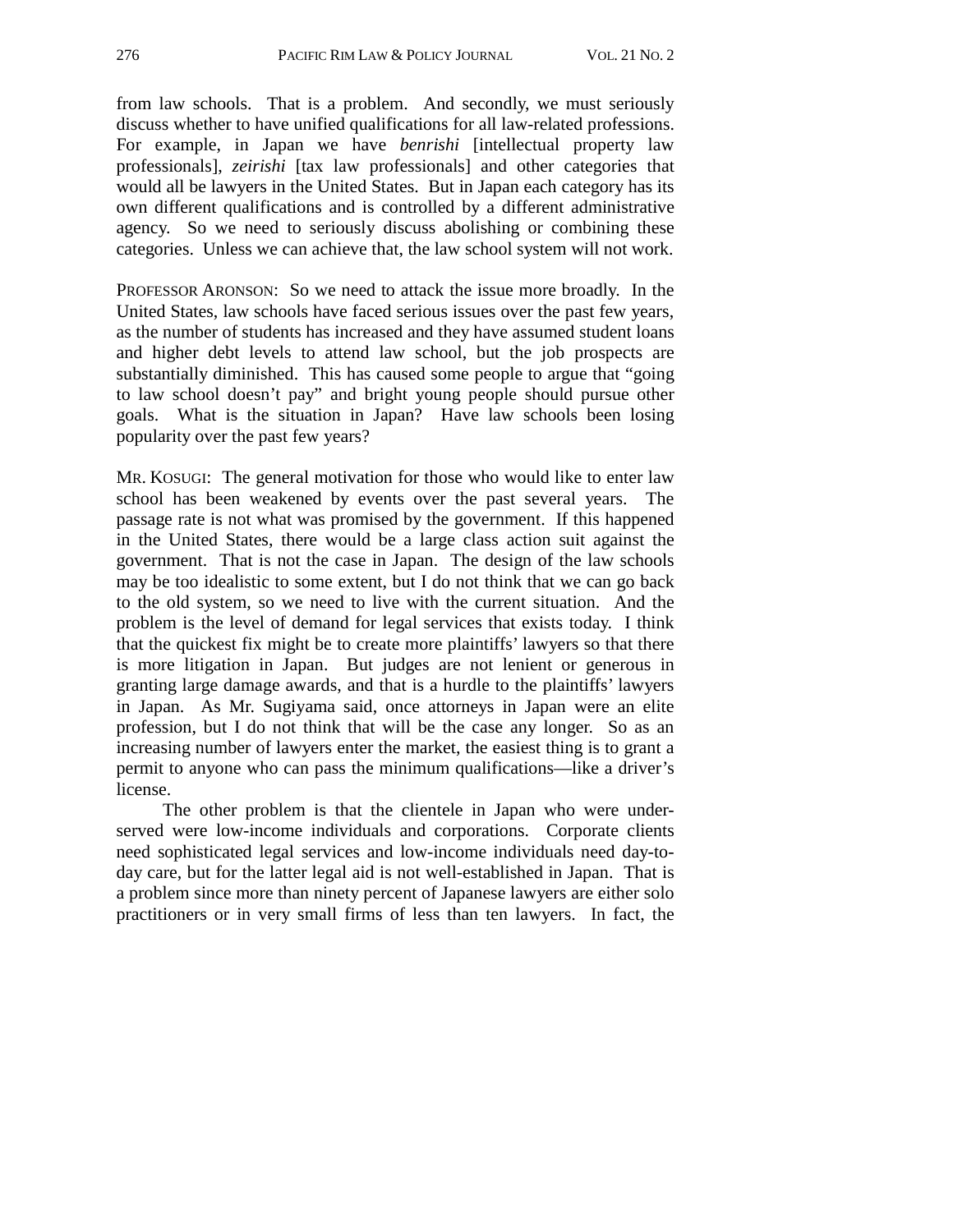major firms like those of some of the panelists are an extreme minority in the bar.

So how we can deal with this situation? There is no easy, reasonable solution. Businesses are trying to recruit law school graduates to some extent. But they have their own problems, due to a company career system that is focused on internal training within their organizations rather than on professional qualifications. That is another hurdle we need to overcome. Probably businesses expect us, the large corporate law firms, to educate and train some of the new law school graduates, so that after four or five years of experience they are better suited for providing legal services within corporate organizations. Our hope is that the number of lawyers within companies will increase, but that depends on the mindset of business management with regard to risk and how to cope with it in doing business.

PROFESSOR ARONSON: Mr. Kosugi and Mr. Sugiyama have both touched upon a very fundamental issue, the philosophy behind the bar exam and the legal education system, and I would like to address it more directly. In the United States, the basic purpose of the bar exam and legal education is to certify that people who are going to be lawyers have the minimal level of knowledge required to be competent attorneys. We do not attempt to directly regulate or limit their numbers, as they will all presumably compete to fill a variety of roles in society. The comment was made that in Japan, lawyers do not fill as many roles. The traditional approach in Japan has been quite the opposite, with a strong focus on limiting the number of lawyers to produce a very small elite. And there are other people with legal training, as Mr. Sugiyama mentioned, such as undergraduate law majors who will fill other roles that might be filled by lawyers in the United States. With the new law school system and the increase in the supply of lawyers in Japan, it seems that to some degree Japan is moving away from its traditional model. But are you prepared to embrace something like the U.S. model, where the number of lawyers is no longer regulated and the system simply certifies minimal competence, or are you still reluctant to do that? How would you describe the Japanese system today, and what kind of system do you think it should be in the future?

MR. ISHIGURO: It is a very good, but difficult, question. I think the publicly announced idea was to secure the minimum competence of lawyers and let them meet a variety of societal demands. However, I am afraid that when we introduced the new law school system in Japan, there really was no commonly shared philosophy among lawyers or society as a whole.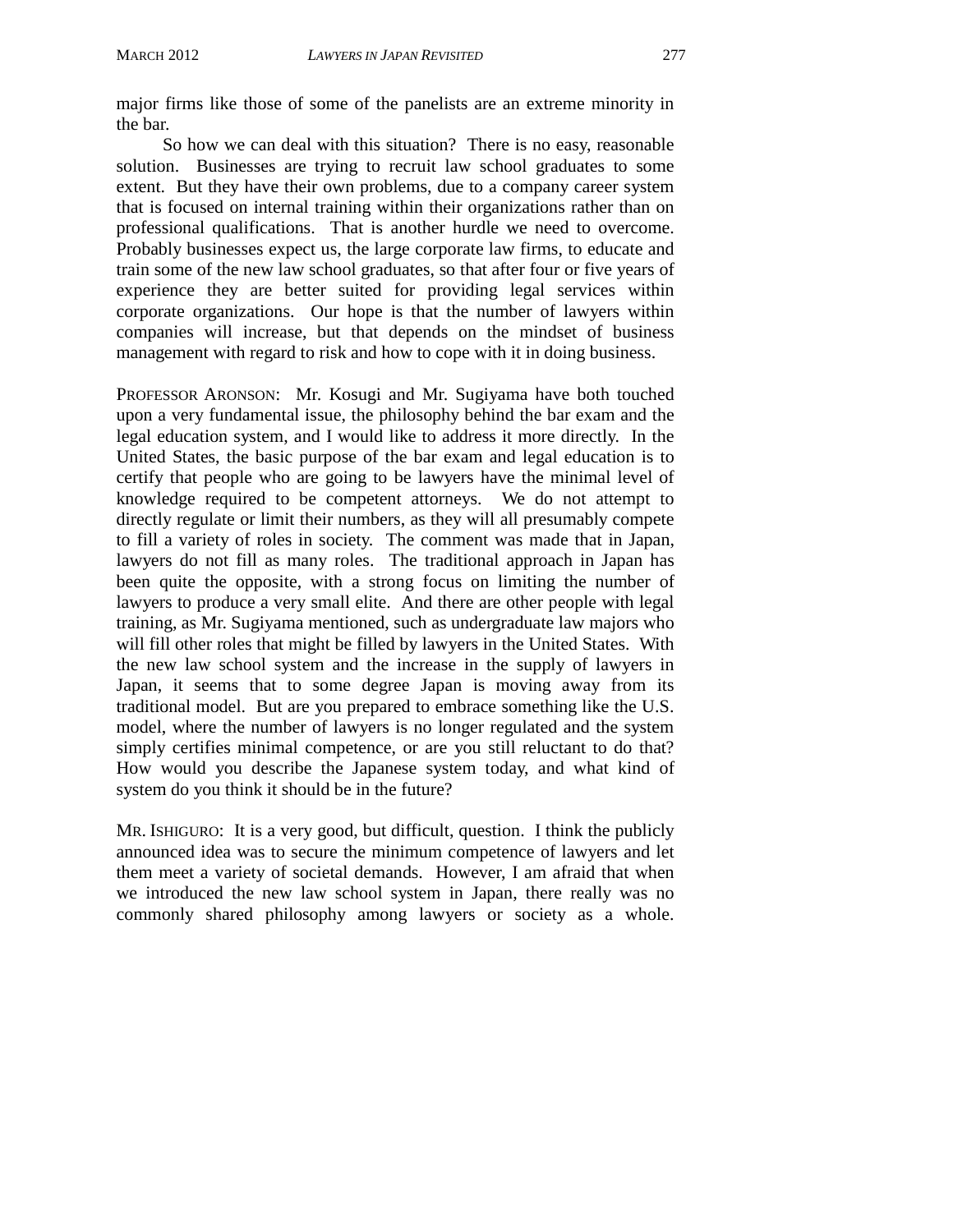Following the introduction of the new system, the passage rate increased compared to the old system, even if it was not as much as initially promised. We have many more new entrants into the profession. But Japanese citizens still do not consult lawyers in their daily lives as U.S. citizens do, and they do not care much about the legal system. I think the quality level for new attorneys is about the same as under the old system, at least for the top ten percent of law school graduates. But I am fearful that the profession itself will lose attractiveness, as the motivation for talented young people to select the legal profession as their career will decrease. This would create a major problem for Japanese society. It is not practically and realistically possible for us to return to the old system, so I think we should consider how to make the law school system, as well as the lawyering system, attractive to young people in Japan.

MR. WANI: The new Japanese system is quite strict in that if you fail the bar exam three times, you cannot take it again unless you re-enter law school—a so-called "three strikes and you're out" system. To our surprise, at the law school where I lecture, we saw graduates who failed the bar three times and wish to re-enter law school. Also, the number of academicians has fallen because the Ministry of Education recommended a strange rule that to be a law professor, you must graduate from law school and then enter a separate graduate program for law. Quite recently, the University of Tokyo relaxed this regulation. In the past, excellent law professors entered into academic life right after university graduation in their early twenties. But nowadays they must wait until the age of twenty-five. This situation should be improved.

I agree with Mr. Kosugi's idea that lawyer certification should be like a driver's license. In the past, I was told by those who passed the bar exam, "our life is now like retirement, our future is guaranteed, and there is no need to work hard." This is no longer the case. I think that the increase of lawyers is necessary, but it is also important to monitor for malpractice and to try to keep the quality of professional practice as close to the current level as possible. Although lawyers are professionals, we do not stick to the old image of the legal profession. I think that the American style of lawyers could work in Japanese society. When we introduced the new system, we thought that after graduation and the bar exam, there is no need for additional training under the control of the Supreme Court at the Legal Research and Training Institute. But the Supreme Court insisted on keeping such training, so the current system is duplicative. The question is what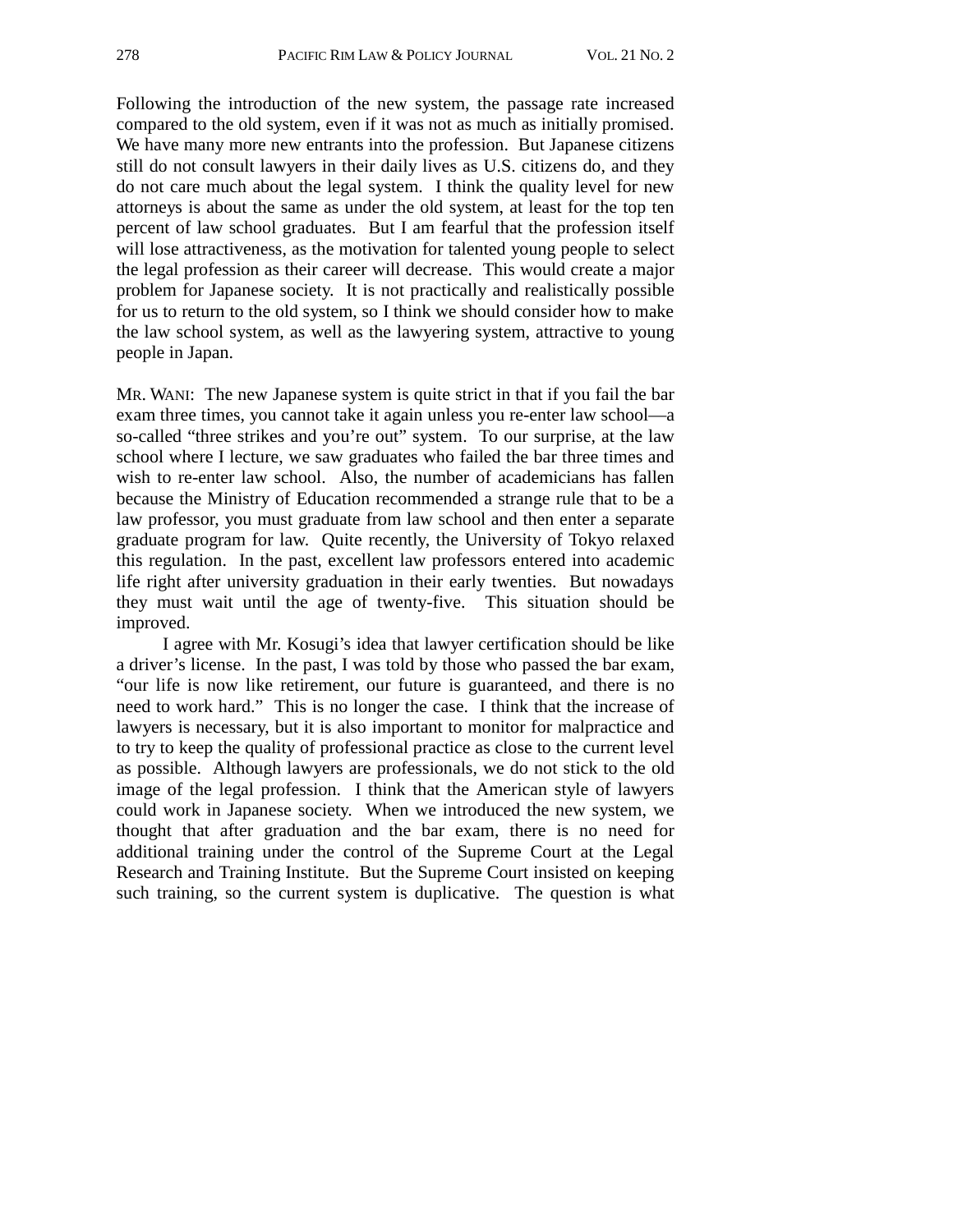should we do to make legal training efficient and make the market more competitive?

MR. ROEBUCK: Japan may not be unique, but it is certainly among a very small number of countries that have effectuated such a deep and dramatic reform to legal education and licensing in recent years. I think it is almost unprecedented and revolutionary. I have been practicing as a lawyer in the United States for thirty-six years now, and frankly not much has changed there in these areas. In fact, compared with Japan, the number of lawyers produced annually has not changed very much in the United States. When I graduated from law school in 1975, there were some thirty thousand lawyers being created annually. It is now forty to fifty thousand. It has not been such a large increase in percentage terms. Back then, Harvard Law School already had classes of over five hundred students. We have grown a bit, but that is pretty much where we are today.

The U.S. legal profession has enjoyed an incredible run of prosperity over that period of time. The reason is that it was actually the U.S. that was limiting the number of lawyers, although not through any legal control. If you look at the results, you will see that in the U.S. the economy grew faster than the number of lawyers and certainly corporations and their profitability grew faster than the number of lawyers. There is also globalization and other new sources of demand. I like to poke fun at some of my colleagues in law offices in Japan, because I think there is a perception that, in Japan, lawyers are a very scarce commodity and in the United States they are a dime a dozen. But the reality is that over the last thirty years, at least highlyqualified, corporate U.S. lawyers have been very scarce, and it has been a very favorable market for them. That has been true in Japan until now, of course. And Japan has accomplished, to its credit, a thoroughgoing, deep reform of legal education and licensing. I think it was necessary for a number of reasons that have been mentioned, and it cannot be reversed. However, because it was so deep, and because, at least as articulated originally by those who designed it, it was philosophically different than what had come before, we are now witnessing significant birth pains and growing pains. I personally think that in the midst of this chaos, the law schools have done a reasonably good job. It is not the law schools that are failing or falling down, it is those who designed the system and those who administer the system. They continue to fail. If there is fault, I believe that is where the fault lies.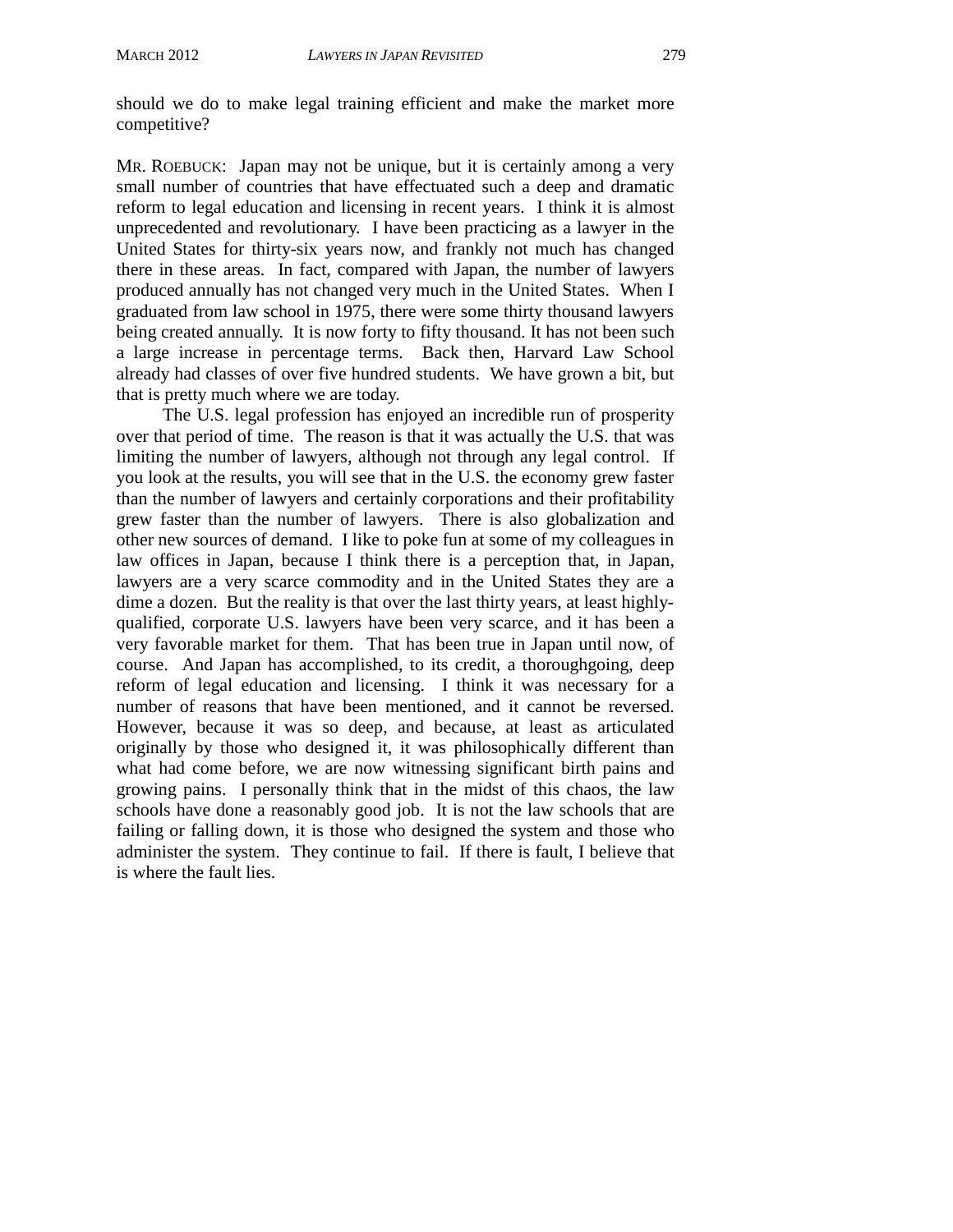#### *C. Effects of the 2011 Tōhoku Earthquake and its Aftermath*

PROFESSOR ARONSON: In the immediate aftermath of the Tōhoku earthquake, a number of foreign law firms evacuated their personnel out of Tokyo, including Jones Day. What was the reasoning behind this action? Was there a greater threat perception in law firms' head offices outside of Japan than in Tokyo?

MR. ROEBUCK: As you know, that was a difficult moment in the lives of many people and, of course, it was a difficult situation for our law firm. We are the Tokyo office of a global law firm. Although our attorney population is largely Japanese and our staff is nearly entirely Japanese, we have a fairly large component of foreign attorneys who are not Japanese nationals. Therefore, all of those interest groups have to be taken into account as the law firm is managed. What happened is that a decision was made jointly by firm management in the United States and local management of the Tokyo office that the office should be closed temporarily in light of a perception of risk, both actual and potential, to the health and safety of Tokyo office personnel. It was done in a way that protected everyone, and everyone was given the option to relocate to the Kansai area. Many people in the office did relocate, but also many people did not. Although the office was closed temporarily, about half of the people actually stayed in Tokyo and worked in the office during this time, and throughout we kept the office going on a kind of virtual basis. That period of temporary closure lasted about seven or eight days.

One may question that decision in retrospect, and there has been some criticism in Japan about the behavior of some foreigners and foreign firms. I think that the decision our firm made was based on information that was obtainable at the time through the media and also on announcements by some governments. Some of you may know, for example, that the United States embassy offered to evacuate all embassy families, although not the employees themselves. A very large percentage of those people did evacuate, and my information is that a large number of them remain outside of Japan to this day. I was told a couple of weeks ago, for example, that the enrollment in the American elementary school was down about thirty percent. Some of you may know that the U.S. embassy has a website providing information about the events, and recommendations and suggestions about what to do. In the early days, that website contained a statement that U.S. nationals should consider relocating out of Japan. Some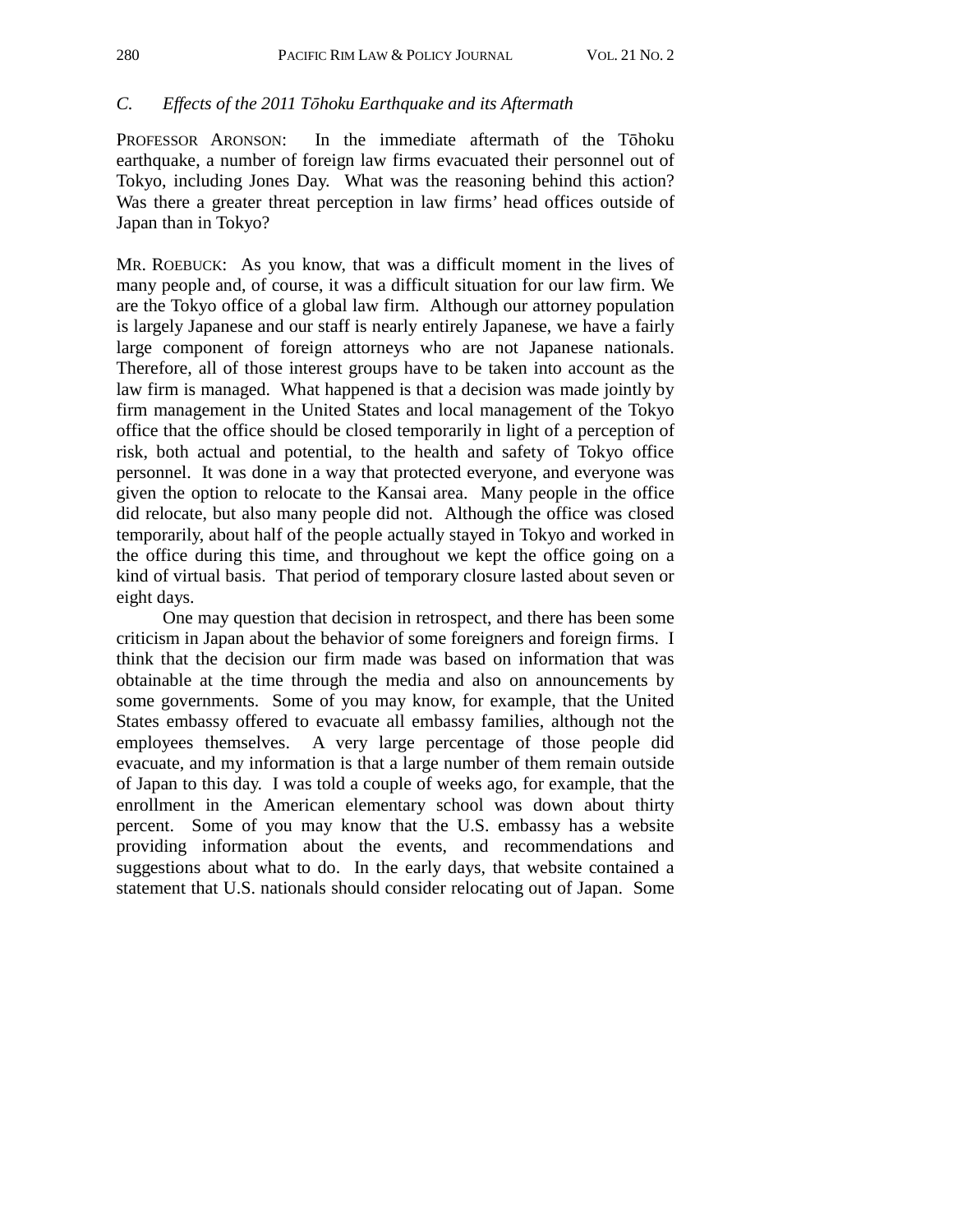of you may be aware that some European countries advised all of their nationals, wherever they were located, to leave Japan.

One may question the wisdom or the properness of some of those statements, but the fact is they happened. Our management in the United States, which needs to consider among other things, the health and safety of personnel, took those statements into account in making its decision. Although there will inevitably be a range of reactions and individual circumstances and opinions about such matters, that was the decision that this law firm made. But it was done in a balanced and structured way to provide equality of treatment and support to all employees—not just foreign employees or the attorneys, but to all employees—and in a way that protected client interests. And I think it was generally appreciated by the attorneys and the staff, but I will acknowledge that we did receive some questions from our clients.

PROFESSOR ARONSON: As some of you may know, the running joke in Tokyo was that the Japanese word for foreigner is "*gaijin*" and that the foreigners who fled from danger were "*flyjin*."

How were Japanese law firms affected? Do you think that this will have a short-term impact that will not affect your long-term operations?

MR. HARA: We must distinguish the nuclear radiation problem from the earthquake and tsunami problem. At this moment, attention is focused on the radiation problem rather than on the earthquake and tsunami. After the earthquake, many deals that were near closing were suspended or postponed, but not cancelled. Foreign investors wanted to watch the situation of the Japanese market. Japanese lawyers were operating in Tokyo. They were not worried about radiation as it is sufficiently far away. We have suffered from a shortage in the electricity supply. In terms of operations, Japanese law firms are fine, and none of them moved to Osaka. However, in terms of practice, foreign investment may have suffered, and that may continue until some solution or some direction becomes clear for resolving the nuclear problem. I do not think it will be very long, perhaps one year or so.

In Japan, consumer prices have not changed during the last twenty years—except for legal fees—and that means that domestic demand never changed. But in order to reconstruct the affected areas we will need to create five or six new cities, and that reconstruction effort will greatly stimulate the Japanese domestic market. So in the long run, that may have a positive effect on the Japanese economy. It may also result in a positive mindset, not only in the domestic market, but also in terms of more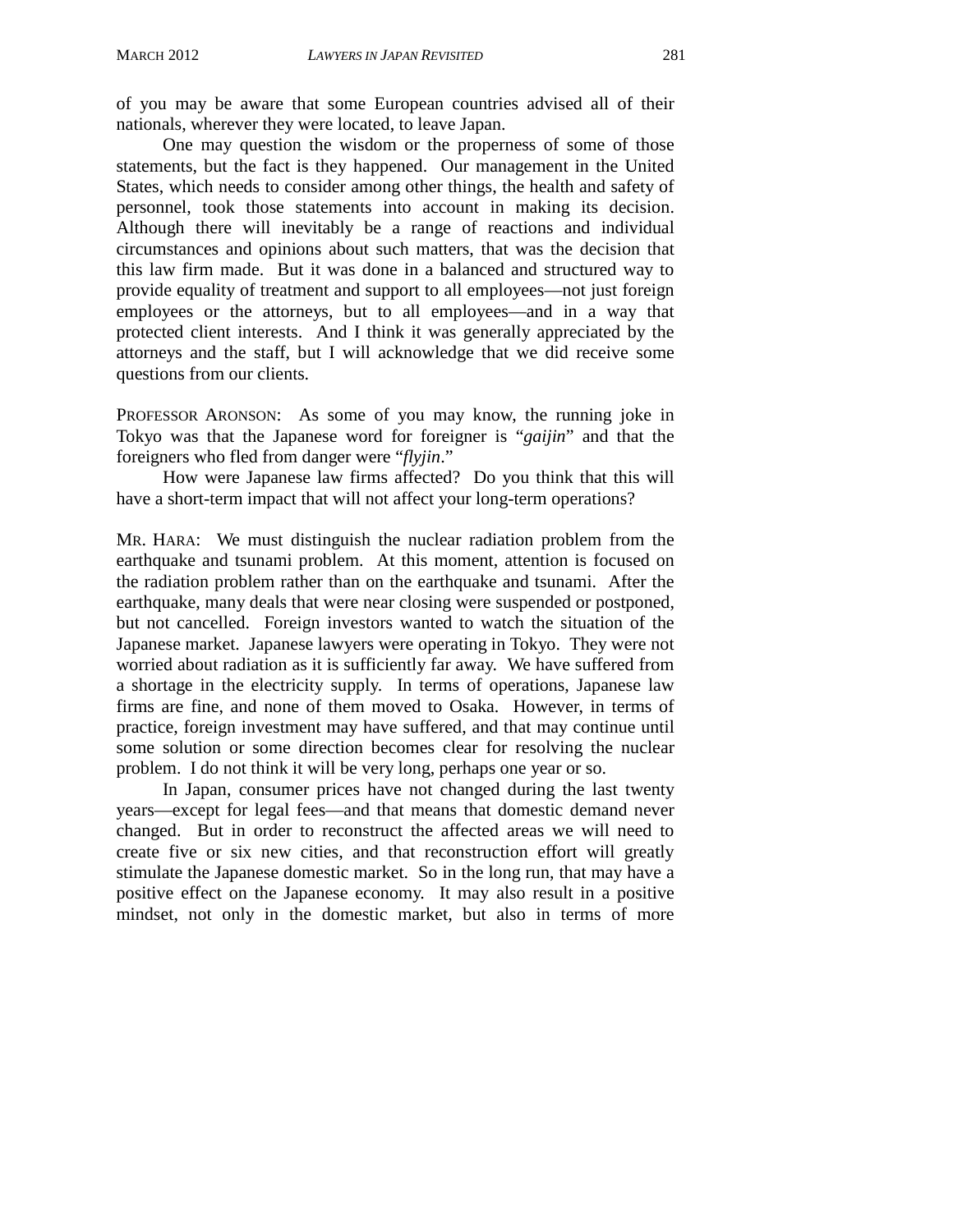aggressive investment in Asian countries. This disaster has been a tragedy, however it will also lead to a positive change in the Japanese people's mindset over the mid- or long-term. For that reason, it may also have a beneficial effect on legal practice.

PROFESSOR ARONSON: One issue is the regulatory side. Just yesterday there was a front-page article in the *New York Times* about how the U.S. Nuclear Regulatory Commission is not really capable of effectively regulating the nuclear industry. Is there a similar discussion in Japan concerning regulation of the nuclear industry?

MR. SUGIYAMA: Yes, we have similar discussions, and some argue that the close relationship among electric and oil companies and the ministries is a problem. But in addition to this, it is also discussed that the anti-nuclear power movement and local communities' objections to nuclear plants have had the adverse effect of concentrating nuclear reactors and making plants more crowded. Another adverse effect is that the companies and ministries avoided serious discussion of, and concrete plans for dealing with, the worst case scenario, and instead merely propagated a myth of safety. All told, it is a failure of Japanese society.

PROFESSOR ARONSON: The operator of the nuclear plants, the Tokyo Electric Power Company, or Tepco, has also come under severe criticism. If a client asked you about the lessons to be learned from Tepco's response to the crisis, what would you say?

MR. KOSUGI: Again, I think that if this were in the United States, the situation would be different. But we already have received a number of questions about the legal analysis of this event, particularly in light of a Japanese special law on nuclear plant damages which calls for strict liability and unlimited liability. There are a number of issues which have not been tried before in court; there is only one similar court case about ten years ago, which was on a small scale. The amount of damages in this case would be huge. The government is required to provide necessary support to Tepco under that law. But the details of such support must be determined by a resolution of the National Diet. In that sense, I do not know if it is more of a political problem, although I believe that there are quite a few legal issues. We are forming a team to address any questions by clients relating to this incident. The big difference compared to [British Petroleum's 2010 Deepwater Horizon] oil spill situation is that in Japan, a natural disaster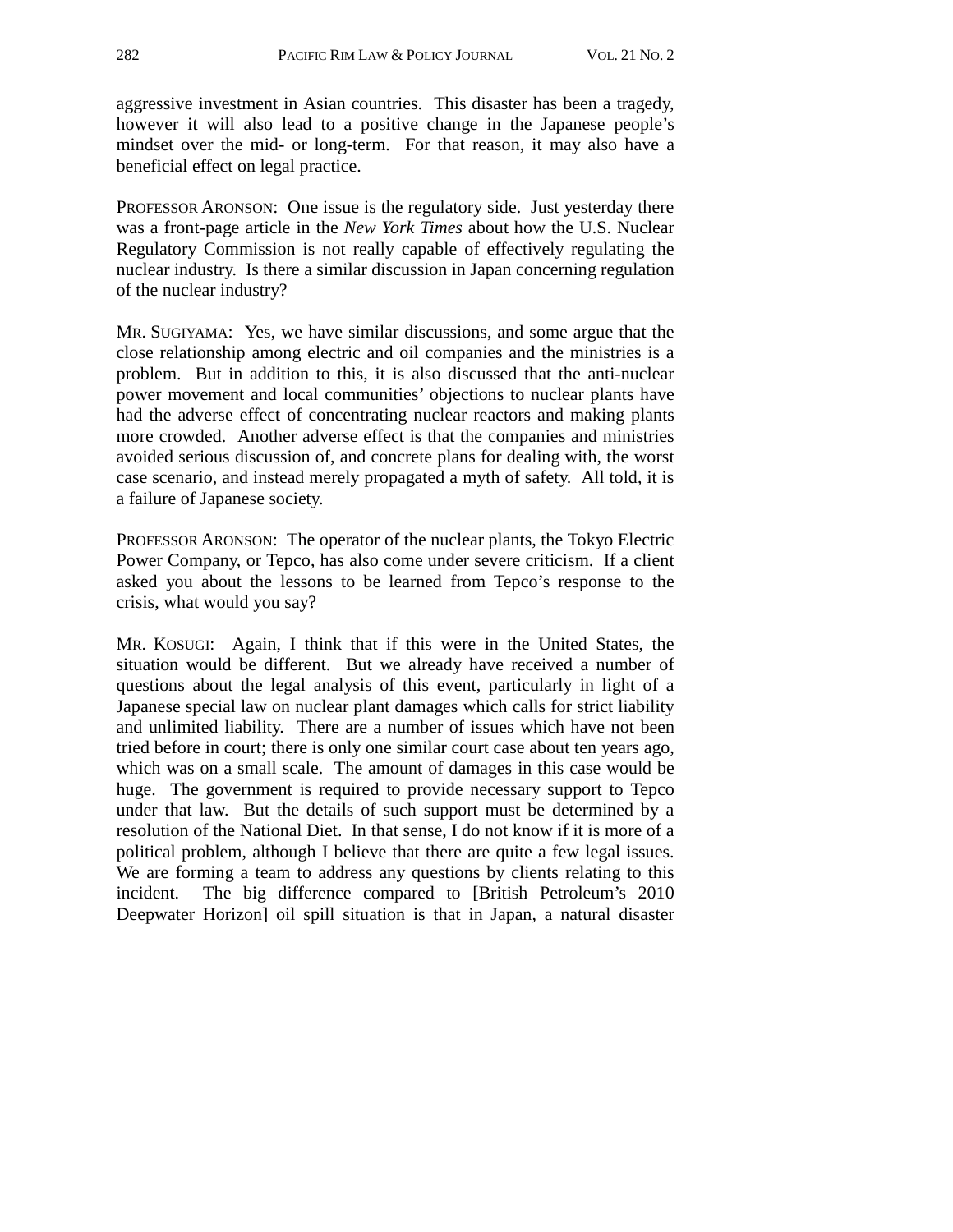caused the damage. Another issue to be considered is how to prepare for the safety and security of nuclear plants, but there is no reliable legal guidance for that problem. As lawyers we would be interested in being involved in any litigation that is brought to court. But many of our clients are probably on the defendants' side, so unless a very aggressive plaintiffs' lawyer appears, there is unlikely to be litigation. There is some demand for legal services related to this incident, but we are waiting for the development of events.

PROFESSOR ARONSON: Let us ask an aggressive plaintiffs' lawyer what he thinks should be done.

MR. UEYANAGI: Some of my clients are non-profit organizations and they are asking me about the possibility of filing shareholder litigation against Tepco and also an injunction against the Fukushima City government to protect children while they are playing on the playground. Tepco has had shareholder litigation, and some groups have been warning about the danger of tsunamis. I think Japanese corporations should have heard—and should make greater efforts to hear—such minority voices. On the other hand, such minority groups should rethink their own organization and strategies, since so far they have unfortunately been largely unsuccessful in getting attention from the general public or in effecting any change in politics or government policy.

#### III. CONCLUSION

Japanese society and, in particular, its legal profession, are coping with the aftermath of both the 2008 financial crisis and the March 2011 Tōhoku earthquake and related events. Among the panelists, both are seen as "one-time" events that have temporarily reduced the demand for legal services in Japan, but will not have a significant long-term impact.

Despite a lesser economic impact on the legal profession in Japan than in the United States or the United Kingdom, the financial crisis of 2008 nevertheless acted as a catalyst to raise fundamental issues for both Japanese law firms and the new Japanese law schools—issues similar to those being debated in the United States. The period from 2000 to 2007 of high growth in the demand for legal services, law firm expansion, and confidence in undertaking ambitious, broad-ranging reforms of the legal profession has given way to a new period characterized by economic headwinds, rethinking, and adjustment.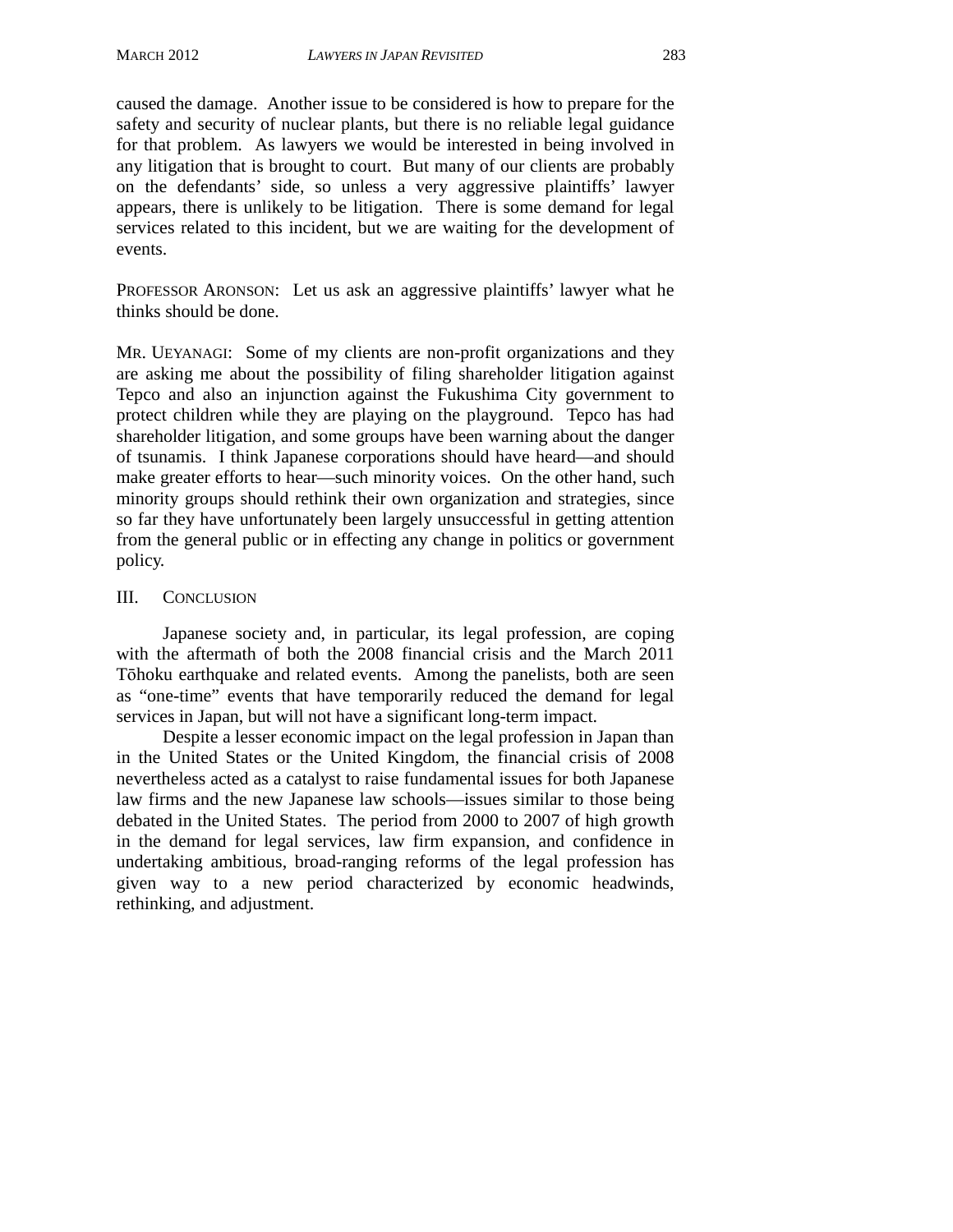The panelists' discussion of the reaction of the Japanese legal profession to recent events contained a number of highly significant points for all three of the principal topics: the fall in demand for legal services following the 2008 financial crisis and law firms' response, legal education and the supply of lawyers, and the effect of the 2011 Tōhoku earthquake and its aftermath.

With respect to big law firms' reaction to a period of lower growth, it is perhaps unsurprising that Japanese firms would "manage" associates more carefully rather than engage in direct firing. Large firms will continue to hire new classes of lawyers who will be actively monitored and managed.

Whereas the panel discussion four years ago highlighted changes in law firm practices under which it would no longer be possible for the majority of associates to make partner, this panel discussion suggested that new associates would be weeded out and might not be able to remain as associates. It sparked disagreement among the panelists over the question of whether big law firm practices in managing associates following the 2008 financial crisis were, in fact, significantly different from firings and layoffs experienced in the United States and the United Kingdom. This may also represent the permanent adoption of more aggressive management practices normally associated with U.S. and U.K. firms, as Japanese firms respond to clients' concerns about costs and their own concerns about lawyer quality under the new law school system.

Perhaps the most striking and potentially significant topic was the new system of legal education and the increasing number of lawyers. The panelists explicitly embraced a new and different vision of the role of lawyers in Japan. Rather than the traditional small elite with a narrow societal role, perhaps analogous to barristers in England, the new model for the Japanese bar would be much closer to practices associated with the United States: a bar exam system that certifies minimal competence for attorneys and permits the admission of large numbers of them, followed by competition among lawyers to fill a wide range of law-related roles in society.

The adoption of this new model of the legal profession is hindered by a number of compromises included in the current Japanese system, especially the continuation of the role of powerful competitors for lawrelated jobs such as licensed tax and intellectual property law specialists. However, the panelists were unanimous in their view that the basic course has been set, and that despite "growing pains," there could be no turning back to the prior system.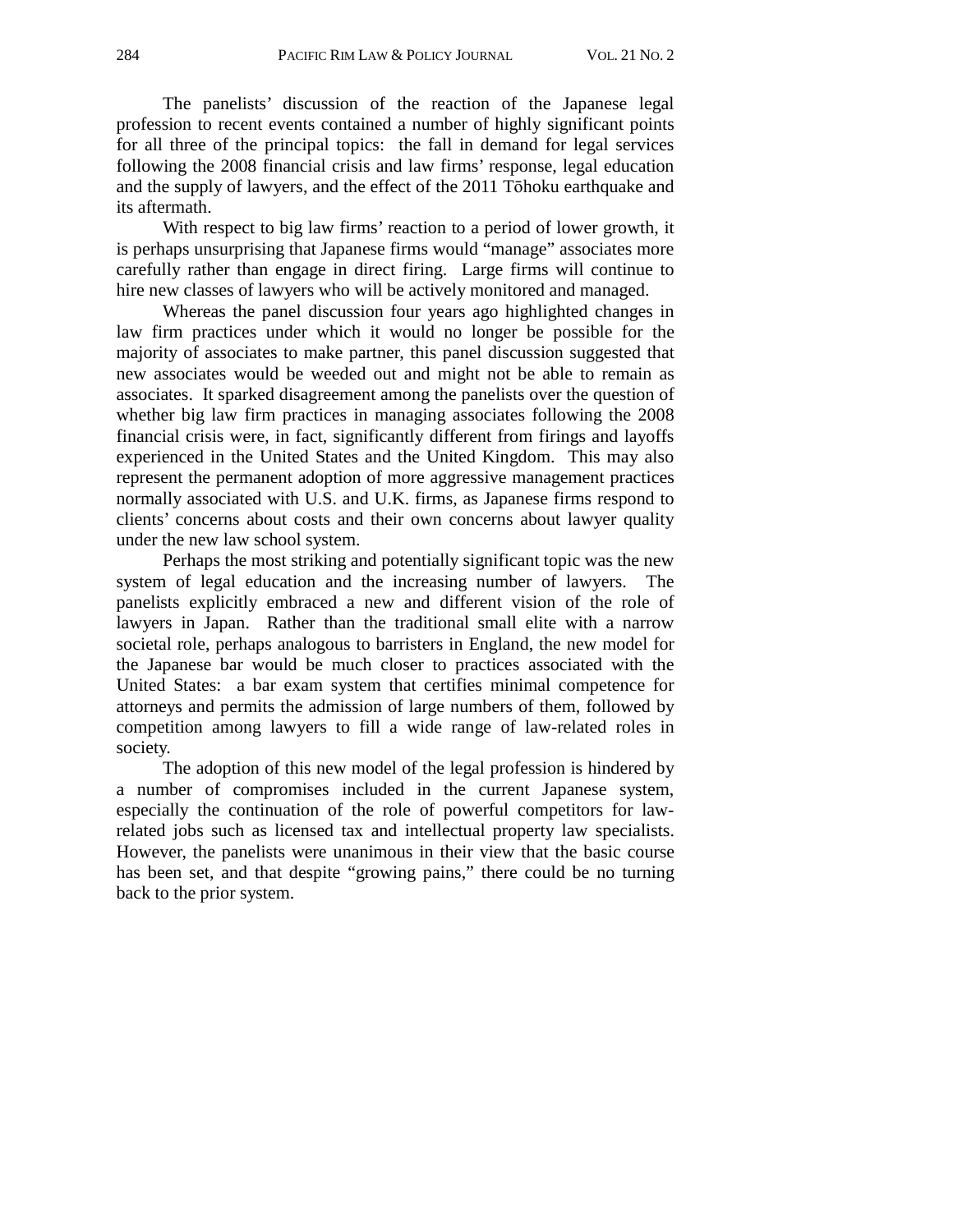Panelists' views on the recent events surrounding the Tōhoku earthquake were necessarily more speculative. They did not see a long-term impact on the legal profession. Rather, the most significant issues appear to involve the intersection between law and broader policy issues. Specifically, under what conditions can Japan, a country with virtually no natural resources, continue its emphasis on nuclear power in the face of safety, disclosure, and liability issues?

As noted in the panel discussion four years ago, the Japanese legal profession has emerged from its insularity and limited social role. This panel discussion confirms that reform efforts in the direction of a larger number of lawyers and a greater social role for attorneys are likely to continue, despite recent challenging circumstances that might prompt some to long for the "good old days" when lawyers in Japan were a small elite and passage of the bar exam assured a comfortable life. If anything, recent events have prompted even stronger "American-style" practices at large law firms and have highlighted some of the costs to lawyers and law firms of adopting a broader model for the legal profession. However, by all indications the system is in place, the course has been set, and the voyage across uncharted waters will continue.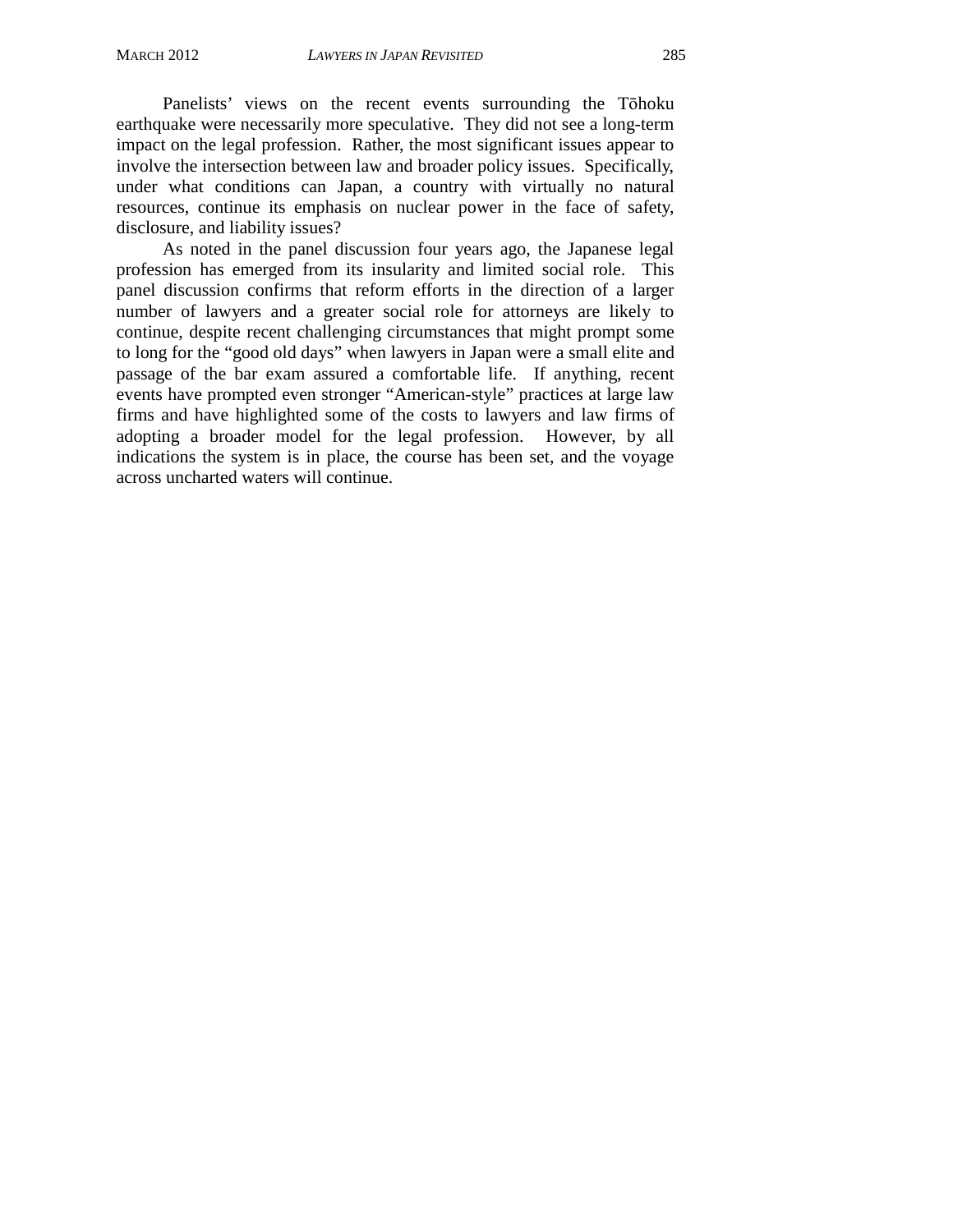#### APPENDIX A

## LARGEST LAW FIRMS IN JAPAN<sup>\*</sup>

| 1985 | 1998          |    | 2001           |     | 2005            |     | 2009            |     |
|------|---------------|----|----------------|-----|-----------------|-----|-----------------|-----|
|      | Nishimura &   |    | Nagashima Ohno |     | Mori Hamada     |     | Nishimura &     |     |
|      | Partners      |    | & Tsunematsu   |     | Matsumoto       |     | Asahi           |     |
| 26   |               | 63 |                | 149 |                 | 198 |                 | 430 |
|      | Nagashima &   |    | Nishimura &    |     | Nagashima Ohno  |     | Nagashima Ohno  |     |
|      | Ohno          |    | Partners       |     | & Tsunematsu    |     | & Tsunematsu    |     |
| 25   |               | 62 |                | 112 |                 | 197 |                 | 320 |
|      |               |    |                |     | Nishimura &     |     | Mori Hamada     |     |
|      | Mori Sogo     |    | Mori Sogo      |     | Partners        |     | Matsumoto       |     |
| 23   |               | 62 |                | 94  |                 | 183 |                 | 274 |
|      |               |    |                |     | Anderson Mori & |     | Anderson Mori & |     |
|      | Anderson Mori |    | Anderson Mori  |     | Tomotsune       |     | Tomotsune       |     |
| 20   |               | 50 |                | 91  |                 | 179 |                 | 260 |
|      | Asahi         |    | Asahi          |     | Asahi Koma      |     | <b>TMI</b>      |     |
| 20   |               | 48 |                | 79  |                 | 140 |                 | 210 |
|      |               |    |                |     |                 |     | Tokyo Aoyama    |     |
|      | Mitsui Yasuda |    | Mitsui Yasuda  |     | <b>TMI</b>      |     | Aoki Koma       |     |
| 20   |               | 36 |                | 65  |                 | 87  |                 | 113 |
|      |               |    | Tokyo Aoyama   |     | Tokyo Aoyama    |     |                 |     |
|      | TMI           |    | Aoki           |     | Aoki            |     | City Yuwa       |     |
| 17   |               | 33 |                | 58  |                 | 68  |                 | 102 |
|      | Matsuo Sogo   |    | TMI            |     | Ohebashi        |     | Ohebashi        |     |
| 17   |               | 29 |                | 54  |                 | 64  |                 | 90  |
|      |               |    | Hamada         |     |                 |     |                 |     |
|      | Iwata Godo    |    | Matsumoto      |     | City Yuwa       |     |                 |     |
| 16   |               | 28 |                | 41  |                 | 64  |                 |     |
|      | Ohebashi      |    | Ohebashi       |     |                 |     |                 |     |
| 16   |               | 27 |                | 40  |                 |     |                 |     |

 $\ast$  39 JIYŪ TO SEIGI, No. 13, at 61 (Supp. 1988); Shoichiro Niwayama & Kazuhiko Yamagishi, *Nihon ni okeru kyodai hōritsu jimusho no kanōsei* [*The Possibility of Large-scale Law Offices in Japan*] 49 JIYŪ TO SEIGI 34, 35 (Nov. 1998); ILS PUBLICATIONS, INC., INTERNATIONAL LAWYERS 2002, 246-47 (2002); NIHON KEIZAI SHINBUN, Feb. 25, 2005, at 1; JAPAN FED'N OF BAR ASS'NS, 2009 WHITE PAPER ON ATTORNEYS 16 (2009), *available at* http://www.nichibenren.or.jp/library/en/about/data/WhitePa per2009.pdf.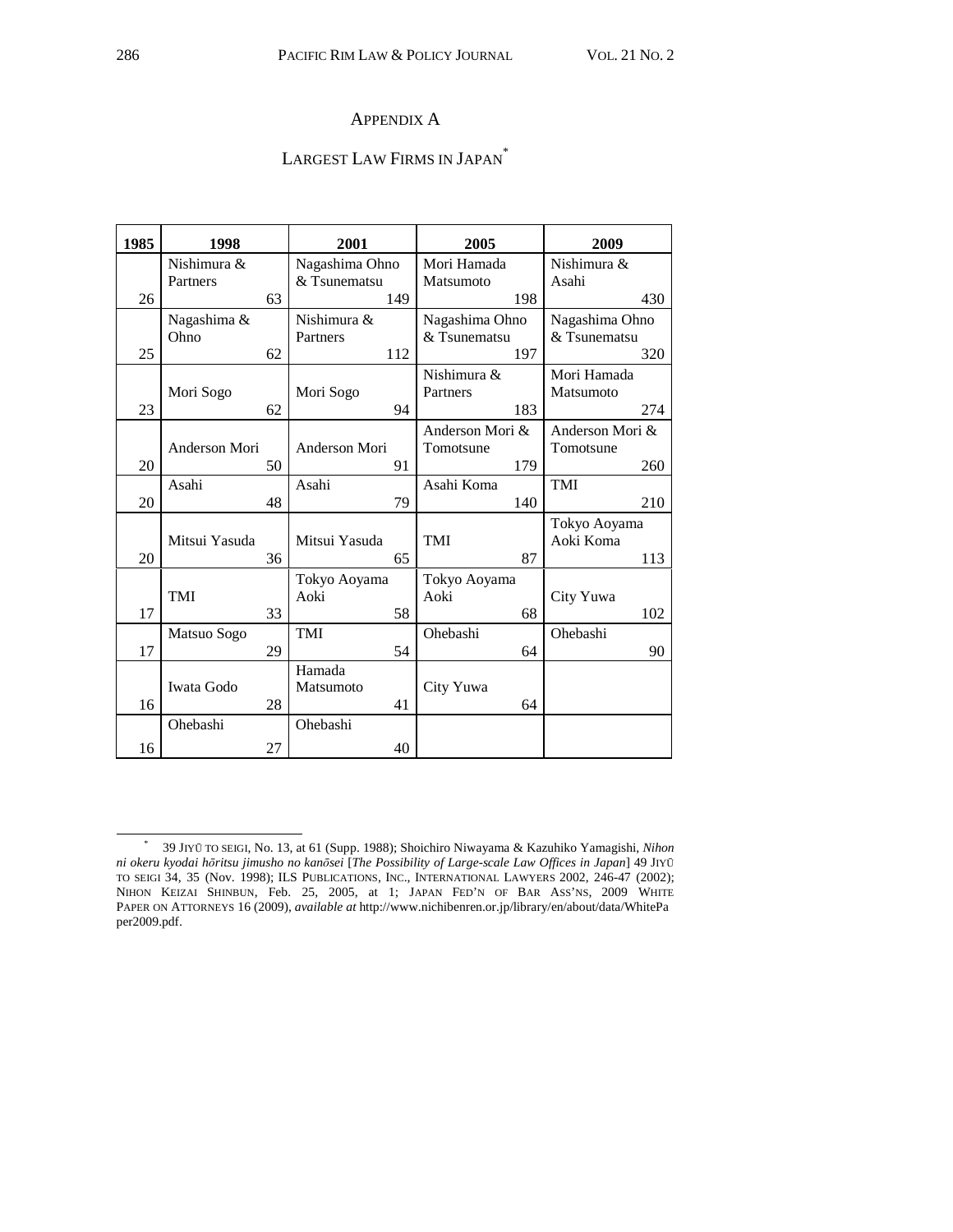- NOTE 1: Numbers indicate number of Japanese lawyers (*bengoshi*) in each firm.
- NOTE 2: No names of firms are available for 1985.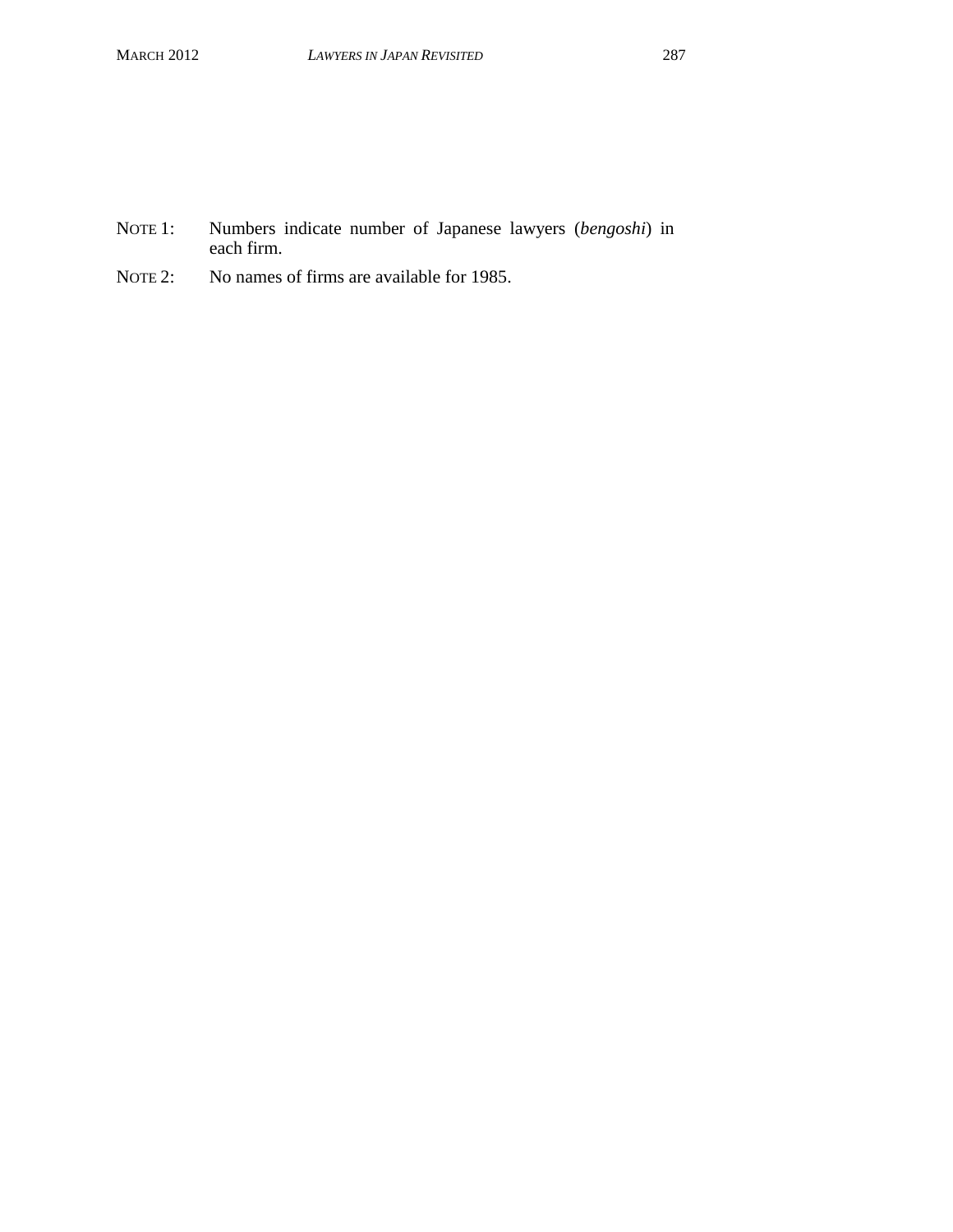#### APPENDIX B



## FOREIGN LAW FIRMS AND LAWYERS IN JAPAN: AFFILIATION BY JOINT ENTERPRISE<sup>\*</sup>

|                                    | 2001 | 2002 | 2003 | 2005 | 2006 | 2007 | 2008 | 2009                                |
|------------------------------------|------|------|------|------|------|------|------|-------------------------------------|
|                                    |      |      |      |      |      |      |      | 124                                 |
| <b>FOREIGN</b><br><b>LAWYERS</b>   | 83   | 95   | 95   | 99   | 109  | 116  | 116  | 81 operate<br>joint<br>enterprises  |
|                                    |      |      |      |      |      |      |      | 43 employed<br>by others            |
|                                    |      |      |      |      |      |      |      | 839                                 |
| <b>JAPANESE</b><br><b>LAWYERS</b>  | 338  | 403  | 446  | 312  | 536  | 688  | 755  | 175 operate<br>joint<br>enterprises |
|                                    |      |      |      |      |      |      |      | 664 employed<br>by others           |
| <b>JOINT</b><br><b>ENTERPRISES</b> | 23   | 25   | 27   | 19   | 23   | 28   | 30   | 30                                  |

 <sup>\*</sup> FOREIGN LAWYER SYSTEM STUDY GROUP, REPORT attach. 8 (Dec. 24, 2009), *available at* http://www.moj.go.jp/content/000051408.pdf.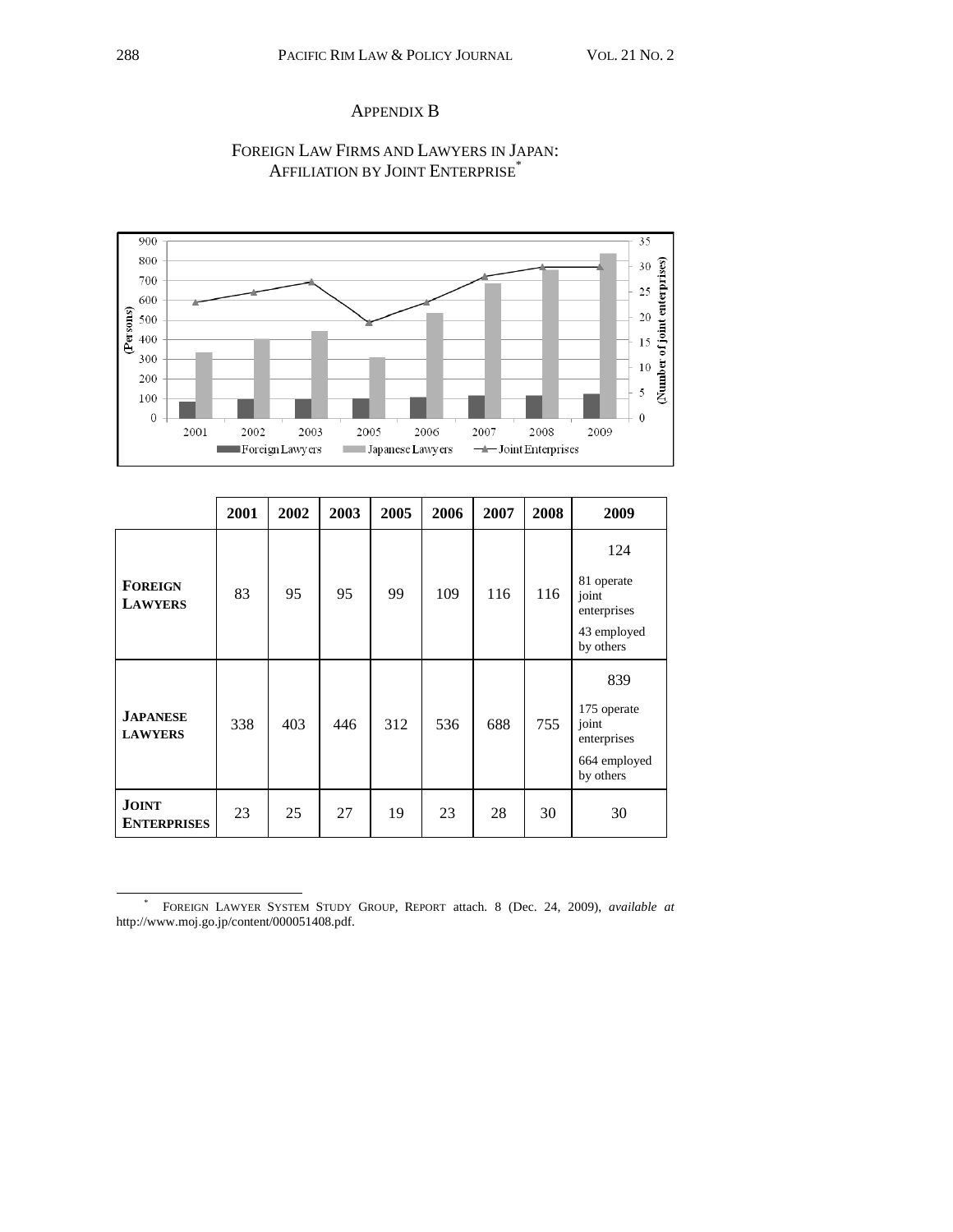- NOTE 1: No data are available for 2004.
- NOTE 2: "Joint Enterprises" through 2003 include only "specified joint enterprises" (those operating under statutory practice restrictions that were lifted in 2003); starting in 2005, numbers include unrestricted "foreign law joint enterprises."
- NOTE 3: "Japanese Lawyers" are those operating joint enterprises and those employed by Japanese lawyers or foreign lawyers operating joint enterprises.
- NOTE 4: "Foreign Lawyers" are registered foreign lawyers who operate joint enterprises or who are employed by Japanese lawyers or foreign lawyers operating joint enterprises.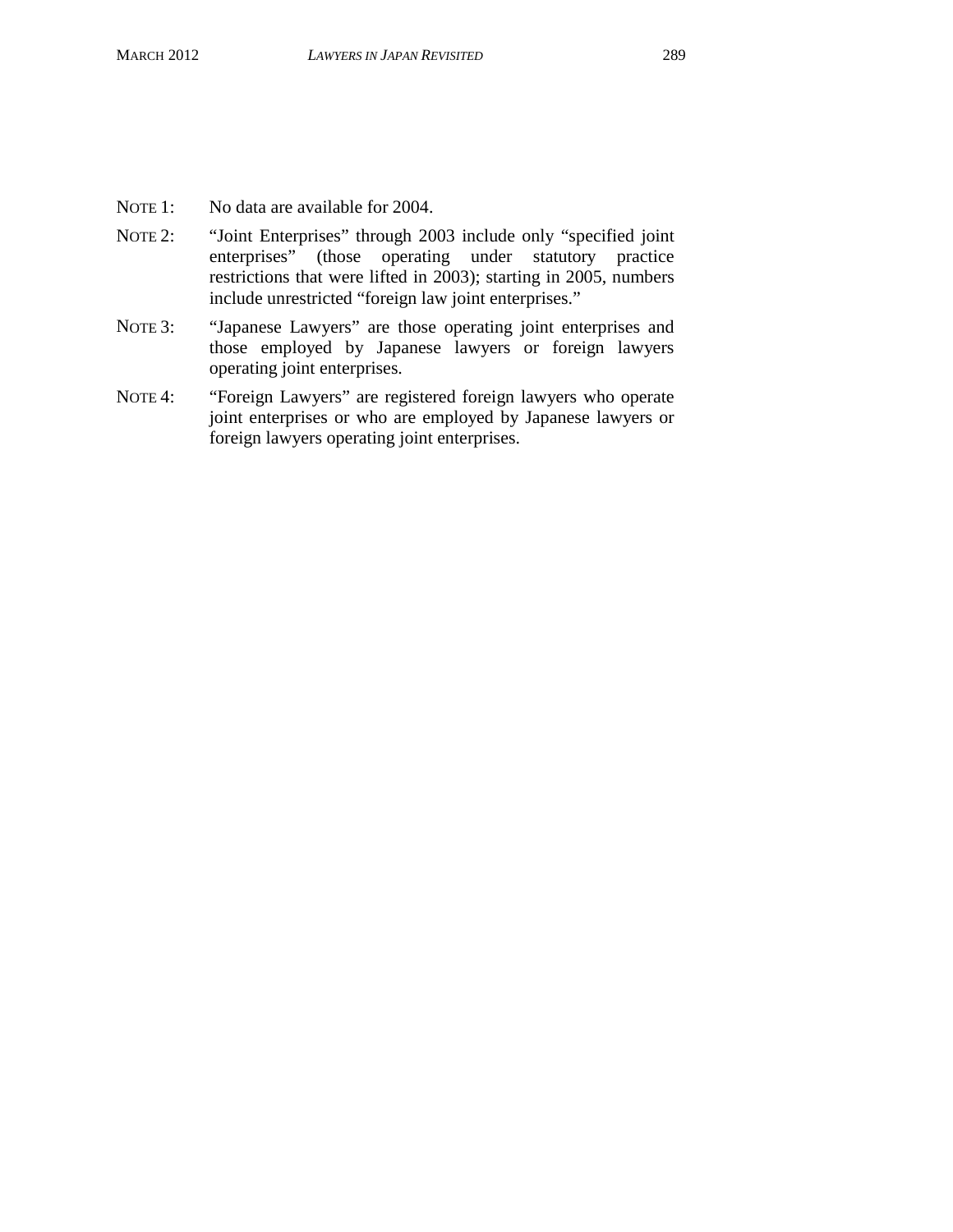#### APPENDIX C

## BAR PASSAGE RATES UNDER THE LAW SCHOOL SYSTEM\*

|                                                  | 2006     | 2007   | 2007   | 2009   |
|--------------------------------------------------|----------|--------|--------|--------|
| <b>STUDENTS WITH LAW BACKGROUND</b>              |          |        |        |        |
| Number Taking Bar Exam                           | 2091     | 2641   | 3002   | 3274   |
| Number Passing Bar Exam                          | 1009     | 1215   | 1331   | 1266   |
| Passage Rate                                     | 48.25%   | 46.01% | 44.34% | 38.67% |
| <b>STUDENTS WITHOUT</b><br><b>LAW BACKGROUND</b> |          |        |        |        |
| Number Taking Bar Exam                           | $\Omega$ | 1966   | 3259   | 4118   |
| Number Passed                                    | $\Omega$ | 636    | 734    | 777    |
| Passage Rate                                     | $0.00\%$ | 32.35% | 22.52% | 18.87% |
| <b>OVERALL BAR PASSAGE RATE</b>                  | 48.30%   | 40.20% | 33.00% | 27.60% |

 $\ast$  HŌSŌ YŌSEI SEIDO NI KAN SURU KENTŌ WAAKINGU CHIIMU [INVESTIGATION WORKING TEAM FOR THE TRAINING SYSTEM FOR LEGAL PROFESSIONALS], HŌSŌ YŌSEI SEIDO NI KAN SURU KENTŌ WAAKINGU CHIIMU NI OKERU KENTŌ KEKKA (TORIMATOME) [SHIRYO] [INVESTIGATION RESULT OF THE INVESTIGATION WORKING TEAM FOR THE TRAINING SYSTEM FOR LEGAL PROFESSIONALS (SUMMARY) [APPENDICES], Appendix 11 (heisei 22 nen 7 gatsu 6 nichi) [July 6, 2010].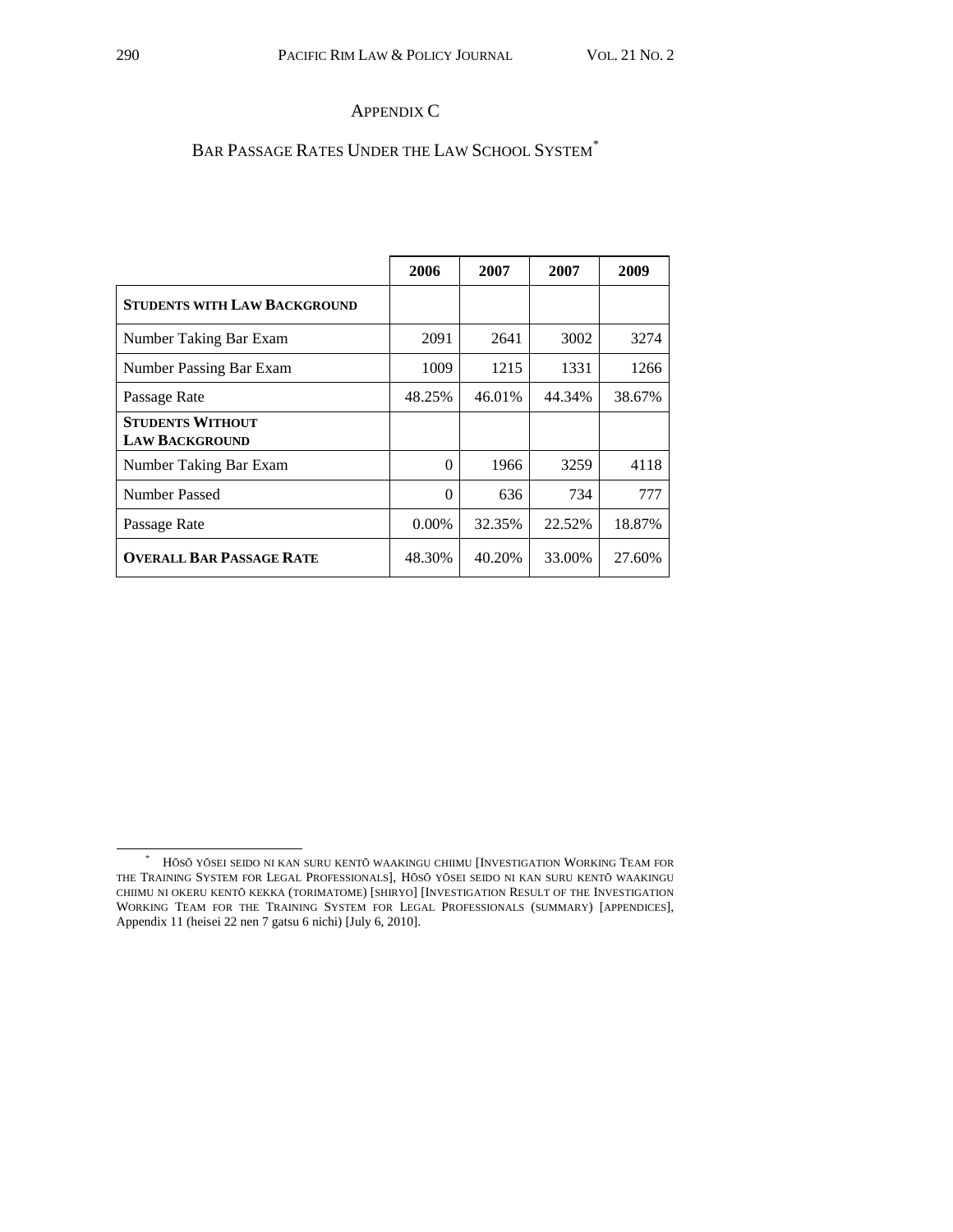- NOTE 1: "Students with Law Background" refers to law school students/graduates with a background in law from their undergraduate studies (whether or not they were law majors) who qualify for a shortened two-year course in law school (*kishūsha*).
- NOTE 2: "Students Without Law Background" refers to law school students/graduates without a qualifying law background who take the regular three-year law school course (*mishūsha*).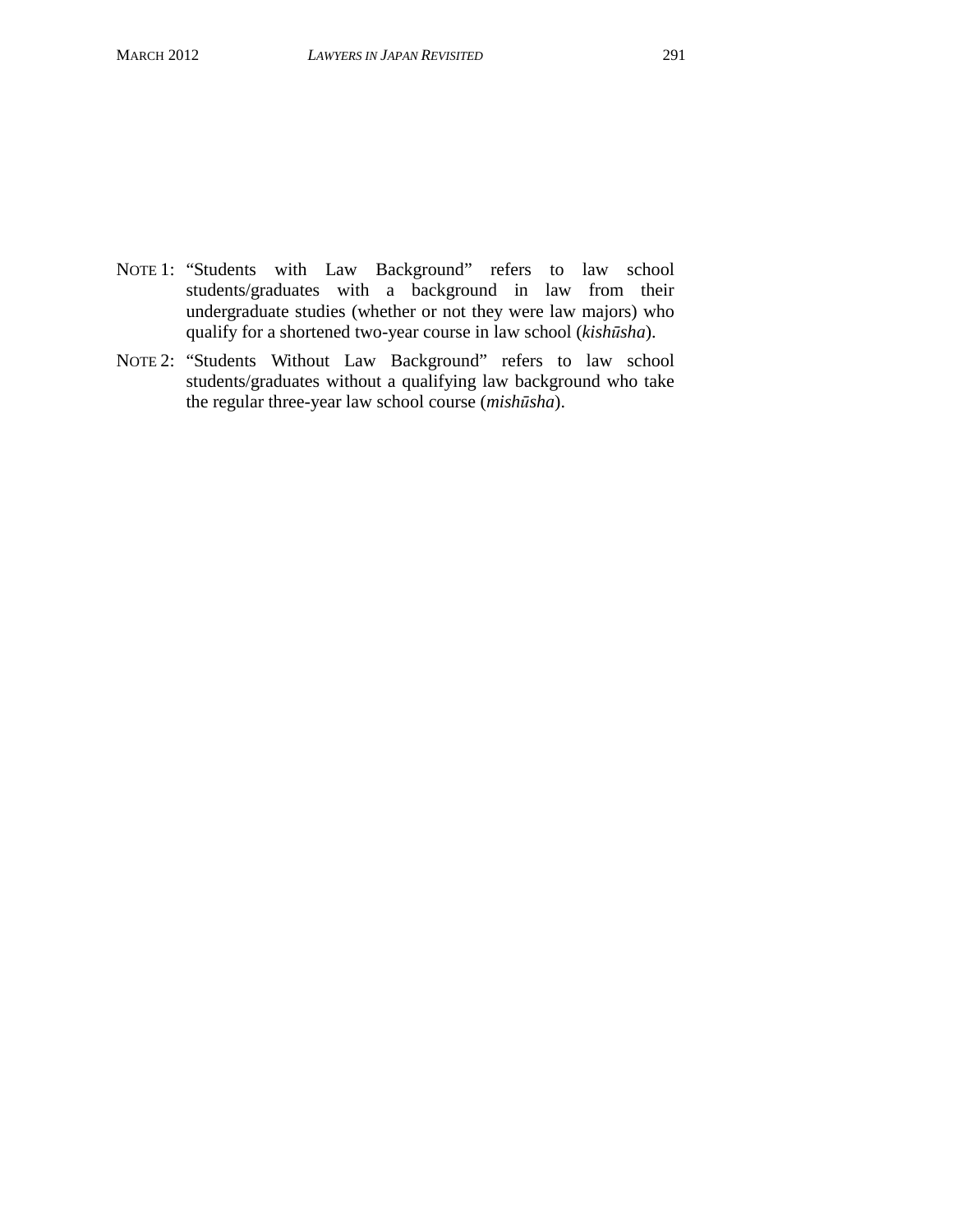#### APPENDIX D

# OUTLINE OF LEGAL REFORM IN JAPAN: THE "THREE PILLARS" OF LEGAL REFORM

### PILLAR ONE:

## THE JUSTICE SYSTEM – "RESPONDING TO PUBLIC EXPECTATIONS"

| Reform of the Civil Justice System                                       |  |  |  |  |  |
|--------------------------------------------------------------------------|--|--|--|--|--|
| Comprehensive Response to Intellectual Property Cases                    |  |  |  |  |  |
| Establishment of "patent court" divisions in Tokyo and Osaka<br>$\circ$  |  |  |  |  |  |
| Reforms regarding expert witnesses<br>$\circ$                            |  |  |  |  |  |
| Improving Access to Justice                                              |  |  |  |  |  |
| Reducing costs<br>$\circ$                                                |  |  |  |  |  |
| Making courts more accessible.<br>$\circ$                                |  |  |  |  |  |
| Geographical distribution of courts                                      |  |  |  |  |  |
| Introduction of information technology during various<br>٠               |  |  |  |  |  |
| phases of a court's work                                                 |  |  |  |  |  |
| Strengthening the Civil Legal Aid system<br>$\circ$                      |  |  |  |  |  |
| Considering implementation of a plaintiff class action system<br>$\circ$ |  |  |  |  |  |
| Reform of the Criminal Justice System                                    |  |  |  |  |  |
| Establishing a Public Defense System for Defendants                      |  |  |  |  |  |
| Accommodating Internationalization                                       |  |  |  |  |  |

# PILLAR TWO:

# THE LEGAL PROFESSION – "SUPPORTING THE JUSTICE SYSTEM"

| <b>Expand the Population of Lawyers</b>                                   |
|---------------------------------------------------------------------------|
| • Increase Supply of Lawyers                                              |
| Secure Lawyers from Diverse Backgrounds                                   |
| Reform the Legal Education System                                         |
| • Introduction of Law Schools                                             |
| • New Bar Exam Reflecting New Legal Education System                      |
| Reforming the Role of Lawyers                                             |
| Social Responsibility of Lawyers: "Doctors for the People's Social Lives" |
| • Expanding Access to Lawyers                                             |
| Make information about fees, past performance, expertise, etc.<br>$\circ$ |
| readily available                                                         |
| • Expanding the Expertise of Lawyers                                      |
| Continuing education<br>$\circ$                                           |
| Promote cooperation with foreign firms<br>$\circ$                         |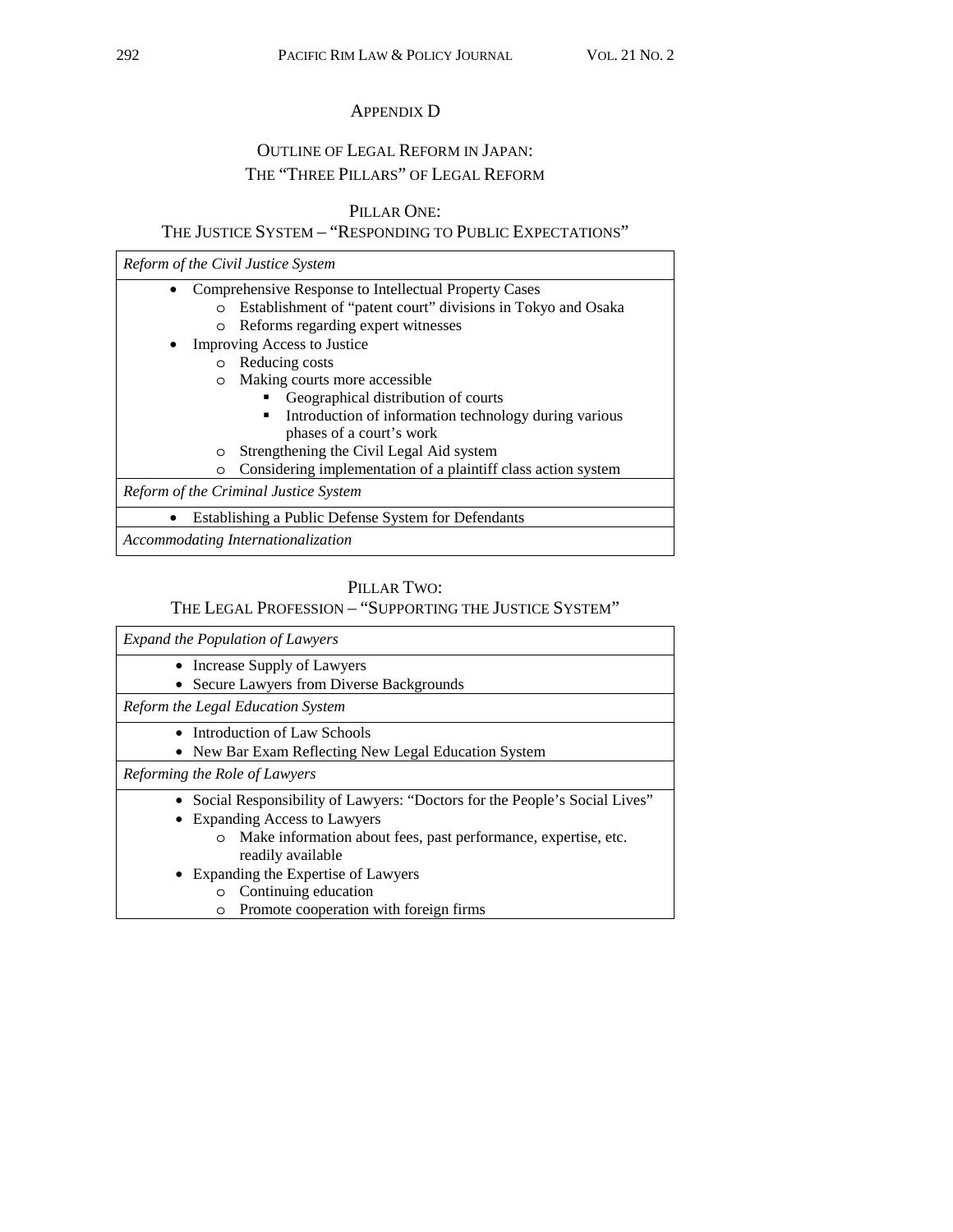#### PILLAR THREE: THE PEOPLE – "POPULAR PARTICIPATION IN THE LEGAL SYSTEM"

*Increased Participation* 

• Introduction of the "Lay Judge" (Jury) System

• Securing Conciliators from Diverse Backgrounds

• Consideration of Public Opinion in Judicial Appointments and Nominations

*Making the Legal System More Readily Understandable to the General Public* 

*Improving Education of the General Public Regarding the Justice System*